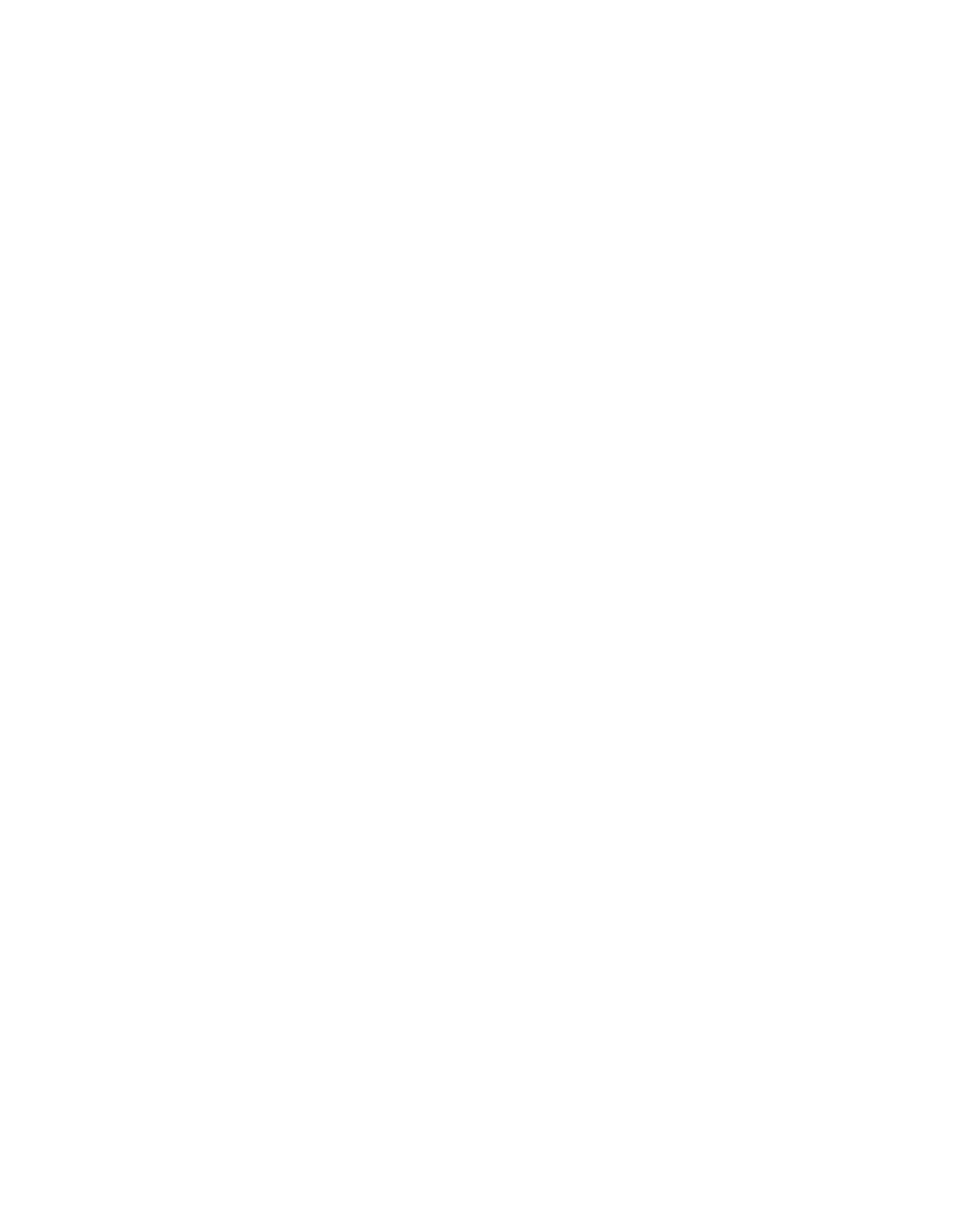#### July 2003

#### Dear Colleague,

Today, oral diseases affect millions of Americans and dental caries (tooth decay) is the single most common childhood disease. Too often we ignore the fact that good oral health is essential to good health overall, and fail to recognize that oral health problems contribute to other diseases such as heart disease, diabetes and stroke, and are associated with serious problems for newborns. And yet, what is most striking is that most oral disease is preventable.

The Coalition for New Hampshire Oral Health Action was convened by the Endowment for Health and the New Hampshire Department of Health and Human Services in July 2002 to develop a statewide plan to mobilize resources and combat this "silent epidemic". Representing numerous agencies, organizations and professions Coalition members assembled not just to find solutions to New Hampshire's oral health problems, but to take action to bring those solutions to life. The Coalition often engaged in intense debate before coming to consensus on a framework for action. This collaborative spirit overrode individual agendas, as members recognized that broad-based cooperation would be essential to overcoming barriers to achieving good oral health for all New Hampshire citizens. We would like to thank Coalition members for their dedication and commitment to the process.

We are also grateful for the insights and assistance from our consultants, Dr Burton Edelstein and Dr Caswell Evans, who generously devoted their valuable time and effort to providing the Coalition with expertise, wisdom and information from a national perspective.

Finally, we would like to thank Wendy Frosh for her numerous contributions to the process. It was Wendy who facilitated the meetings, guided the process, helped us to achieve consensus, and ultimately pulled together the vision of Coalition members into this plan.

The work of the Coalition is not over. Members have committed to working on the implementation of the plan, and have extended invitations to other key stakeholders to contribute to the process. The goals, objectives and strategies enumerated in this document will be the basis for a work plan with responsibilities and timelines assigned.

The Framework for Action is intended to be a "living document" – one that will be revisited and modified as implementation proceeds. We are especially pleased that the publication of this plan coincides with the release of the Surgeon General's National Call to Action to Promote Oral Health. On behalf of the Coalition for New Hampshire Oral Health Action, we invite you to join us in this critical public health initiative.

Sincerely,

Willen & Kurte

William J. Kassler, MD, MPH Mary Vallier Kaplan State Medical Director **Program Director** Program Director Department of Health and Human Services Endowment for Health

Mang Vallier-Kaplan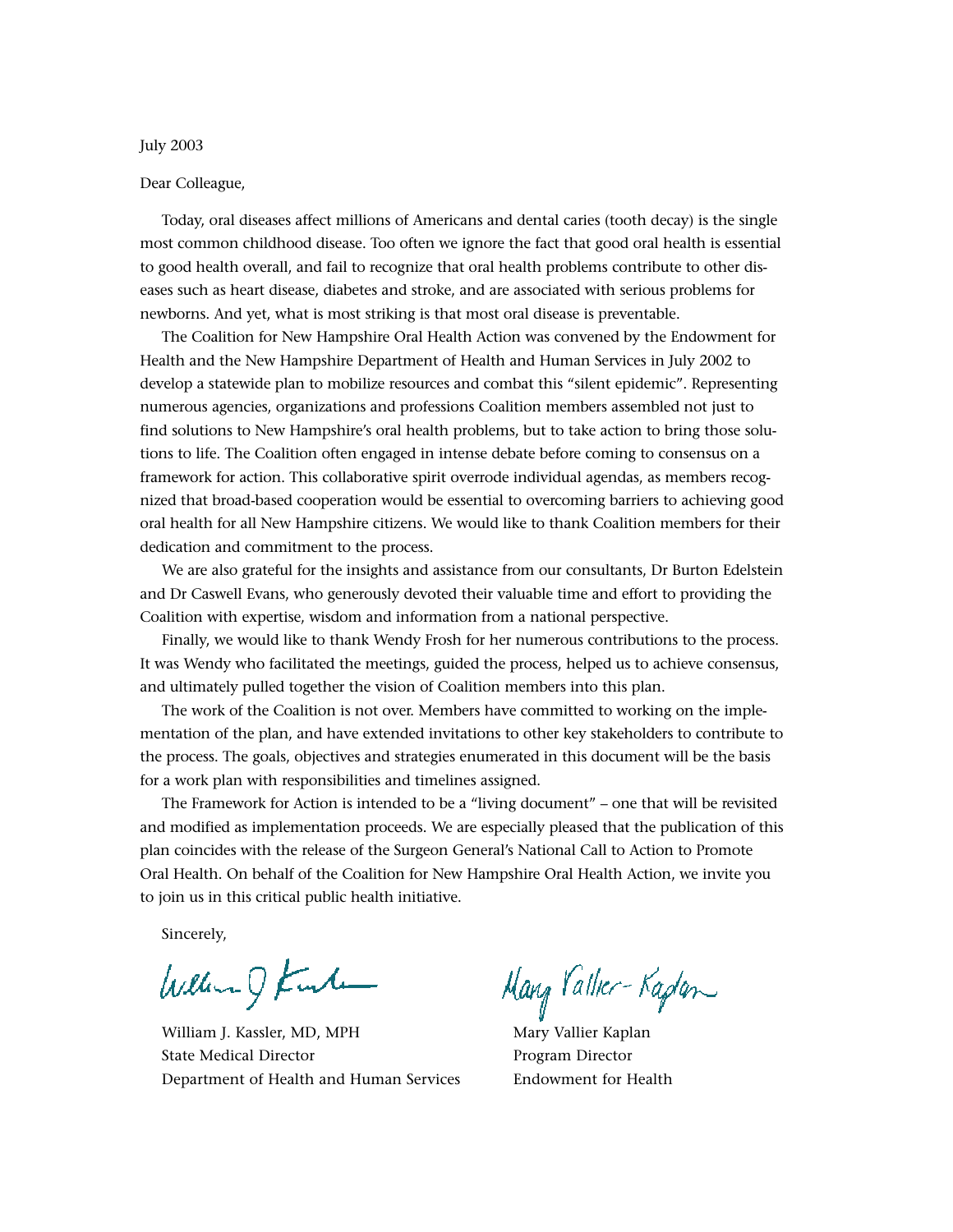### **Members**

Peter Antal, Children's Alliance of New Hampshire

Suzanne Boulter, MD, New Hampshire Pediatric Society, New Hampshire Dartmouth Family Practice Residency

Tricia Brooks, President, New Hampshire Healthy Kids

Tom Bunnell, Bi-State Primary Care Association

Sue Chollet, Board Member, Endowment for Health

Donna Clougherty, Director, Dental Auxiliary Program, NH Technical Institute

James Dickerson, DMD

Henry Dougherty, Executive Director (retired), NH Dental Society

Chester Douglass, DMD, Harvard School of Dental Medicine

Wendy Gladstone, MD, NH Pediatric Society, Exeter **Pediatrics** 

Michelle Henshaw, DDS, Boston University School of Dental Medicine

AJ "Skip" Homicz, DDS, Vice President, NH Dental Society

Russell Jones, MD, Associate Director, NH AHEC, NH Academy of Family Physicians

Lindsay Josephs, Program Specialist, Endowment for Health

William Kassler, MD, MPH, State Medical Director, DHHS

Joan Kenney-Fitzgerald, RDH, NH Dental Hygienists' Association

Glenn Klink, NH Hospital Association, Exeter Hospital

Rep. James MacKay, PhD, NH House of Representatives Nancy Martin, RDH, Office of Community & Public Health, NH DHHS

Melissa McAllister, Anthem Blue Cross

Peggy McAllister, Executive Director, NH Principals Association

Tom Menard, Supervisor, Bureau of Community Services, Division of Elderly & Adult Services, NH DHHS

Bruce Moorehead, NH Association of Counties Nursing Home Administrators

Carole Palmer, EdD, RD, Tufts University School Dental Medicine

Barbara Pamboukes, President, NH School Nurses Association

Caroli Parisi, VP of Clinical Services, Concord Regional VNA

Andrew Pelletier, MD, Epidemiologist, NH DHHS

Marybeth Pierce, DMD, Director, Manchester Dental Alliance/Poisson Dental Center

John Poirier, Executive Director, NH Health Care Association

Thomas Quinn, DMD, Dental Director, NE Delta Dental Foundation Northeast Delta Dental

Katherine Rannie, RN, MSc Department of Education

Fred Rusczek, Public Health Director, Manchester Health Department

Jane Shapiro, Director, Cheshire Smiles

Juana Silva, Consumer

James Squires, MD, President, Endowment for Health

Harve Tancrede, President, NH Principals Association

Mary Vallier Kaplan, Program Director, Endowment for Health Katherine Wheeler, President Elect, NH Public Health Association

Jim Williamson, Executive Director, NH Dental Society

Susan Young, Executive Director, Home Care Association of NH

#### **Consultants**

Burton Edelstein, DDS, MPH, Director, Division of Community Health; Columbia University Children's Dental Health Project

Caswell Evans, DDS, MPH, National Institute of Dental & Craniofacial Research, NIH

Project Director and Managing Editor, *Oral Health in America: A Report of the Surgeon General*

Wendy Frosh, Principal, Healthcare Management Strategies

#### **Staff**

Sue Fulton, Endowment for Health

Peg LePage, Endowment for Health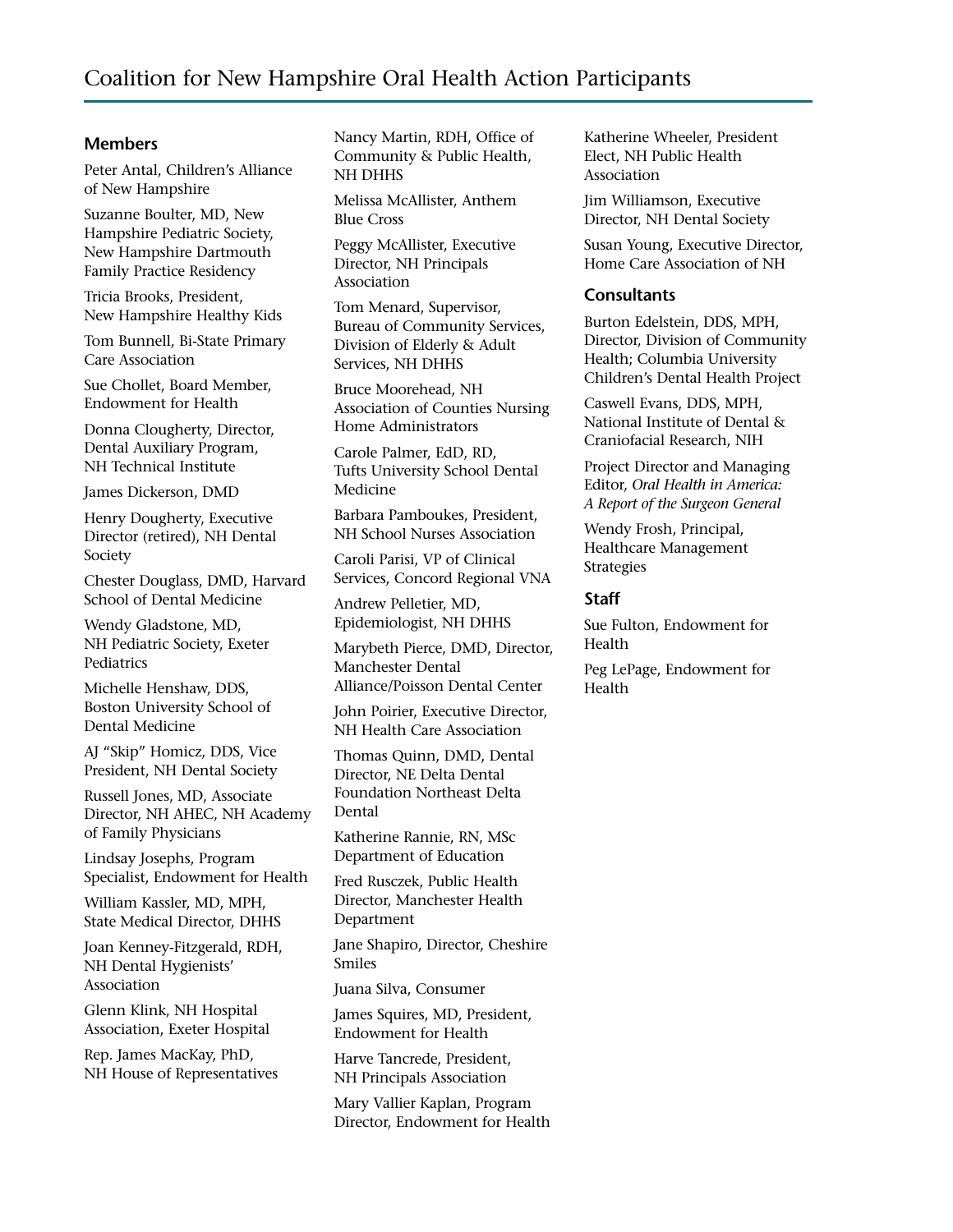# New Hampshire Oral Health Plan: A Framework for Action

# Table of Contents

|                                                                      | $\overline{4}$ |
|----------------------------------------------------------------------|----------------|
|                                                                      | 8              |
|                                                                      | 9              |
| 4. Findings of the Coalition for New Hampshire Oral Health Action    | 12             |
|                                                                      | 12             |
|                                                                      | 13             |
|                                                                      | 14             |
|                                                                      | 15             |
|                                                                      | 16             |
|                                                                      | 16             |
|                                                                      | 17             |
|                                                                      | 17             |
| Recommendations of the Surgeon General's Workshop                    | 18             |
|                                                                      | 19             |
|                                                                      | 19             |
|                                                                      | 20             |
|                                                                      | 21             |
| 6. Vision and Recommendations: A Framework for Action                | 22             |
|                                                                      | 29             |
| Appendix 1. Commitment to the Implementation of the Oral Health Plan | 29             |
| Appendix 2. Executive Summary, Oral Health in America:               |                |
|                                                                      | 31             |
| Appendix 3. New Hampshire Dental and Primary Care Workforce          |                |
|                                                                      | 34             |
|                                                                      | 40             |
|                                                                      | 43             |
|                                                                      | 47             |
| Appendix 7. Distribution of Oral Health Resources                    | 48             |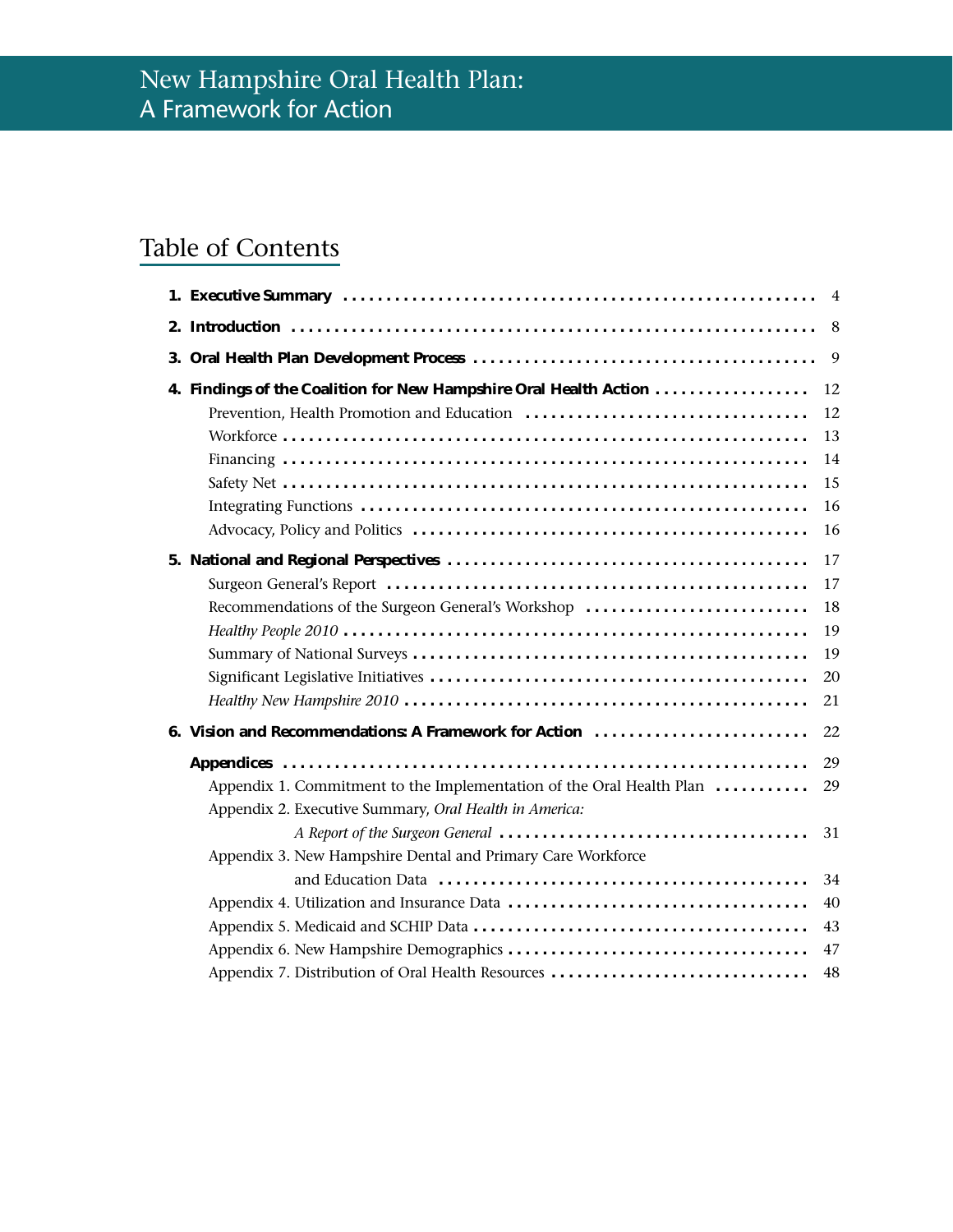# 1. Executive Summary

EV ew Hampshire has been ranked as one of the healthiest and wealthiest states in the nation, and<br>is seen by many as relatively homogeneous and problem free. This veneer belies the fact that<br>access to oral health care vari is seen by many as relatively homogeneous and problem free. This veneer belies the fact that access to oral health care varies greatly across the state, and oral diseases are a devastating problem among a significant percentage of New Hampshire residents, affecting their overall health and ability work and learn. While much oral disease is preventable, many in New Hampshire lack access to the basic services that could help them avoid oral pain, infection and dysfunction, dental caries (tooth decay), tooth loss and other oral health problems. Over the past decade, efforts have been made to address these concerns with some measure of success. But these initiatives have had limited effectiveness because of the lack of a comprehensive, coordinated approach among funders and policymakers to addressing the problem.

Responding to a growing concern regarding the oral health of New Hampshire's residents, the New Hampshire Department of Health and Human Services (DHHS) and the Endowment for Health (EFH) collaboratively convened the Coalition for New Hampshire Oral Health Action in July of 2002. The Coalition accepted as its charge the task of developing a blueprint for decision-making, an oral health plan for the state.

The Coalition for New Hampshire Oral Health Action was designed to be broadly representative of the individuals and entities concerned with oral health. Its members included representatives from the oral health community, the medical community, the legislature, education, advocacy groups and the insurance industry, as well as from the New Hampshire DHHS and the Endowment for Health. Its charge was to develop a plan that would address the oral health needs of all New Hampshire residents and communities and the conditions and opportunities specific to New Hampshire, and create a model for action that would build upon the oral health improvement activities already underway across the state.

To begin the process of plan development, the Coalition embarked on an exploration of the elements that constitute the landscape of oral health. These components were categorized as Prevention, Health Promotion, Education and Counseling; Workforce; Financing; Safety Net; Integrating Functions; and Advocacy, Policy and Politics.

To encourage public input to the process, a series of six community "listening sessions" were held across the state. The goal of these sessions was to communicate about the plan development process, elicit community perspectives on local oral health problems and solutions, to prepare the ground for community implementation initiatives, and to incorporate community perspectives into the oral health plan. In addition to the research conducted within the state, the Coalition reviewed a broad spectrum of national initiatives regarding oral health, such as the Surgeon General's report, *Oral Health in America,* and *Healthy People 2010*.

Throughout the planning process, the Coalition for New Hampshire Oral Health Action operated with a set of underlying premises regarding the promotion of oral health and the provision of dental care: While health and health care are ultimately family and community considerations and New Hampshire's regions and communities have unique capacities and constraints, state level activity can support communities in improving oral health and dental care. It was determined that the resulting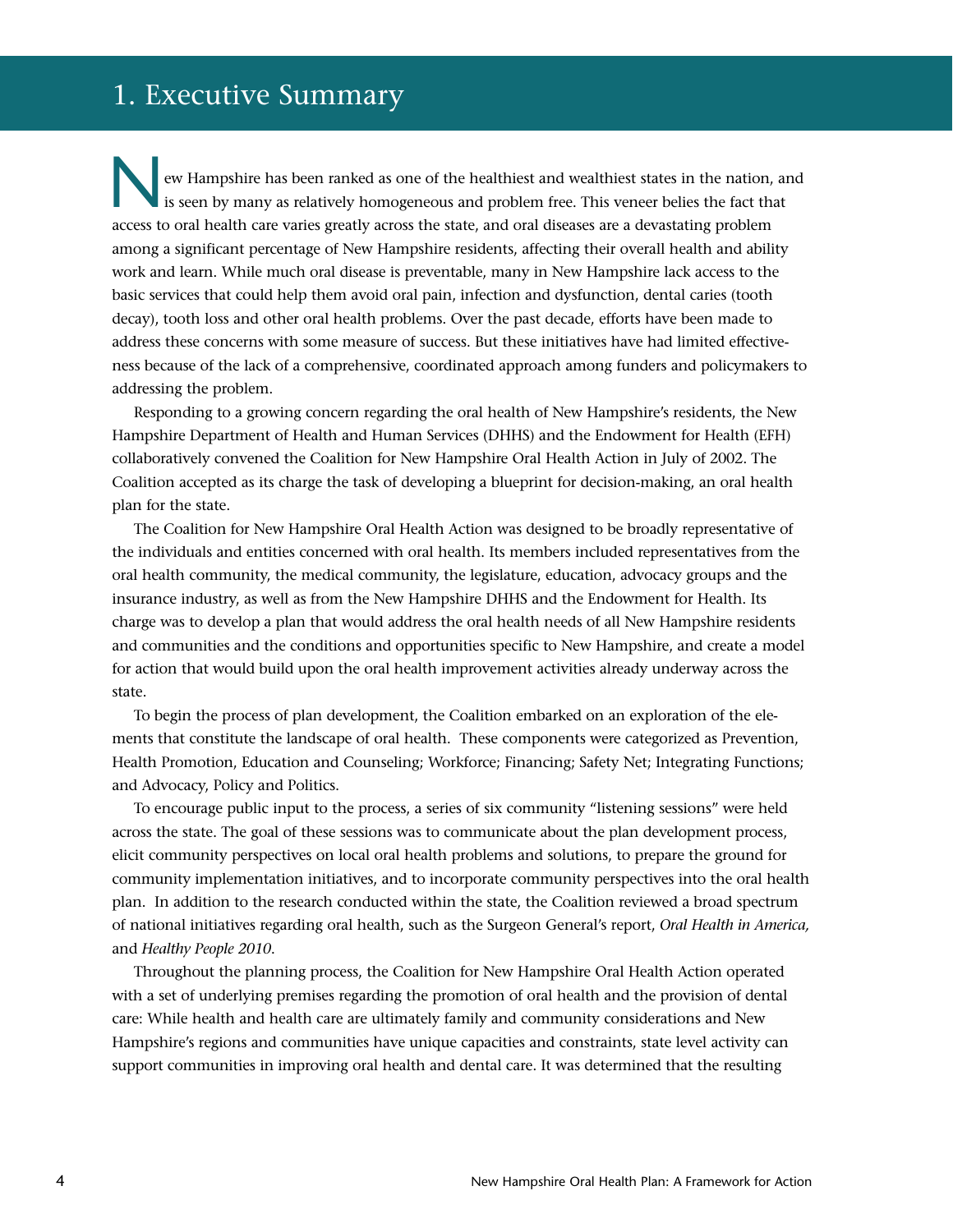plan, therefore, should not only identify a "standard" level of oral health for all residents, but should also articulate priorities for both statewide and community-level action; identify tools and resources to address oral health needs; coordinate and support existing community-based systems; and empower individuals to access and utilize available resources.

It was acknowledged by the Coalition that while there are common underlying issues and problems across New Hampshire, variation exists – in terms of unique needs, available resources and competencies – from region to region, and community to community. This means that there is the need to identify statewide initiatives that will have the capacity to benefit all communities – such as improving Medicaid reimbursement and establishing funding mechanisms for local system development – knowing that these initiatives may create different outcomes community by community.

Using the principles identified in the Surgeon General's report, *Oral Health in America,* as its framework for articulating a plan of action, the Coalition developed a vision for New Hampshire and strategies to reach that vision (the details of which follow in the body of this report). Coalition members committed to the responsibility of implementing the plan and monitoring the success of those initiatives undertaken.

It is not the intent of this report to provide a comprehensive review of the oral health status of New Hampshire's residents, nor a restatement of the scope of the problem. Instead, on the following pages, the Coalition for New Hampshire Oral Health Action offers a vision and discussion of what actions will be necessary to bring oral health and its positive impact on well-being, to the residents of New Hampshire. That there are disparities in the oral health status of New Hampshire residents is undisputed. Finding ways to reduce those disparities is the subject of this report.

# **Vision**

Residents of New Hampshire will have the opportunity to achieve and maintain oral health through access to an effective system of health services which promotes appropriate health behaviors.

These services, which include assessment, prevention, health promotion, education, counseling, and treatment, will be provided through an integrated system of health care that assures accessibility, affordability, high quality, appropriateness to individuals' needs, and responsiveness to individuals' circumstances.

# **Recommendations**

#### **Principle**

**I.** Change perceptions regarding oral health and disease so that oral health becomes an accepted component of general health.

#### **Goal**

**I.A.** Increase public perception of the importance of good oral health as a component of overall health.

#### **Objectives**

- **I.A.1.** Develop a statewide oral health awareness and education campaign.
- **I.A.2.** Integrate oral health with general medical care.
- **I.A.3.** Integrate comprehensive oral health curricula in general health curricula and promote in all New Hampshire schools.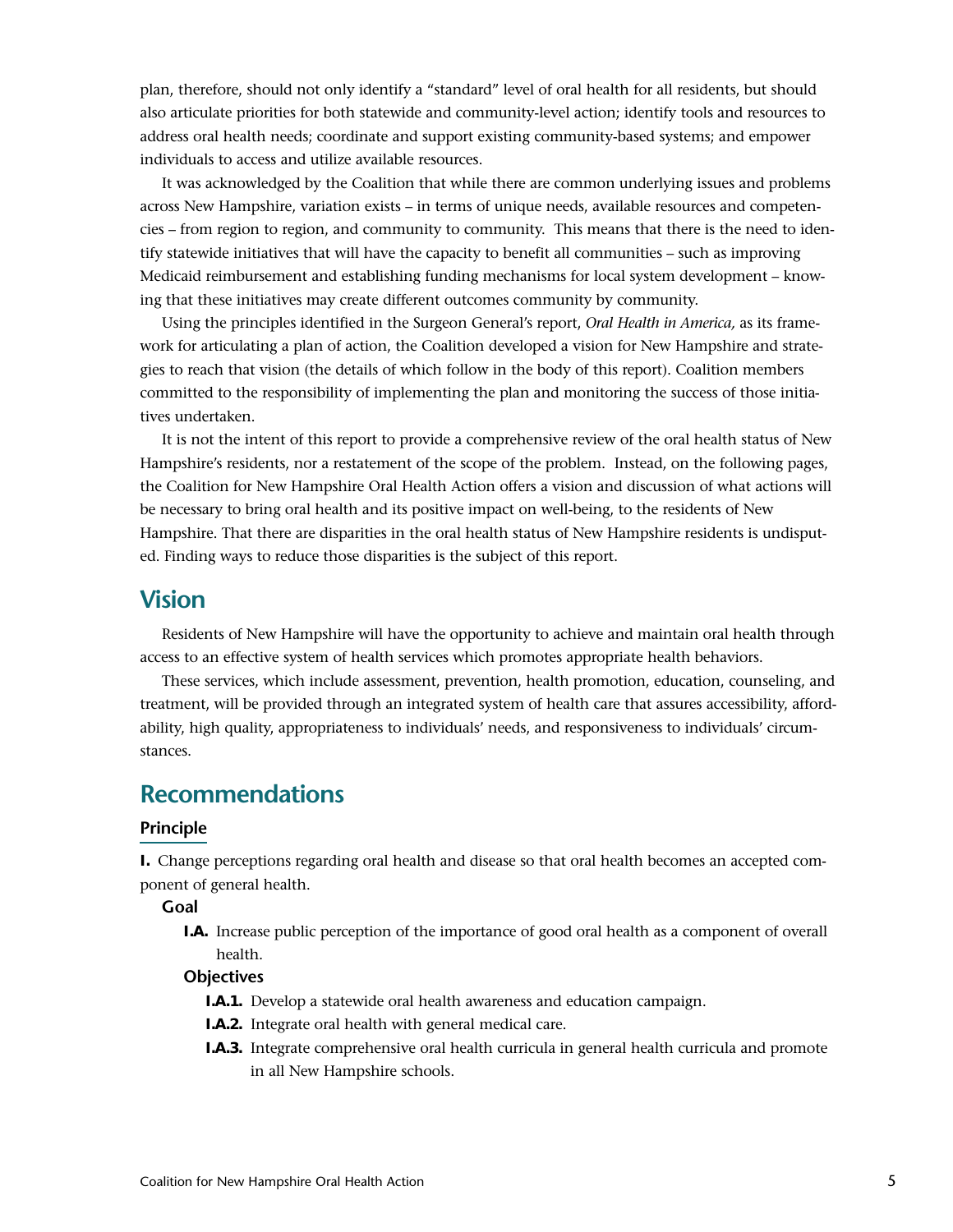### **Principle**

**II.** Apply science effectively to improve oral health.

#### **Goal**

**II.A.** Assess the oral health status of New Hampshire residents.

### **Objective**

**II.A.1.** Develop and maintain a comprehensive epidemiological oral health surveillance system to identify, investigate and monitor oral health and oral health services.

### **Goal**

**II.B.** Reduce the burden and progression of oral diseases in New Hampshire by integrating best available science and evidence-based treatment into clinical practice and policy.

### **Objective**

**II.B.1** Access and disseminate leading edge information on oral health science.

### **Goal**

**II.C.** Reduce the incidence of dental caries through evidence-based public health interventions. **Objectives**

**II.C.1.** Maximize the benefits of fluoride in preventing and controlling dental caries.

**II.C.2.** Implement and maintain the capacity for a statewide school-based sealant program.

### **Goal**

**II.D.** Increase early detection and reduce the incidence of oral and pharyngeal cancers.

### **Objective**

**II.D.1.** Support efforts to reduce tobacco and alcohol use among New Hampshire residents.

**Goal**

**II.E.** Reduce the incidence of oral and facial injuries.

### **Objective**

**II.E.1.** Recommend the requirement of the use of face-masks and mouthguards in all school and other sports programs.

### **Principle**

**III.** Build an effective health infrastructure that meets the oral health needs of all and integrates oral health effectively into overall health.

**Goal**

**III.A.** Enhance the existing workforce to meet the diverse oral health needs of all New Hampshire residents.

### **Objectives**

- **III.A.1.** Maximize the capacity of the oral health workforce to address the needs of the population.
- **III.A.2.** Integrate, improve, expand and sustain the oral health component of the health care safety net.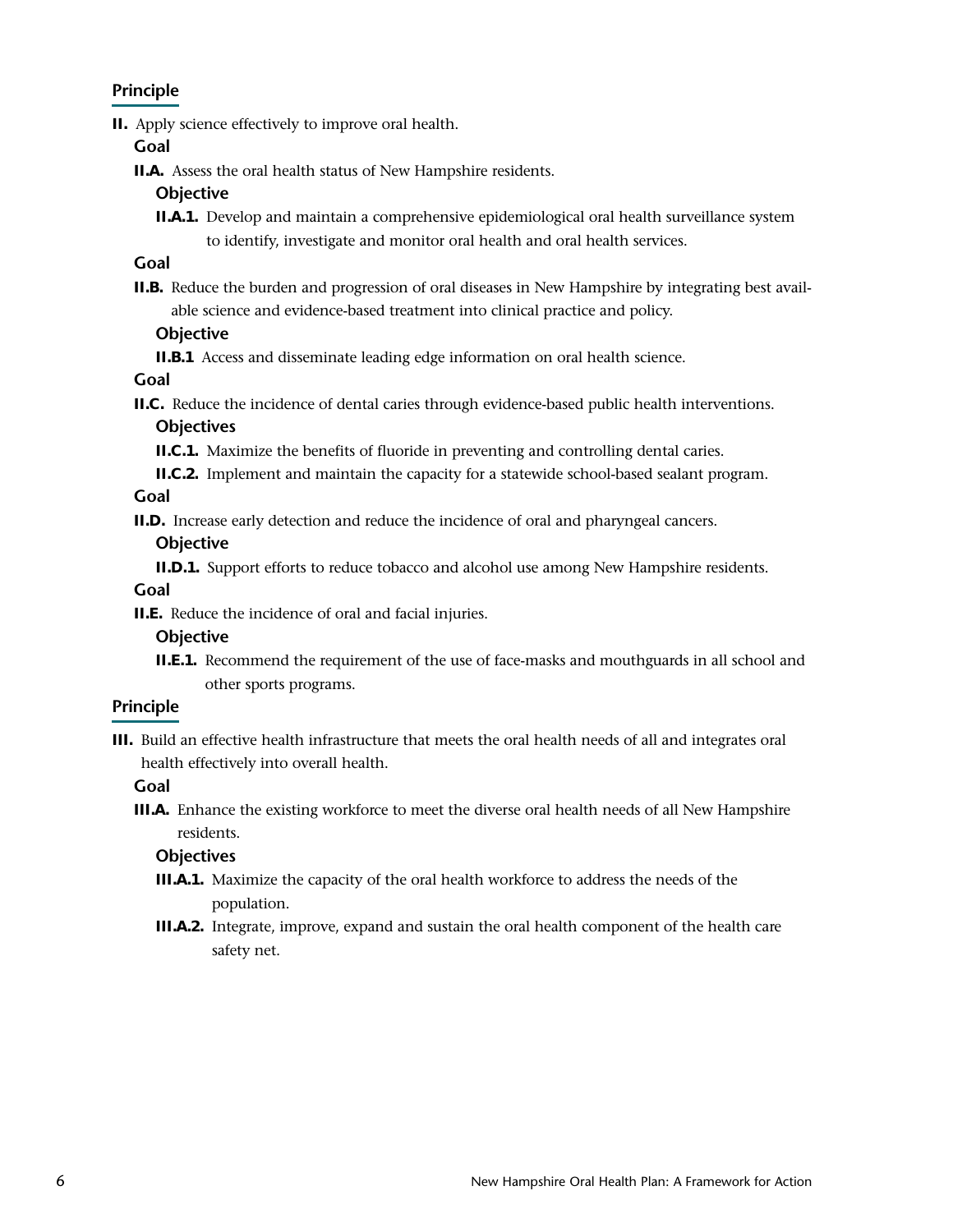### **Principle**

**IV.** Remove known barriers between people and oral health services.

### **Goal**

**IV.A.** Eliminate barriers and enhance access to good oral health.

### **Objectives**

- **IV.A.1.** Create system-level improvements to treat high risk populations such as children, the elderly, uninsured adults, the developmentally disabled, the mentally ill and those with HIV/AIDS.
- **IV.A.2.** Enhance the competency of the oral health workforce to treat high risk populations.
- **IV.A.3.** Build a care coordination and case management system especially for those at high risk.
- **IV.A.4.** Improve access to dental insurance among all sectors of the population.

# **Principle**

**V.** Use public-private partnerships to improve the oral health of those who still suffer disproportionately from oral diseases.

### **Goal**

**V.A.** Further integrate the efforts between the public and private sectors to address the oral health needs of the residents of New Hampshire.

### **Objectives**

- **V.A.1.** Create a statewide clearinghouse to serve as a resource for information on existing oral health programs, technical support, funding consultation and successful public health models.
- **V.A.2.** Promote regional and community-based collaborative efforts among agencies, organizations and individuals to address oral health needs.
- **V.A.3.** Monitor the implementation of the New Hampshire Oral Health Plan.
- **V.A.4.** Review and revise the New Hampshire Oral Health Plan as necessary.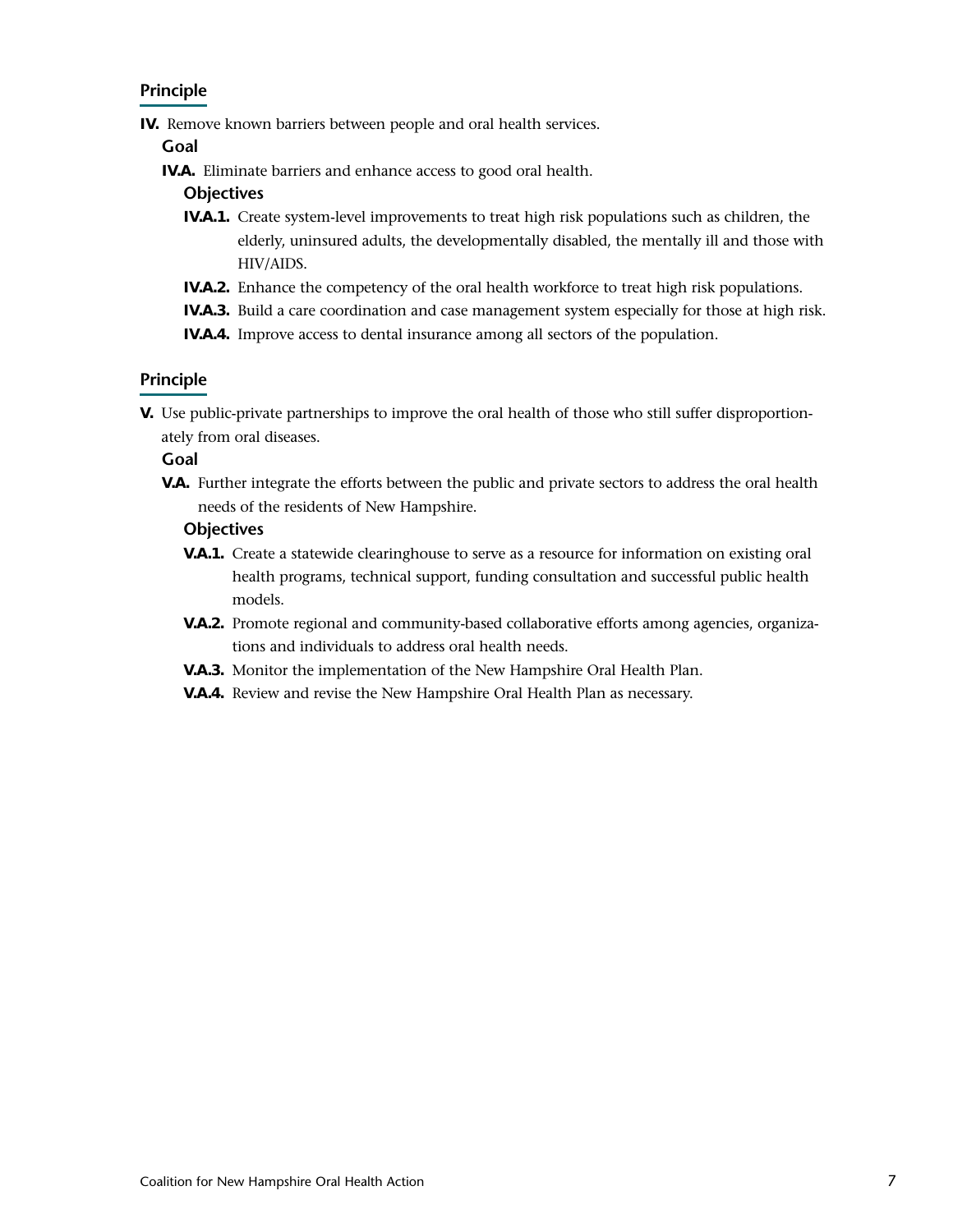# 2. Introduction

The Surgeon General's report, *Oral Health in America,*<sup>1</sup> defines oral health as more than healthy teeth, more than being free from disease. Oral health is a positive condition that is integral to general health and well-being. An individual who does not have the ability to perform certain essential functions – to speak, taste, chew and swallow – may have compromised ability to work, learn or function effectively within the community. The Surgeon General goes further to say that oral health is not only essential to general health, but can be achieved by everyone. However, while we have made substantial improvements in the nation's oral health over the past several decades, there continues to be a significant segment of the population for whom oral health remains elusive.

New Hampshire has been ranked as one of the healthiest and wealthiest states in the nation, and is seen by many as relatively homogeneous and problem free. This veneer belies the fact that access to oral health care varies greatly across the state, and oral diseases are a devastating problem among a significant percentage of New Hampshire residents, affecting their overall health and ability to work and learn. While much oral disease is preventable, many in New Hampshire lack access to the basic services that could help them avoid oral pain, infection and dysfunction, dental caries (tooth decay), tooth loss and other oral health problems. Over the past decade, efforts have been made to address these concerns with some measure of success. But these initiatives have had limited effectiveness because of the lack of a comprehensive, coordinated approach among funders and policymakers to addressing the problem.

Because of the far reaching impact of these problems, the New Hampshire Department of Health and Human Services and the Endowment for Health have both identified improving New Hampshire's oral health as a priority for action. Citing their mutual commitment to reducing the devastation of oral disease, New Hampshire DHHS and the Endowment for Health worked collaboratively to convene a statewide coalition to develop an oral health plan for New Hampshire, which would identify and prioritize the actions necessary to address the problems and serve as a blueprint for decision-making.

1. US Department of Health and Human Services. *Oral Health In America: A Report of the Surgeon General.* Rockville, MD: US Department of Health and Human Services, National Institute of Dental and Craniofacial Research, National Institutes of Health, 2000.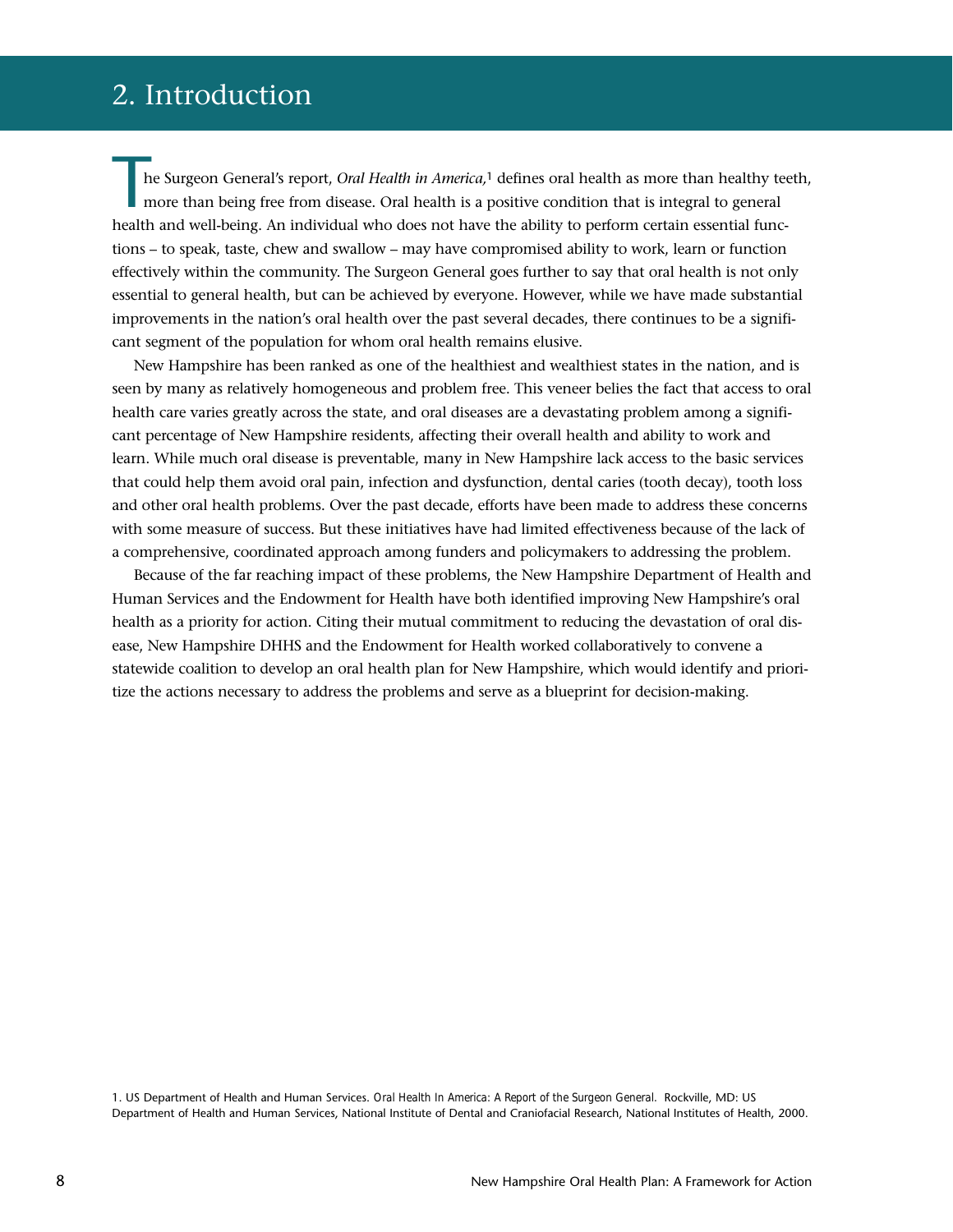he Coalition for New Hampshire Oral Health Action was convened by the Endowment for Health and the New Hampshire Department of Health and Human Services in July of 2002. It was designed to be broadly representative of individuals and entities concerned with oral health, and included members from the oral health community, the medical community, the legislature, education, advocacy groups and the insurance industry, as well as from the New Hampshire DHHS and the Endowment for Health. Its charge was to develop a plan that would address all New Hampshire residents and communities, the conditions and opportunities specific to New Hampshire and create a model for action that would add value to the oral health improvement activities already underway across the state.

By assembling these individuals from across New Hampshire, the conveners sought to build commitment, raise awareness and promote collaboration among key stakeholders whose participation in both the planning and implementation processes would be critical. Both the Endowment and the New Hampshire DHHS participated actively in the Coalition's proceedings on an equal footing with other invitees. Nationally-recognized oral health policy experts were retained to serve as consultants to the Coalition and an experienced facilitator and advocate for oral health service and policy issues served as Project Director and meeting facilitator. This enabled the assembled members to engage in lively and often provocative discussion. All Coalition members were asked to commit to the intensive six-month process.

Discussion at the initial session led to refinement and elaboration of the original charge. Consensus was quickly reached as the Coalition agreed to pursue the development of a plan that would address both oral health and dental care; be realistic and sustainable; capitalize on all available resources; include measurable goals and outcomes; acknowledge the unique conditions across New Hampshire; utilize the best available national and state information and data; and provide flexibility to meet local/community needs.

To begin the process of plan development, the Coalition embarked on an exploration of the elements that comprise the landscape of oral health. These components, which will be explored in more detail in the Findings section of this report, were categorized as

- Prevention, Health Promotion, Education and Counseling
- Workforce
- Financing
- Safety Net
- Integrating Functions
- Advocacy, Policy and Politics

# **Prevention, Health Promotion, Education and Counseling**

The focus of the Coalition's discussion was on the potential for true disease prevention through widespread public and professional education regarding the importance of oral health to general health and interventions such as community water supply fluoridation and sealants. Also addressed was the opportunity for effective disease management through early intervention, education, counseling and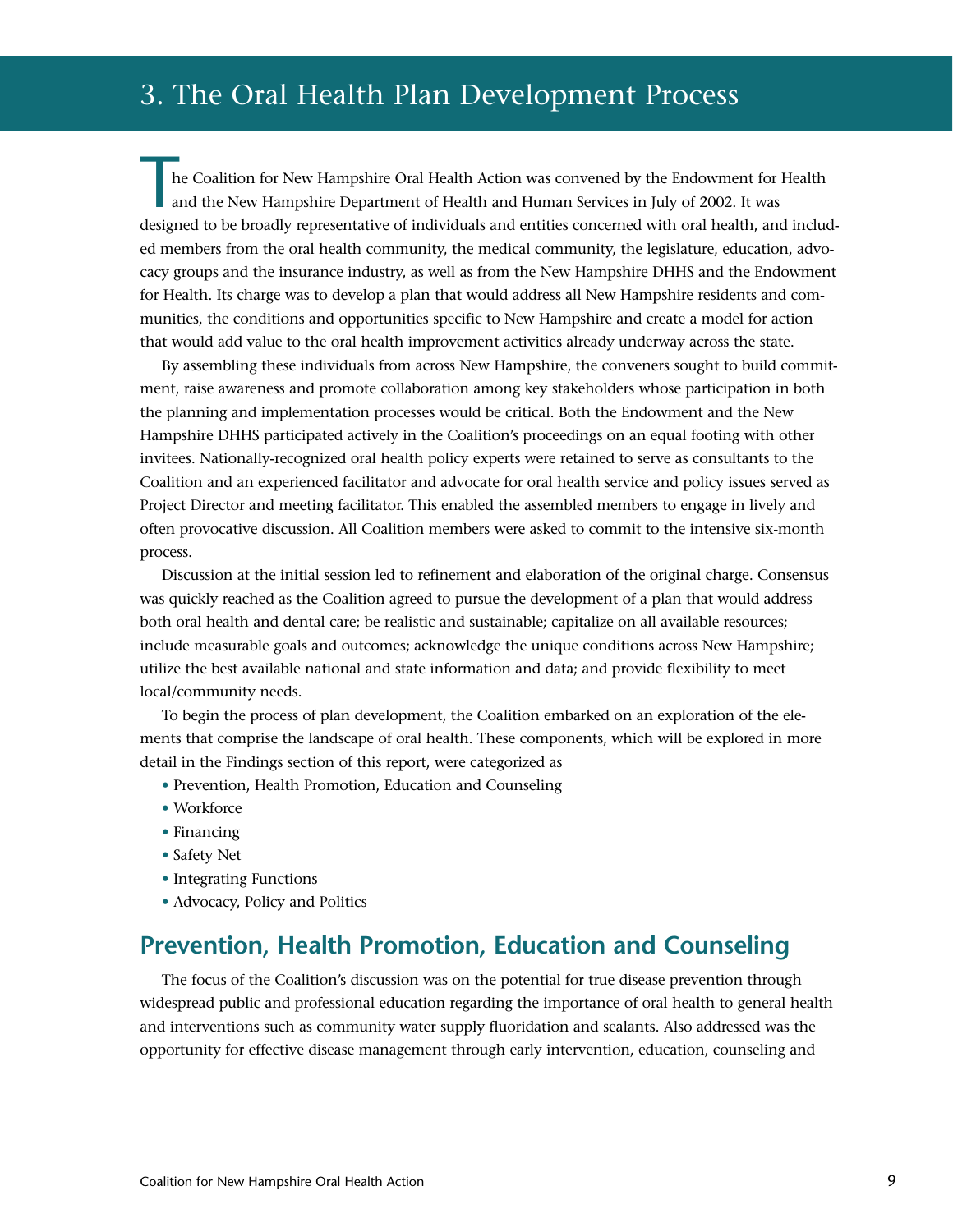services designed to empower the individual to take action to promote good oral health, such as programs to reduce transmission of oral infection from mother to infant and reduce the incidence of "baby bottle decay" among infants and toddlers. As a principle, the Coalition endorsed the idea that types and intensities of interventions be matched to risk levels for disease in both individuals and populations.

# **Workforce**

The Coalition dissected the issue of workforce adequacy, looking at current and projected numbers of oral health professionals; their types, diversity and distribution across the state; their competency training for the unique needs of the underserved populations; the potential to utilize "non-dental" providers to expand the reach of oral health services; and the interactions between and among providers of oral health services.

# **Financing**

In this session, Coalition members examined the design and experience of the state's Medicaid feefor-service program, Healthy Kids Gold; the State Children's Health Insurance Program (SCHIP), Healthy Kids Silver; and the managed care program, Northeast Delta Dental (NEDD) Kids. They also reviewed the commercial insurance market and self-pay components of the financing system.

# **Safety Net**

Defining the safety net as the providers of care who have a priority commitment to deliver affordable [oral] health services to vulnerable and underserved populations; where people with economic, social and cultural barriers to care can obtain [oral] health services, the Coalition considered the experience and potential of programs delivered by Community Health Centers, school-based programs and hospital-based programs.

# **Integrating Functions**

Coalition members explored the role of data collection, reporting and evaluation in building an accountable oral health system. Care coordination and case management were also considered as the Coalition discussed the functions that are required to link and integrate the components of an oral health system.

# **Advocacy, Policy and Politics**

Acknowledging the essential role of advocacy, policy and politics in implementing an oral health plan, the Coalition members considered the approaches to necessary policy development and building political will to support required policy and funding changes.

# **Public Input to the Planning Process**

A series of six community "listening sessions" were held across the state to encourage public input to the planning process. The goals of these sessions were to communicate about the plan development process, elicit community perspectives on local oral health problems and solutions, to prepare the groundwork for community implementation initiatives and to incorporate community perspectives into the Oral Health Plan. The listening sessions were held in Concord, Dover, Keene, Lancaster, Manchester and Nashua, in collaboration with community-based health consortiums, Healthy Manchester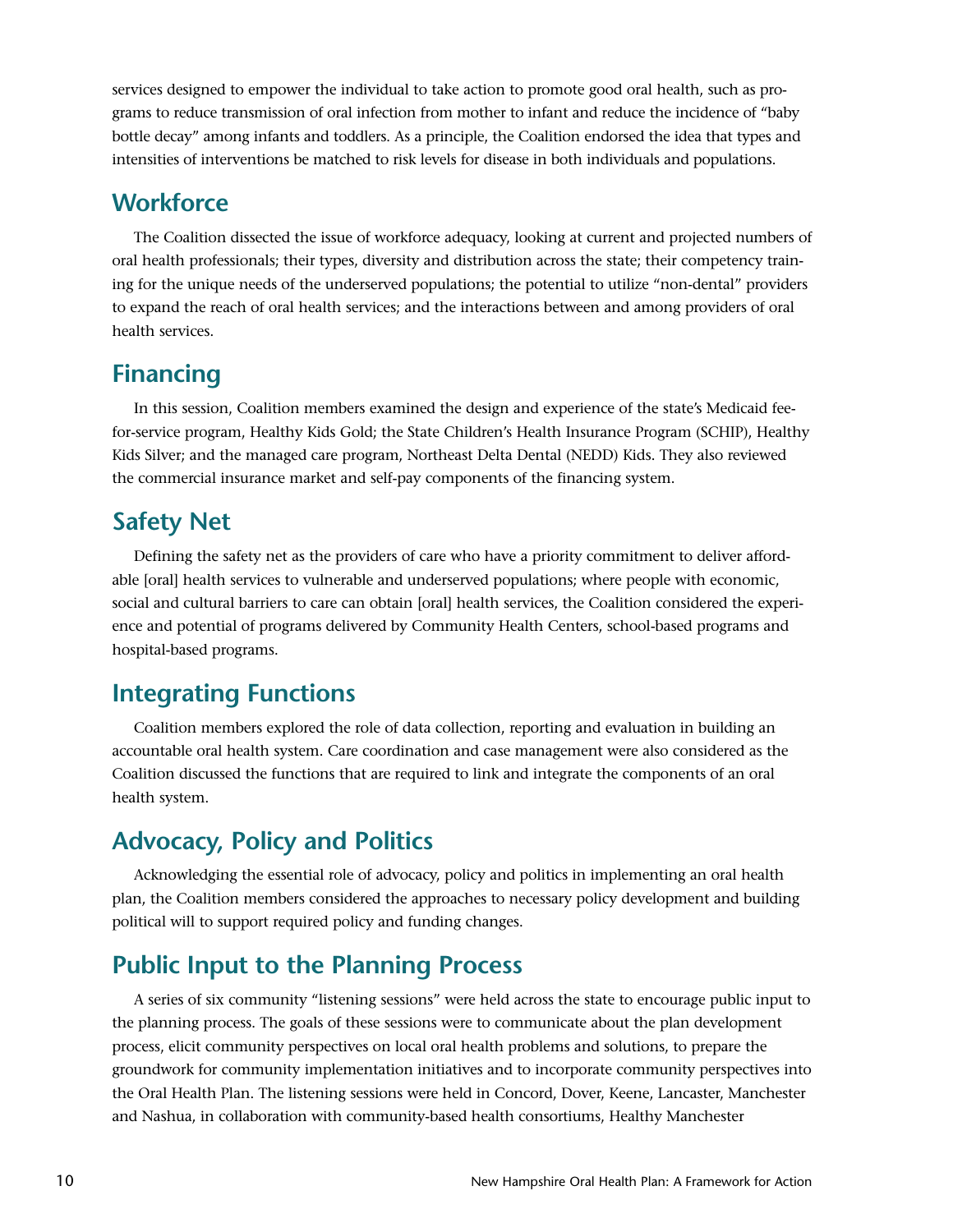Leadership Council, Greater Nashua Healthy Community Collaborative, Alliance for Community Health, Strafford Network, North Country Health Consortium, Monadnock Partnership and Pilot Health.

While specifics varied from locale to locale, among the observations expressed by those in attendance at these meetings several consistent themes emerged. Although these perceptions may not be validated by data, their repetition from site to site was noteworthy.

- There was a perception that the general population does not value oral health as a priority.
- Many said that populations at risk for increased incidence of oral diseases because of a lack of access to prevention and treatment include children, elderly, low income, disabled, and homeless.
- It was suggested that there is a shortage of dental personnel dentists, hygienists, and assistants available to treat not only the indigent and high risk populations, but also the general population, as evidenced by the fact that in many areas of the state there is a lengthy waiting period for treatment, regardless of source of payment.
- Many felt that general dentists aren't adequately trained to handle the extreme need in the indigent population and often don't know how to manage this need with the limited resources available.
- It was suggested that proposed New Hampshire legislation and regulation regarding treatment and environmental concerns may further impede access by putting constraints on dental practice.
- Many expressed concerns that business and industry do not recognize the impact of poor oral health on economic performance.
- It was the sense of many that low Medicaid payment for dental services continues to be a barrier to dentists' participation in the program.
- Concerns regarding the sustainability of publicly-funded programs were expressed.
- It was noted that the fact that fluoridation of drinking water is not consistent throughout New Hampshire has contributed greatly to the oral health disparities within the population.
- Many felt that public education regarding the importance of good oral health needs to be a priority.
- The success of school-based programs in introducing good oral health behaviors in children was cited.
- It was suggested that communication between the Legislature and oral health professionals should be improved.

# **Stakeholder Input to the Planning Process**

While the Coalition members actively participated in the planning process, each was invited to discuss his or her views with the Project Director individually and in confidence. The goal of these meetings was to ensure that every member was able to express individual priorities and/or concerns, and contribute to the process and substance of the plan. These meetings generated a short list of issues which required additional discussion at Coalition meetings. Of particular concern were topics including:

At-risk populations – children, the elderly, the developmentally disabled, and those with HIV/AIDS; Workforce – numbers, capacity and roles;

- Fluoride and sealants;
- Sustainability of safety net services;
- Medicaid reimbursement; and
- Plan implementation.

As planning sessions continued, these topics were reopened and discussed in more detail. Concerns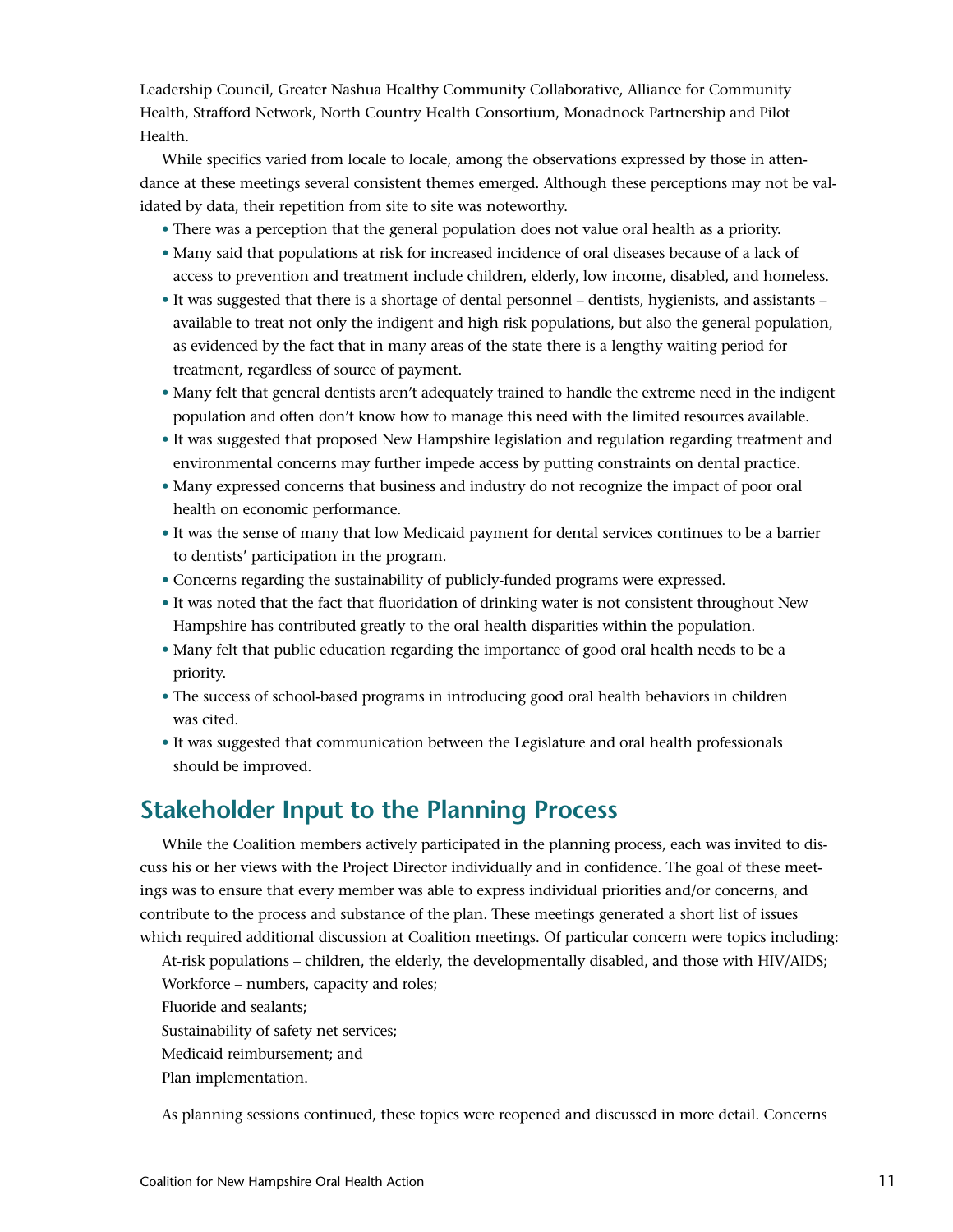# 4. Findings of the Coalition for New Hampshire Oral Health Action

he Coalition met regularly over a six-month period in an effort to review key issues in oral health. Their meetings were focused topically on the elements that comprise the oral health landscape:

- Prevention, health promotion and education
- Workforce
- Financing
- Safety Net
- Integrating Functions
- Advocacy, policy and politics

# **Prevention, Health Promotion and Education**

Prevention, health promotion and education clearly represent the most cost-effective means to improving New Hampshire's oral health. Not all individuals and populations are at the same risk for oral diseases, therefore a principle of the Coalition's plan is to target intensity and types of interventions to match the levels of risk. Initiatives such as early intervention, disease management and riskbased interventions need to be directed to the individuals and populations at highest risk.

The importance of fluoridation as a preventive measure is widely recognized and long-standing. Sixty-six percent of the US population who are on public water supplies receives fluoridated water. This represents 58% of the total US population. In New Hampshire, while two thirds of the population uses public water supplies, only 10 communities have fluoridated their water supply. This results in only 25% of the total New Hampshire population having access to fluoridated water. When assessing the percentage of a state population on public water supply receiving fluoridated water, New Hampshire ranks tenth lowest in the country.

The Coalition recognized that to fluoridate 65% of those communities who use public water supplies, the Healthy New Hampshire 2010 goal, tremendous political will and grassroots support will be required. Absent universal fluoridation across the state, other interventions such as the prescribing of fluoride by primary care medical providers and school-based fluoride programs in communities where residents do not have access to fluoridated public water supplies take on added importance, but it will be necessary to simplify the process of well-water testing in order to facilitate the prescribing of fluoride by medical providers.

Application of sealants on the teeth of school-aged children has also been proven effective in the prevention of some types of dental caries. Very few school-based sealant programs are underway in New Hampshire, although oral health education, screening and cleaning programs are in place in numerous school districts across the state. The Coalition deliberated at length regarding the most effective approach to provide sealants to those school-aged children who do not access regular dental care. In New Hampshire, although hygienists can place sealants on the teeth of children who have been examined by a dentist, the availability of financial resources to reimburse dentists to provide those examinations was a concern. While the majority of Coalition members noted that this could limit the number of high risk children who receive sealants through school-based programs,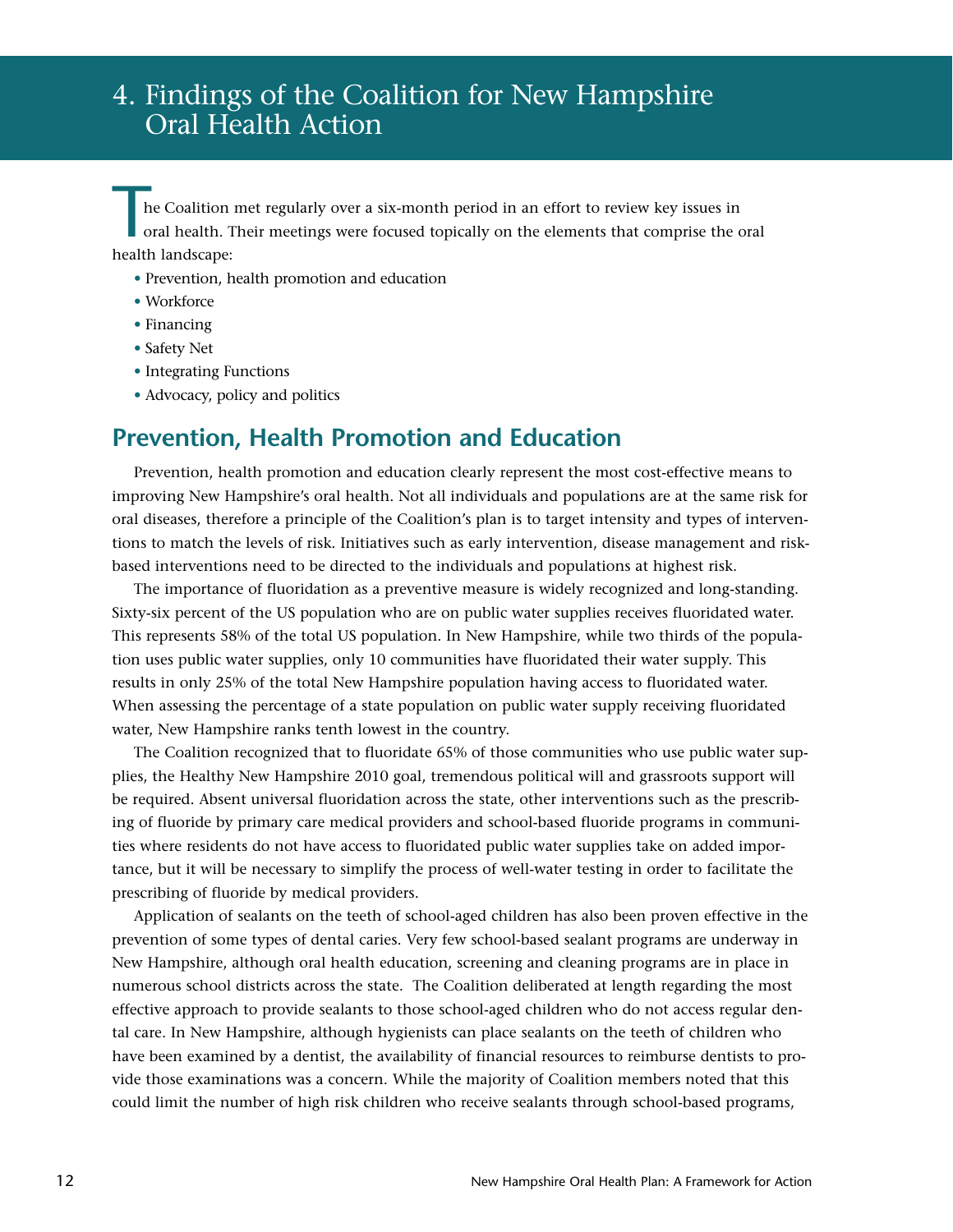the pursuit of an expansion of school-based sealant programs through the use of volunteer dentists, rather than a change in the rules regarding supervision was agreed to as a compromise. The New Hampshire Dental Society offered to coordinate this volunteer initiative, in an effort to not only expand the reach of this program, but also to expose dentists to the extent of oral disease in schoolaged children. The Coalition also agreed to monitor the success of this initiative and to pursue other approaches if this does not generate the necessary delivery of sealants to at-risk children.

Education and health promotion will also need to play a major role in improving New Hampshire's oral health. A common thread throughout the planning process was the acknowledgement that a significant number of New Hampshire residents do not value oral health. Many people believe that the loss of teeth is a natural, unavoidable process, and that treatment, let alone prevention, screening, and early diagnosis, is unnecessary. It will take an enormous public health education effort to begin to change that mentality, but an effort that the Coalition deemed critical.

# **Workforce**

Much of the discussion regarding workforce focused on the perceived shortage of dentists in New Hampshire. Currently there are just under 900 licensed dentists in the state, the majority of whom, like the population, are concentrated in the southern tier, although within that geography there are populations who are relatively underserved. Of that number, two-thirds are general dentists, and one-third, specialists. Almost 50% of the New Hampshire Dental Society's members are over 50 years old. The number of dentists is projected to begin declining over the next five years, as the number of dentists graduating from dental schools is outstripped by those retiring from active practice. As there are no dental schools and few residency training slots in New Hampshire, recruitment remains a significant challenge, as dentists commonly locate their practices near where they are educated. The number of dentists who actively treat New Hampshire's highly vulnerable populations – children, developmentally disabled, the elderly, and those with HIV/AIDS – is relatively small.

Registered Dental Hygienists are also in short supply in New Hampshire. There is one training program with the capacity to graduate 28 hygienists each year. While federal projections anticipate an increase in the number of hygienists over the next five years, currently, there is reported difficulty in filling positions in the public health sector as well as those in private practice. Hygienists are able to provide an array of key preventive services including fluoride treatments and sealants, but some of those services must be provided under supervision of a dentist. Previously, the Dental Society offered financial resources to increase capacity to train hygienists at the state's Technical Institute, but corresponding funding was eliminated from the state's budget. This approach has recently been reinitiated.

Another member of the oral health workforce, the Dental Assistant, was discussed by the Coalition in some detail. No formal training program or licensure is required for those in this field, except for certification to expose radiographs. New Hampshire does have one formal education program for Dental Assistants, but many receive their training "chair-side," on the job. Various states have enabled the creation of a "new" category of provider - the Expanded Function Dental Assistant (EFDA) – to enhance dentists' productivity. It was suggested that the Coalition investigate the potential for moving in that direction. The relatively short training period and cost of labor may provide a cost-effective approach to addressing the impending reduction in dentist-to-population ratios.

In addition to the traditional oral health workforce, the Coalition examined the potential for utilizing "non-dental" providers to perform certain oral health functions. The merits of integrating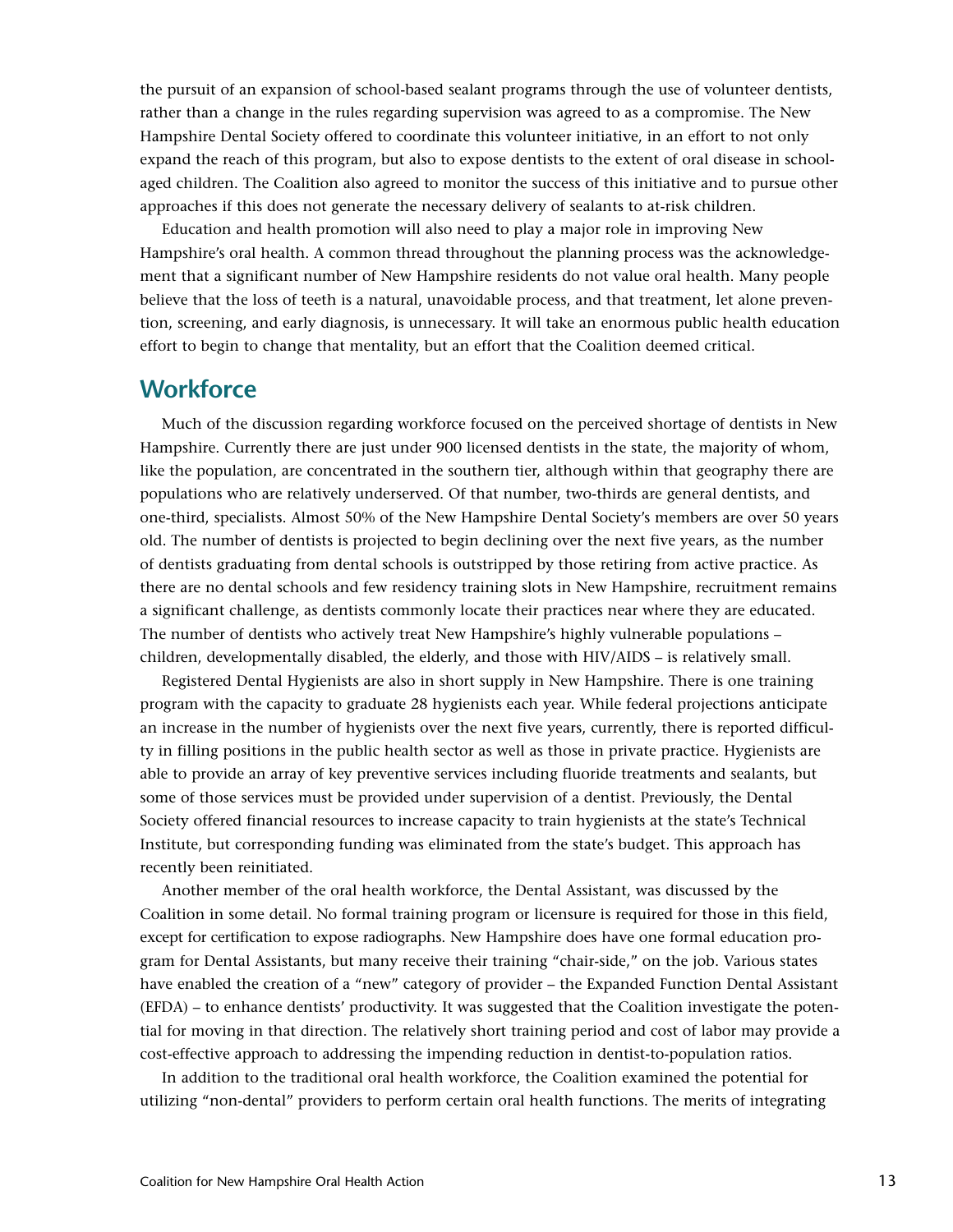oral screening and oral health promotion into general medical care – health history, physical examination and health counseling – were widely accepted as the discussions focused on the feasibility of pediatricians, family practitioners, nurse practitioners and other primary medical care providers providing oral screening, fluoride varnishes, and other preventive interventions. The Coalition considered the creation of training protocols for these non-dental providers as a means to improve access to basic preventive oral health care, and debated the financial impact of expanding the workforce in this manner.

As the Coalition members evaluated the roles and functions of the traditional and non-traditional workforce members, they discussed the need for a new type of provider, one who had a combination of skills – those of a hygienist, a case manager and a health educator. Using the Certified Diabetes Educator as the model for this new provider, the Coalition considered the formalization of the role of an Oral Health Educator.

Again moving beyond the bounds of the traditional oral health workforce, the Coalition considered the merits of using those who are in day-to-day contact with children – parents, day care workers, educators – as promoters of oral health and oral health education.

The Coalition concluded that flexibility is a desirable component of workforce policy. Creative methods must be developed to assure an "elastic" workforce that can adjust to the changing needs of the population in a timely and effective manner. Creating a subgroup of appropriate leaders and policymakers to monitor and address these issues was deemed a priority.

# **Financing**

Financing for oral health services in New Hampshire comes from a number of sources – commercial dental insurance, individual payment, Medicaid (traditional fee for service, as well as voluntary managed care) and the State Children's Health Insurance Program (SCHIP). Benefits under Medicaid are federally mandated for children, with treatment for adults limited to emergency care for pain and infections.

The Medicaid program for oral health covered 115,864 New Hampshire residents in Fiscal Year 2002. While 49.2% of licensed New Hampshire dentists were contracted Medicaid providers in 2001, 34.8% were active Medicaid providers (having seen at least one patient during CY01), only 7.7% were high volume providers (treating 100 or more patients in CY01). Total expenditures in FY02 on the Medicaid fee-for-service dental program were \$4,584,933, with the vast majority (89.5%) spent on care for the 56,000 children enrolled in the program's fee-for-service and managed care plans. Dentists' participation in Medicaid has been hampered by the limited reimbursement for services, the majority of fees for which have not changed since 1994, and a burdensome administrative process.

The Medicaid program for oral health has evolved in a number of significant ways over the past several years. Though no new funding has been allocated by the legislature, the state convened a Dental Policy Advisory Committee, which conducted an evaluation of Medicaid reimbursement rates. In January 2000, they recommended increasing fluoride treatments to twice a year, a reimbursement rate increase for 12 procedures (predominantly those that are preventive and widely performed). Effective July 1, 2003, 27 codes were increased by an average of 64%. Also in response to suggestions from the dental community, many of the administrative components of the program have begun to be streamlined.

Additionally, in August, 2000, the state initiated a voluntary managed care program, NEDD-Kids, which was subcontracted to Northeast Delta Dental (NEDD) and administered through Anthem. Almost 90% of New Hampshire licensed dentists participate with Northeast Delta Dental, greatly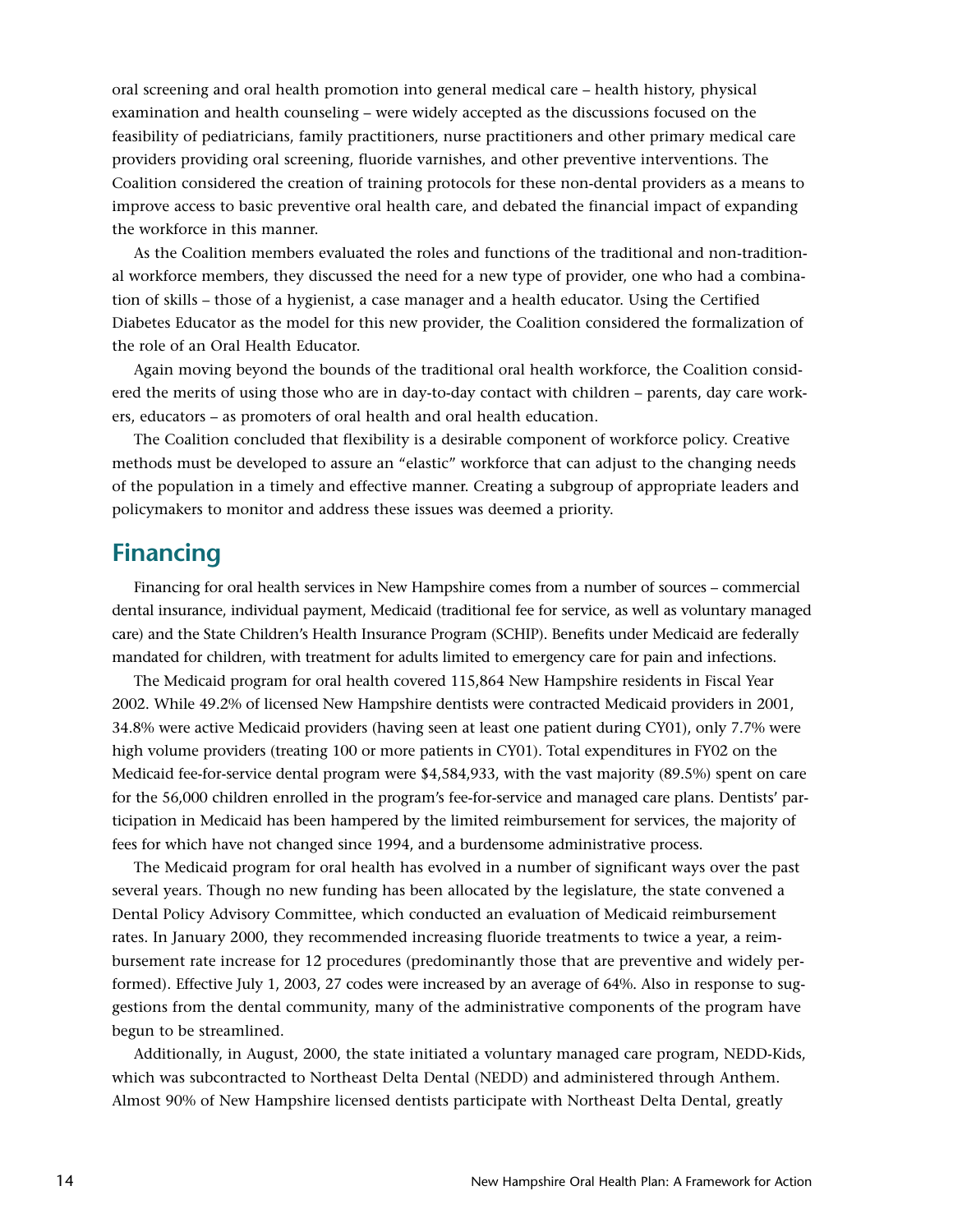increasing access for children in this Medicaid program. The initial enrollment of 3,945 – approximately 7% of the total children enrolled in Medicaid – more than doubled in the program's two years of operations and expenditures on this population in FY02 – for the 8,717 enrolled – were in excess of \$3,500,000, with reimbursement for care limited to \$2,500 per year per child. In July 2003, the NEDD program was eliminated when DHHS did not renew its contract with Anthem for the voluntary managed care program.

The SCHIP dental program, Healthy Kids Silver, is also handled by NEDD through a contract with New Hampshire Healthy Kids Corporation. With 5,167 children enrolled as of August, 2002, SCHIP dental spending was approximately \$1,000,000 (FY02). This program, for children from modest income families who have been uninsured for at least six months, has a family income-based premium, subsidized with both state and federal funds. Benefits through the program are limited to \$600 per year.

A compilation of results from these programs shows that New Hampshire is making progress in providing oral health services to low income children, although the majority of covered children do not access dental care in a year. But a complete analysis of the program data has yet to be done, and the true impact on enrollees' oral health status remains unanswered.

Evidence that there is a preference among dentists for treating the Medicaid population through NEDD Kids indicates that reimbursement and simplified administration are drivers in ensuring access to care. This puts pressure on the state to increase fees in the traditional fee-for-service program, a move that will require legislative initiative. In addition to addressing the direct costs of its Medicaid programs, the state is also looking at ways to improve the effectiveness of services delivered by enhancing the case management and care coordination system used by program participants.

# **Safety Net**

The safety net was defined by the Coalition as those care providers who have a priority commitment to deliver affordable oral health services to vulnerable and underserved populations. They noted that because both state and private funding is limited, resources for care are often constrained. The result is that the safety net is as vulnerable as many of its patients and cannot function as a true system, where care is integrated and coordinated among the various providers.

The Coalition examined the components of New Hampshire's safety net for oral health services. There are eight oral health clinics in the state – some community-based, some hospital-based, and others integrated into New Hampshire's community health centers – that provide a range of oral health care to the indigent. Many of these clinics also provide school-based services, while other school-based services are delivered as free-standing programs. Hospital emergency departments deliver services as well, to those with economic, social and cultural barriers to obtaining care, although the nature of these services is generally limited to treating pain and infection through medication. The NH Technical Institute serves approximately 1,200 elderly on an annual basis, providing prophylaxis, diagnosis and restorative care.

The Coalition also noted that many New Hampshire dentists provide pro bono care in their offices. Often the work of these dentists is coordinated through a case management system or community program, but many dentists offer services directly to specific at-risk patients. Some private practices have been developed and grant-funded by local health collaboratives or private entities to extend care to the indigent.

In reality, New Hampshire's safety net is unstructured and discontinuous, and ultimately unable to adequately serve the growing number of individuals in need of oral health services.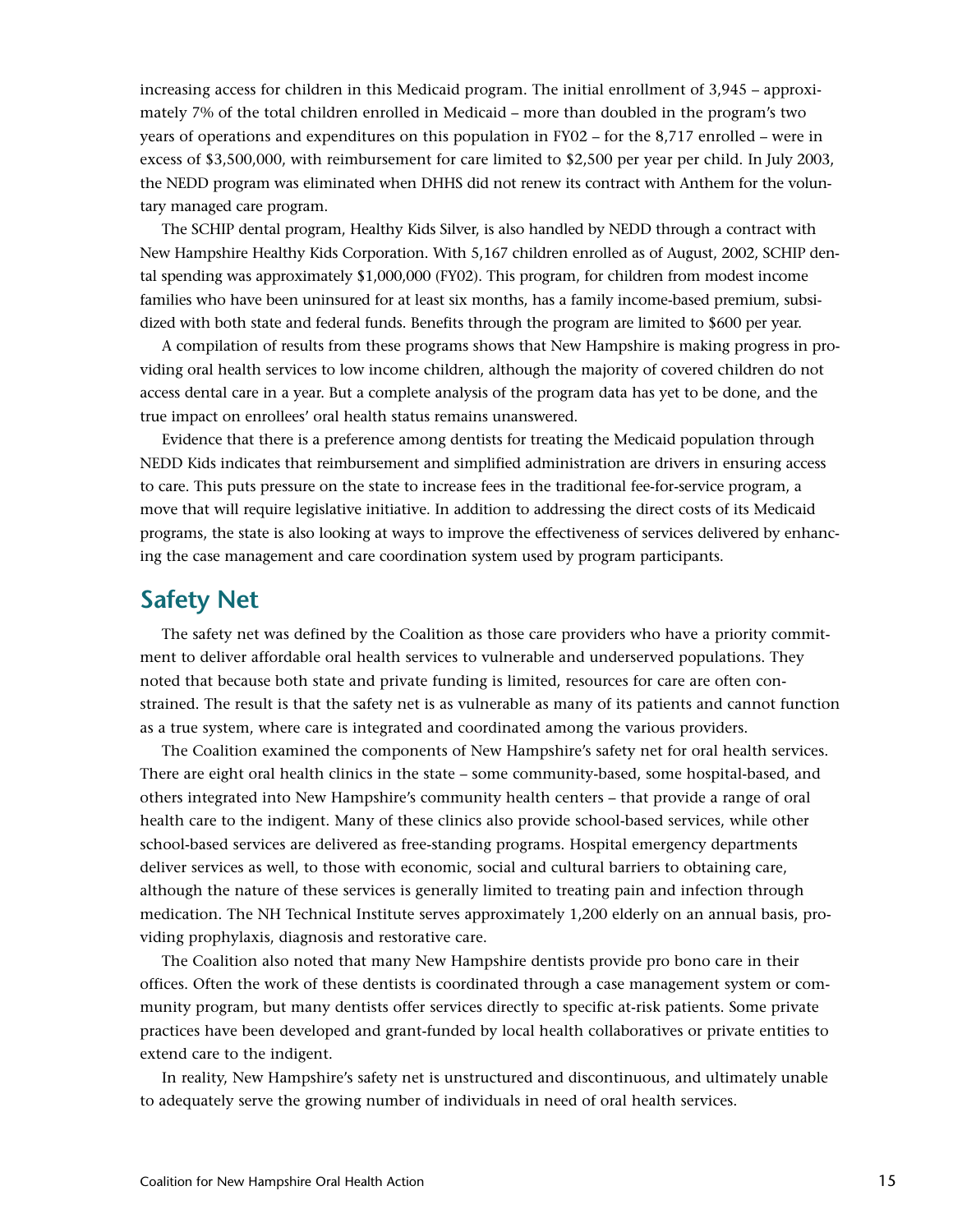# **Integrating Functions**

The Coalition reflected at length on the importance of a "system" of oral health care services. The ideal system would provide a continuum of services – from prevention and health promotion through restorative care – and would enable a user to move seamlessly among its components, regardless of his or her point of entry. Comprised of a variety of programs and clinicians – schoolbased screenings, private practitioners, community health centers, etc. – these components would be integrated through care coordination, reporting and accountability.

The group differentiated between disease management – managing the risk for and process of a disease; and care coordination – assisting an individual to receive necessary services, such as social, medical, educational, transportation, and translation by linking that individual with provider(s), so that the he or she can function within a community at an optimal level. The importance of integrating oral health into the health and human services system – for care coordination as well as service delivery – was reiterated in those discussions. Additionally, it was noted that care coordination could often be extremely effective in promoting health and encouraging compliance through counseling and education.

With regard to reporting and accountability, it was the sense of the Coalition that data were needed for two distinct purposes: to document progress in addressing unmet need, and to improve the efficacy of oral health interventions. The importance of "need" data was deemed essential as the basis for programmatic decision-making, as well as for educating the public (and the legislature) about the extent of the problem.

The state's Oral Health Program has conducted a representative oral health survey of New Hampshire's population. For third grade children, the survey measures the number of children with untreated decay, history of decay and the number of children with sealants. For adults, incidence of oral cancers, tooth loss, teeth cleaning and dental visits are measured, and the number of communities with fluoridated water is tracked. Annual assessments of established school, hospital and community-based dental programs' data are also performed. And because of the sample size, much of the data cannot be extrapolated to the local level.

# **Advocacy, Policy and Politics**

The roles of advocacy, public policy and politics in moving the oral health agenda forward was deliberated by the Coalition. It was determined that there is a clear need to build constituencies concerned and committed to improving New Hampshire's oral health – within the general public, the dental and medical professions, and the legislature, as well as among advocacy groups who are already skilled in promoting the goals of their constituents. Shaping public policy to recognize the importance of oral health will also be critical to attaining the objectives in the Plan.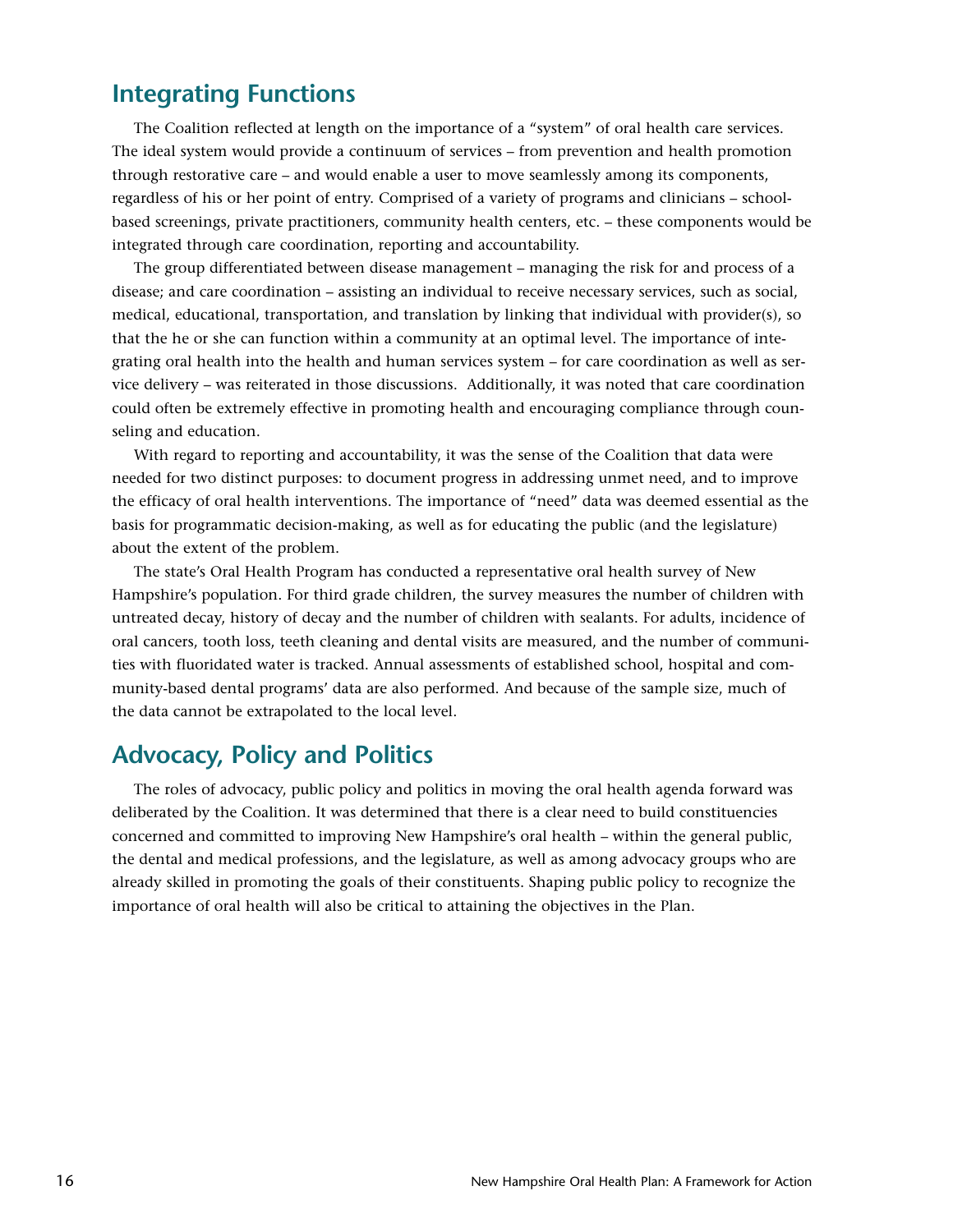# 5. National and Regional Perspectives

The cause much has become a major topic on the national health agenda. Because much oral<br>disease is preventable, it has been the focus of numerous studies and publications over the cause of numerous studies and publication disease is preventable, it has been the focus of numerous studies and publications over the past several years. As its relationship to overall health has been more widely acknowledged, oral health has emerged as a priority public health concern.

# **Surgeon General's Report**

Published in 2000, *Oral Health in America: A Report of the Surgeon General*, was notable for a number of reasons, but principal among them was the strong statement correlating oral health to general health. The report examined oral health status across the nation, evaluated how oral health can be promoted and maintained, and also identified opportunities for action designed to enhance oral health.

The Surgeon General's report detailed major findings which will have bearing on national, regional and local initiatives to address oral health:

- Oral diseases and disorders in and of themselves affect health and well-being throughout life.
- Safe and effective measures exist to prevent the most common dental diseases dental caries and periodontal diseases.
- Lifestyle behaviors that affect general health such as tobacco use, excessive alcohol use, and poor dietary choices affect oral and craniofacial health as well.
- There are profound and consequential oral health disparities within the US population.
- More information is needed to improve America's oral health and eliminate health disparities.
- The mouth reflects general health and well-being.
- Oral diseases and conditions are associated with other health problems.
- Scientific research is key to further reduction in the burden of diseases and disorders that affect the face, mouth, and teeth.

Additionally, the Surgeon General's report creates a "framework for action" that will serve as the framework for New Hampshire's Oral Health Plan. The principles articulated in that report are:

- Change perceptions regarding oral health and disease so that oral health becomes an accepted component of general health.
- Accelerate the building of the science and evidence base and apply science effectively to improve oral health.
- Build an effective health infrastructure that meets the oral health needs of all Americans and integrates oral health effectively into overall health.
- Remove known barriers between people and oral health services.
- Use public-private partnerships to improve the oral health of those who still suffer disproportionately from oral diseases.2

<sup>2.</sup> US Department of Health and Human Services. *Oral Health In America: A Report of the Surgeon General.* Rockville, MD: US Department of Health and Human Services, National Institute of Dental and Craniofacial Research, National Institutes of Health, 2000.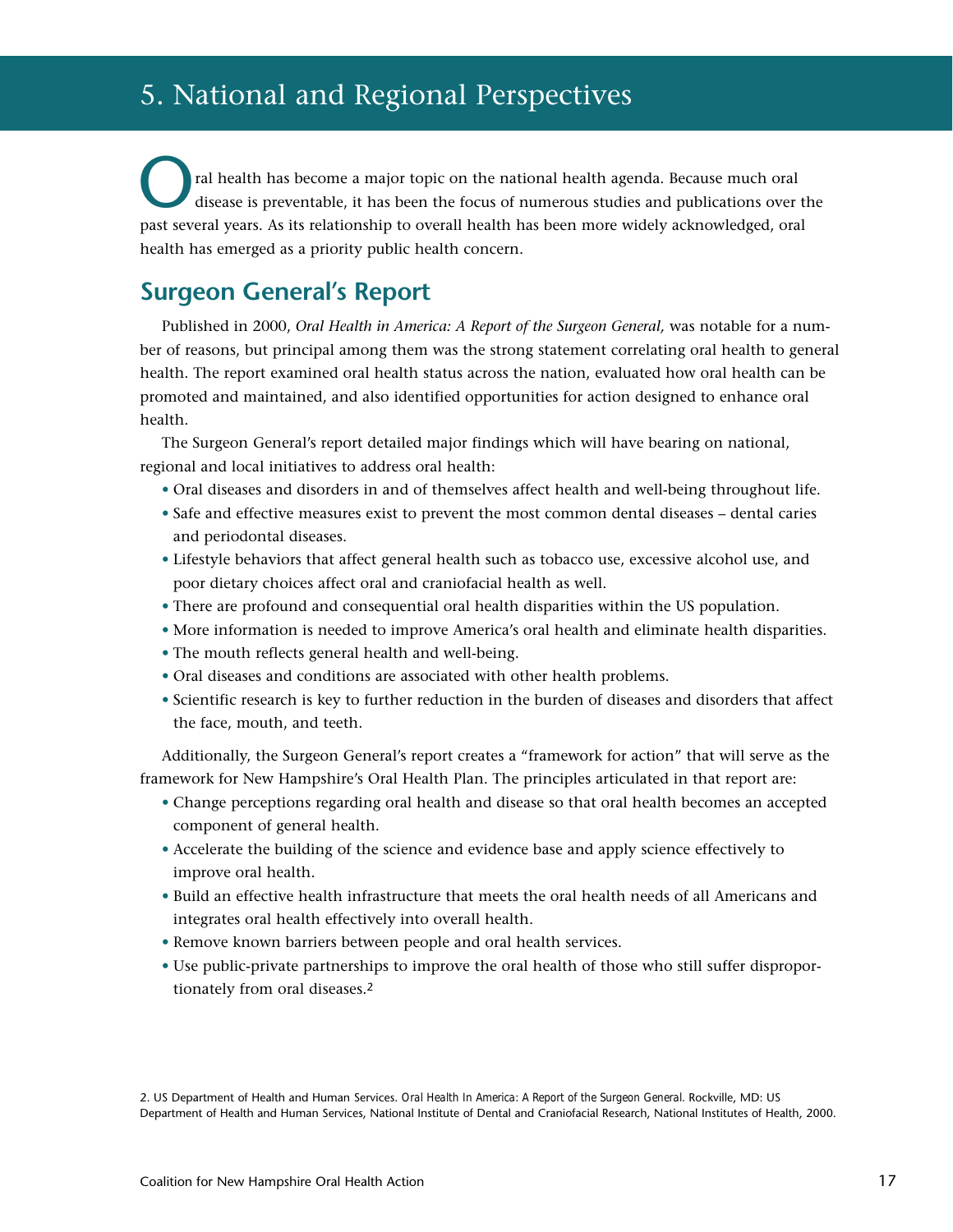# **Recommendations of the Surgeon General's Workshop**

Prior to release of the Surgeon General's Report, nearly 100 invitees representing dentistry and dental hygiene, medicine and nursing, law and government, business and industry, child and family advocacy, special needs populations, academe, communications, and foundations convened to consider disparities in oral health and dental care for America's children. Participants considered six approaches to these problems including:

- 1. increasing public awareness in order to promote public policy changes and impact individual behaviors;
- 2. promoting development and application of science and evidence-based care to enhance both consumer and practitioner behaviors;
- 3. integrating service delivery in order to meet the comprehensive health promotion and treatment needs of US children;
- 4. involving a range of health workers who come into contact with vulnerable children and their families in promoting oral health and dental care;
- 5. promoting public policies that lead to programmatic and funding support for oral health interventions; and
- 6. maximizing the role of public and private dental delivery systems to encourage positive oral health behaviors and provide essential services to all children.<sup>3</sup>

Eight major sets of recommendations emerging from the deliberations were presented at the June 2000 Surgeon General's Conference entitled, *The Face of a Child*:4

- **1. Start early and involve all:** This set of recommendations includes establishing a dental home at age one; identifying high risk children early and promoting individualized preventive regimens in both medical and dental practice; developing community-based health coordinators to promote ongoing integration of oral health with general health care; developing day-care accreditation standards on oral health; and addressing the oral health needs of caregivers in order to promote more widespread attention to oral health.
- **2. Assure competencies:** Recommendations include developing common core curricula for all health professionals on oral health that is comprehensive and integrative; and developing accreditation standards, guidelines, and performance measures that assure the inclusion of oral health promotion and, where appropriate, treatment in professional training and practice.
- **3. Be accountable:** Recommendations include promoting school-based prevention, education, screening and referral programs on oral health; and developing performance measures and tracking systems to ensure that these programs are effectively implemented.
- **4. Take public action:** Recommendations include developing activist coalitions that ensure stable-funded, community-based comprehensive health promotion and disease prevention; and crafting messages that specifically target providers, policymakers, and the public.
- **5. Maximize the utility of science:** Recommendations include expanding the range and utility of science-based interventions; developing an evidence base on the effectiveness of oral disease management techniques; and developing a coordinated agenda across basic, applied, and health services research to promote oral health and effective dental care.

<sup>3.</sup> Edelstein B.L. "Forward to the Background Papers from the US Surgeon General's Workshop on Children and Oral Health." *Ambulatory Pediatrics,* 2(2 Supplement) 2002.

<sup>4.</sup> The Face of a Child: Surgeon General's Conference on Children and Oral Health, June 12-13, 2000, Washington, DC Conference agenda, abstracts and proceedings available at www.nidcr.nih.gov/sgr/children/children.htm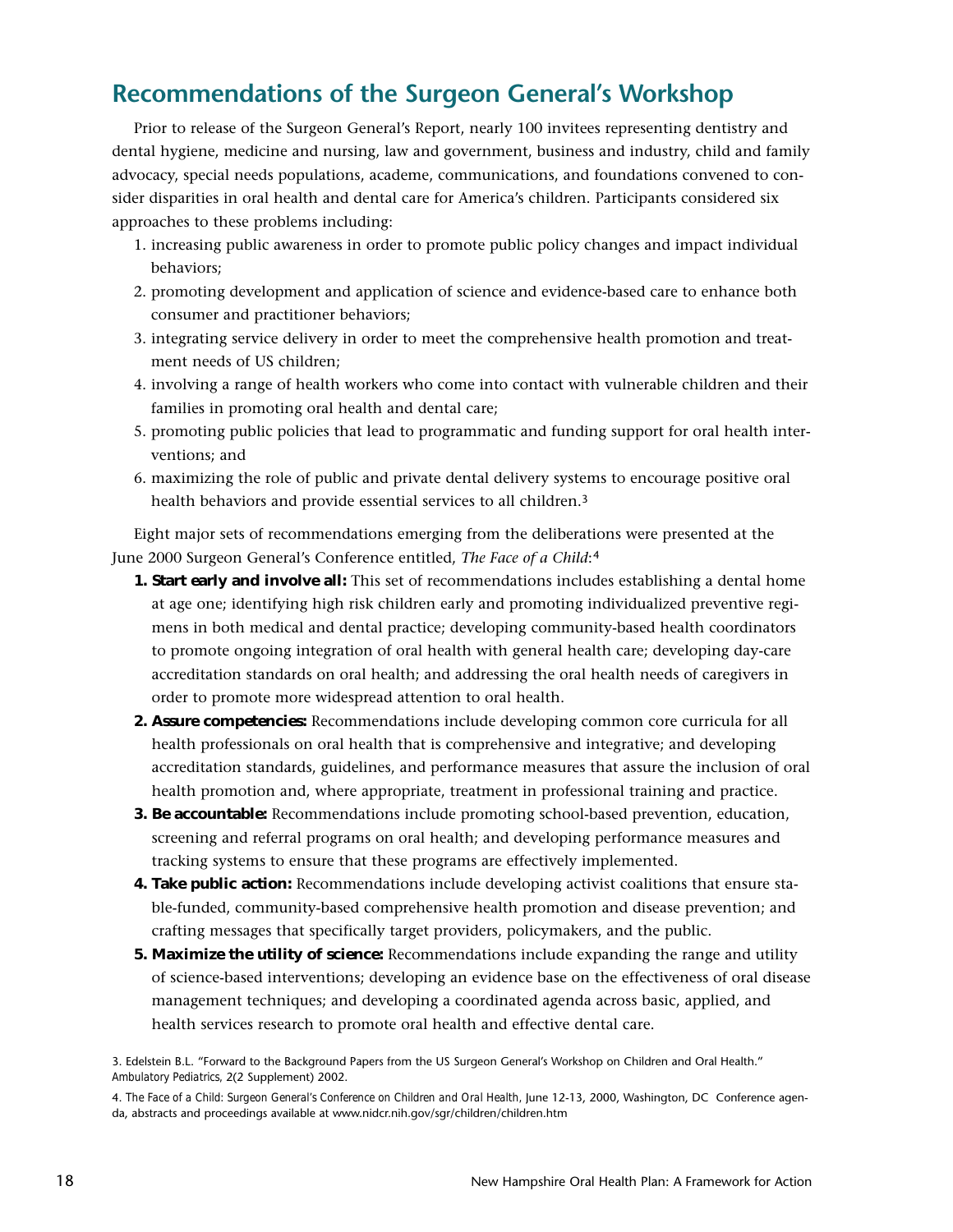- **6. Fix public programs:** Recommendations include demonstrating cost-benefits of prevention and disease management; overhauling Medicaid EPSDT dental programs; encouraging provider participation in Medicaid through various incentives; and enhancing the strength and viability of the dental safety net.
- **7. Grow an adequate workforce:** Recommendations promote prioritizing community-based educational experiences for dentists and hygienists in training; expanding the numbers of pediatric and public health dentists; engaging allied personnel more effectively especially in health promotion and disease prevention; and encouraging an expanded number of minority providers in the dental professions.
- **8. Empower families and enhance their capacities:** Recommendations include media and keycontact campaigns to translate oral health needs into demands for dental educational and treatment services; and using risk-based methods to tailor care to the individual needs of children and their families while respecting family and cultural determinants of health and health behaviors.

While these recommendations focused particularly on children, they are useful strategies for addressing almost all under-served populations.

# **Healthy People 2010**

Published by the Office of Disease Prevention and Health Promotion, US DHHS, *Healthy People 2010* is the "prevention agenda" for the nation. It includes a comprehensive set of disease prevention and health promotion objectives for the US, designed to identify and reduce preventable threats to health and identifies two broad goals for achievement by 2010:

- 1. Increase quality and years of health life; help individuals of all ages increase life expectancy and improve quality of life.
- 2. Eliminate health disparities among all segments of the population.5

*Healthy People 2010* includes oral health among its principal areas of focus, and sets the following as its goal: Prevent and control oral and craniofacial diseases, conditions and injuries and improve access to related services. Additionally, the document details a number of objectives specific to oral health, in areas such as dental caries experience and untreated tooth decay; tooth loss; periodontal diseases; sealants; fluoridation; school-based services; health centers with oral health services; and use of the oral health care system.

# **Summary of National Surveys**

*Healthy People 2010* data are derived from a number of national surveys fielded by various US Department of Health and Human Services agencies. These include Head Start surveys, National Health Interview Surveys, Medical Expenditure Panel Surveys, and National Health and Nutrition Examination Surveys among others. Taken together they tell a story of mixed oral health and profound disparities in oral health and access to dental care for children, adults, and those with special health care needs.

In summarizing oral health findings, the *Healthy People 2010* document reports that the oral health of US citizens is still of concern and that oral health varies widely by socioeconomic status

<sup>5.</sup> US Department of Health and Human Services. *Healthy People 2010.* Washington, DC: US Department of Health and Human Services, Office of Disease Prevention and Health Promotion.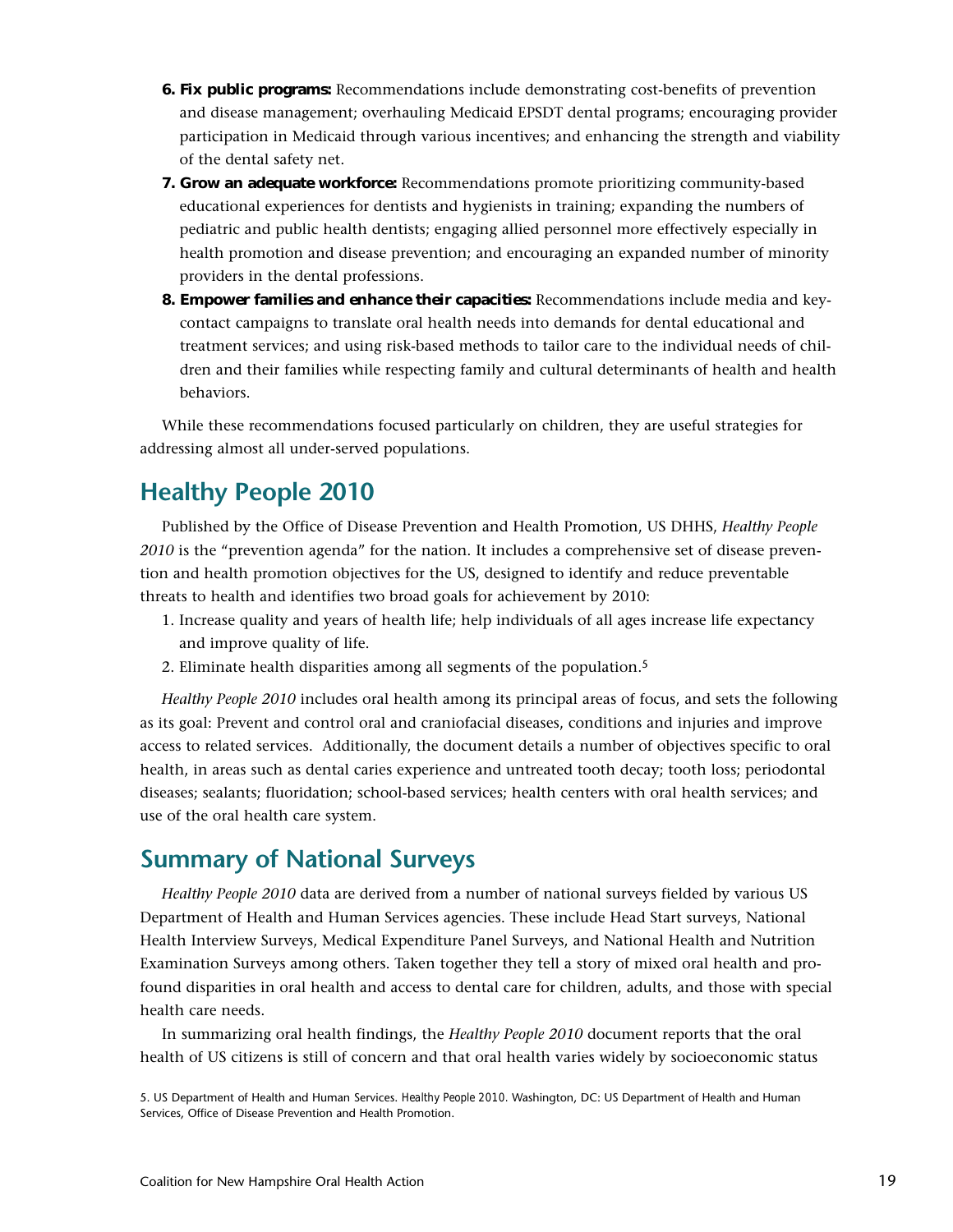and general health condition. For example, 39% of people aged 65 or older with only a high school education are missing all of their teeth while only 13% of people with some college education are edentulous. National surveys reveal that the three primary diseases of the mouth – tooth decay, periodontal disease, and oral/pharyngeal cancer – remain too common, especially given that all are amenable to prevention. 6

Tooth decay continues to be the single most common chronic disease of childhood with nearly one in five preschoolers, one in two second graders and three in four adolescents experiencing tooth decay. Caries continues into adulthood with one in three US adults reportedly having untreated tooth decay. Unmet need for dental care has been reported for children with the finding that 73% of all children with one or more unmet health care needs has a parentally reported unmet need for dental care – three times greater than unmet needs for medical care. Nationally, among children covered by Medicaid, only one in four obtains a dental service in a year. This is a particularly significant finding because young children living in poor families (including those eligible for Medicaid) are nearly twice as likely to have tooth decay, have twice as many cavities when they do, and experience pain twice as often as children living in affluent families (>400% of poverty). Children of color are also more likely to experience tooth decay and are generally less likely to receive dental services.

Periodontal (gum) disease is highly prevalent and is increasingly recognized to impact significantly and negatively on general health. *Healthy People 2010* reports that one in five adults has destructive periodontal disease – disease that frequently leads to tooth loss.

National surveys show that "some 31,000 new cases of oral and pharyngeal cancer were expected to be diagnosed in 1999, and approximately 8,100 persons were expected to die from the disease. Oral and pharyngeal cancer occurs more frequently than leukemia, Hodgkin's disease, and cancers of the brain, cervix, ovary, liver, pancreas, bone, thyroid gland, testes, and stomach. Oral and pharyngeal cancer is the 7th most common cancer found among white males (4th most common among black men) and the 14th most common among US women. The 5-year survival rate for oral and pharyngeal cancer is only 52 percent and most of these cancers are diagnosed at late stages."<sup>7</sup>

Federal and private surveys of dental insurance coverage reveal that having dental insurance is strongly associated with having more dental care – even for high-income individuals and families. Yet two and a half times more children are without dental coverage than medical coverage and over 100 million Americans have no dental coverage at all. Similarly expenditures on dental care vary significantly by family income. Not surprisingly, low income families expend disproportionately more of their income on dental care than higher income families.

Taken all together, these national studies reflect observations in New Hampshire that oral health continues to be problematic for many and that the benefits of good oral health are not uniformly enjoyed by all of its citizens.

# **Significant Legislative Initiatives**

Recent years have seen significant federal and state legislation related to oral health and access to dental care – legislation that may help shape and inform initiatives undertaken in response to this plan. Additionally, a variety of public-private partnerships (including this one) are underway and national organizations of state policymakers have increasingly attended to this issue. Among organi-

<sup>6.</sup> *Healthy People 2010* Chapter 21 Oral Health op cit.

<sup>7.</sup> Edelstein B.L. "Disparities in Oral Health and Access to Care: Findings of National Surveys." *Ambulatory Pediatrics,* 2(2 Supplement) 2002.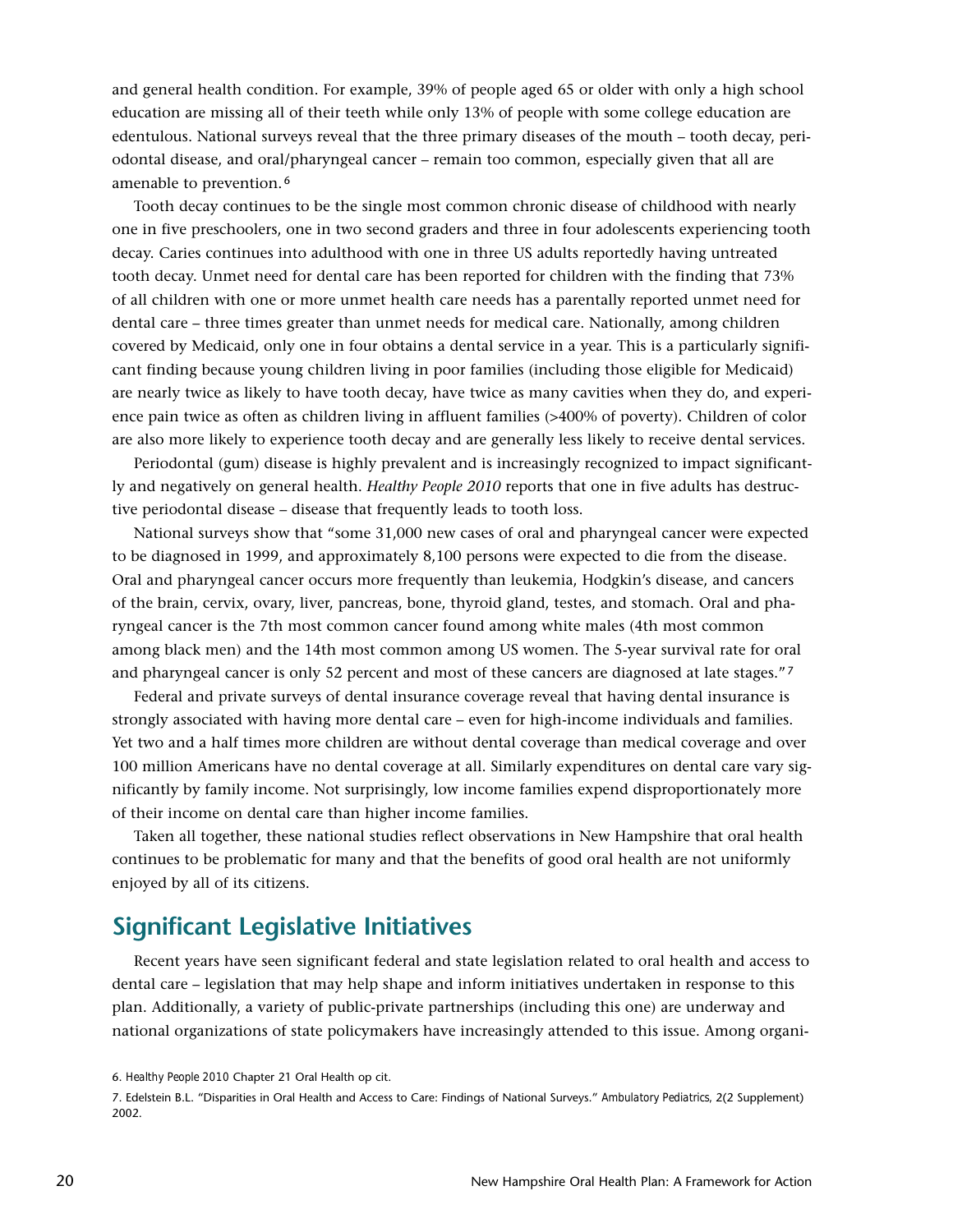zations involved in this process are the National Governors Association, the Conference of State Legislatures, the Association of State and Territorial Health Officers, and the Association of Maternal and Child Health Programs. Many recent advances, however, have been dampened significantly by the current economic downturn with its stringent demands on state budgets.

President Bush signed the Safety Net Amendments Act in January 2003 which includes authorization for matching grants to states (states must contribute 40% in cash or in-kind sources to access one million dollars in federal grants) to improve dental access, particularly in rural areas. In 2000, the Child Health Act authorized grants to states to address novel preventive strategies around early childhood tooth decay. Neither of these federal programs has yet been funded in the current budget process.

When last considered by Congress, the Health Professions Training program was expanded to include funds to train not only advanced-practice general dentists and public health dentists but also pediatric dentists. This has resulted in a nearly 10% increase in the number of children's dentists being trained. Current lobbying efforts seek to expand another federal training program for pediatric dentists from training 9 dentists per year to 60 per year. Also under consideration is the Children's Dental Health Act which would provide additional grants to states to improve dental access for children. Similarly, the recently enacted Children's Hospital Graduate Medical Education program allows for training additional pediatric dentists in specialty hospitals.

More ominous for ensuring access to care are recent state changes in Medicaid programs. As of March 2003 only 14 states continue to provide reasonably comprehensive dental benefits to poor adults through Medicaid. More than half of the states, including New Hampshire, provide only minimal care for relief of pain and infection or no dental care at all. The trend toward erosion of dental benefits is beginning to impact children as well. Increasing numbers of states are cutting dental benefits in their state child health insurance plans and the Administration has recently advanced two programs that would allow reduction in dental coverage for poor children in Medicaid.

Among state-level initiatives of note are efforts to extend the roles of dental hygienists and dental assistants, to increase community water fluoridation, to engage medical providers in oral health promotion, to license foreign dental school graduates, to encourage post-doctoral dental training, to expand the availability of sealants, and to provide incentives to encourage dentists to practice in geographically underserved areas.

# **Healthy New Hampshire 2010**

Using the national *Healthy People 2010* framework, *Healthy New Hampshire 2010* is the state's agenda for health promotion and disease prevention for the first decade of the 21st century. Developed collaboratively by the Healthy New Hampshire 2010 Leadership Council and the New Hampshire Department of Health and Human Services, "it represents a shared vision and acknowledges a shared responsibility for improving the health and quality of life for all New Hampshire citizens." 8 With regard to oral health, this document identifies barriers to good oral health. These include cost of care, lack of dental insurance, lack of public programs, a shortage of dentists and dental hygienists, language and cultural barriers, and fear of dental visits. It also sets as its objectives an increase in the percentage of third grade children with dental sealants on their teeth and an increase in the percentage of New Hampshire residents served by a fluoridated public water supply.

8. New Hampshire Department of Health and Human Services. *Healthy New Hampshire 2010.* Concord, NH, 2001.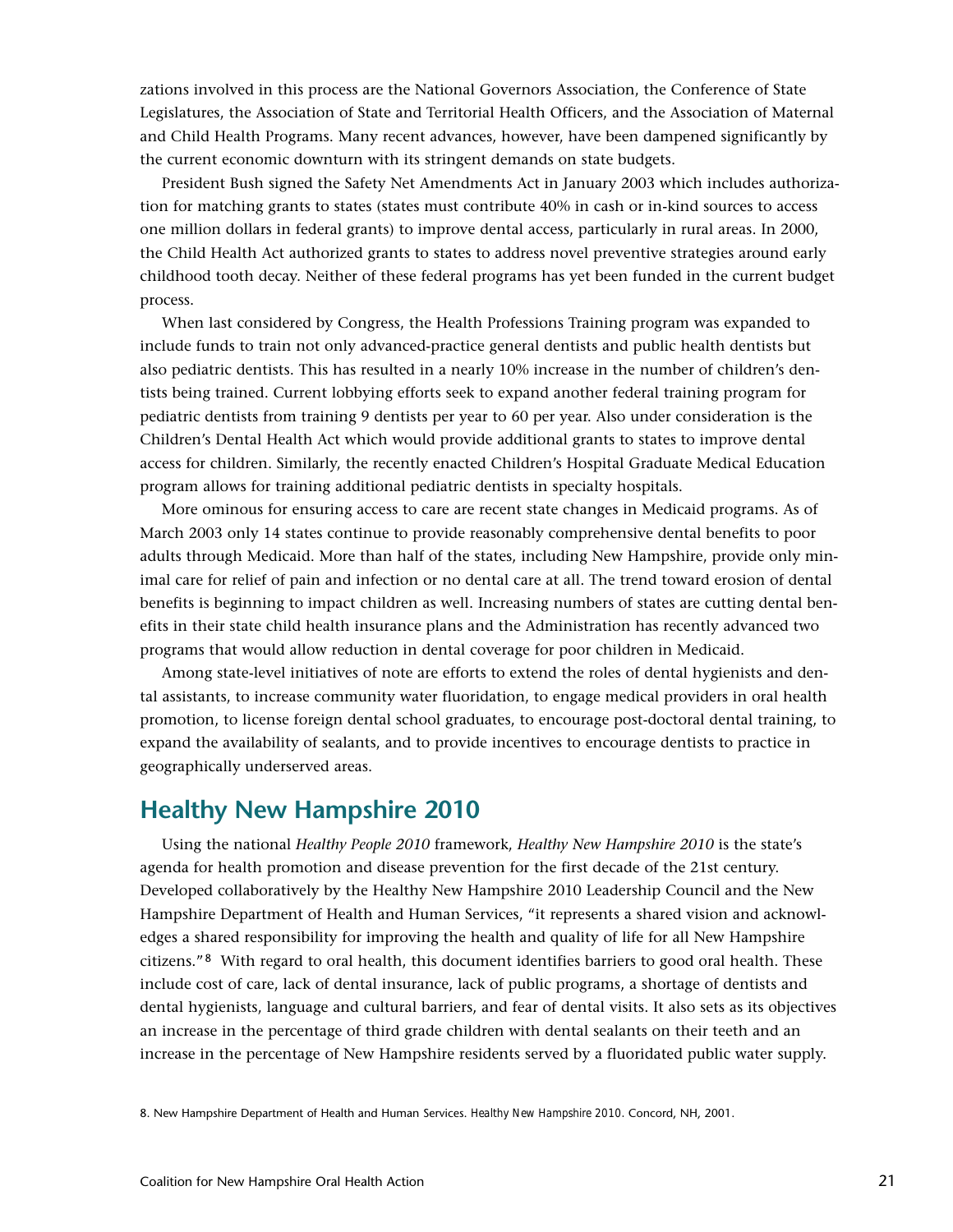# Vision and Recommendations: A Framework for Actions

hroughout the planning process, the Coalition for New Hampshire Oral Health Action operated with a set of underlying premises regarding the promotion of oral health and the provision of dental care: While health and health care are ultimately family and community considerations and New Hampshire's regions and communities have unique capacities and constraints, state level activity can support communities in improving oral health and dental care. It was determined that the resulting plan, therefore, should not only identify a "standard" level of oral health for all residents, but should articulate priorities for both statewide and community-level action; identify tools and resources to address oral health needs; coordinate and support existing community-based systems; and empower individuals to access and utilize available resources.

It was acknowledged by the Coalition that while there are common underlying issues and problems across New Hampshire, variation exists from region to region, community to community – in terms of unique needs, available resources and competencies. This means that there is the need to identify statewide initiatives that will have the capacity to benefit all communities – such as improving Medicaid reimbursement and establishing funding mechanisms for local system development – knowing that these initiatives may create different outcomes community by community.

This plan establishes a vision and model for a community-based integrated oral health system, which is designed to improve oral health and dental care for New Hampshire residents by emphasizing where needs are unmet and care inaccessible, and prioritizing resource distribution to address those issues. This community-based model implies that local systems will be built around functional geographical areas, and will be both internally and externally accountable. It will also require collaboration and communication among community-based systems to ensure that the future is informed and shaped by both successes and failures. The model envisions an on-going role for the Coalition for New Hampshire Oral Health Action to advocate for and initiate state-level action and monitor and support community-level implementation.

It is not the intent of this report to provide a comprehensive review of the oral health status of New Hampshire's residents, nor a restatement of the scope of the problem. Instead, on the following pages, the Coalition for New Hampshire Oral Health Action offers a vision and discussion of what actions will be necessary to bring oral health and its positive impact on well-being, to the residents of New Hampshire. That there are disparities in the oral health status of New Hampshire residents is undisputed. Finding ways to reduce those disparities is the subject of this report.

The goals and objectives identified by the Coalition have been presented in the framework outlined in the Surgeon General's Report, *Oral Health in America,* and are organized under the principal components identified in that document. This plan is intended to be a "living document" and, as such, will be revised from time to time as necessary and appropriate. Initial responsibilities for the implementation of primary objectives have been assigned. Further responsibilities and timelines will be developed as the implementation process begins.

# **Vision**

Residents of New Hampshire will have the opportunity to achieve and maintain oral health through access to an effective system of health services which promotes appropriate health behaviors.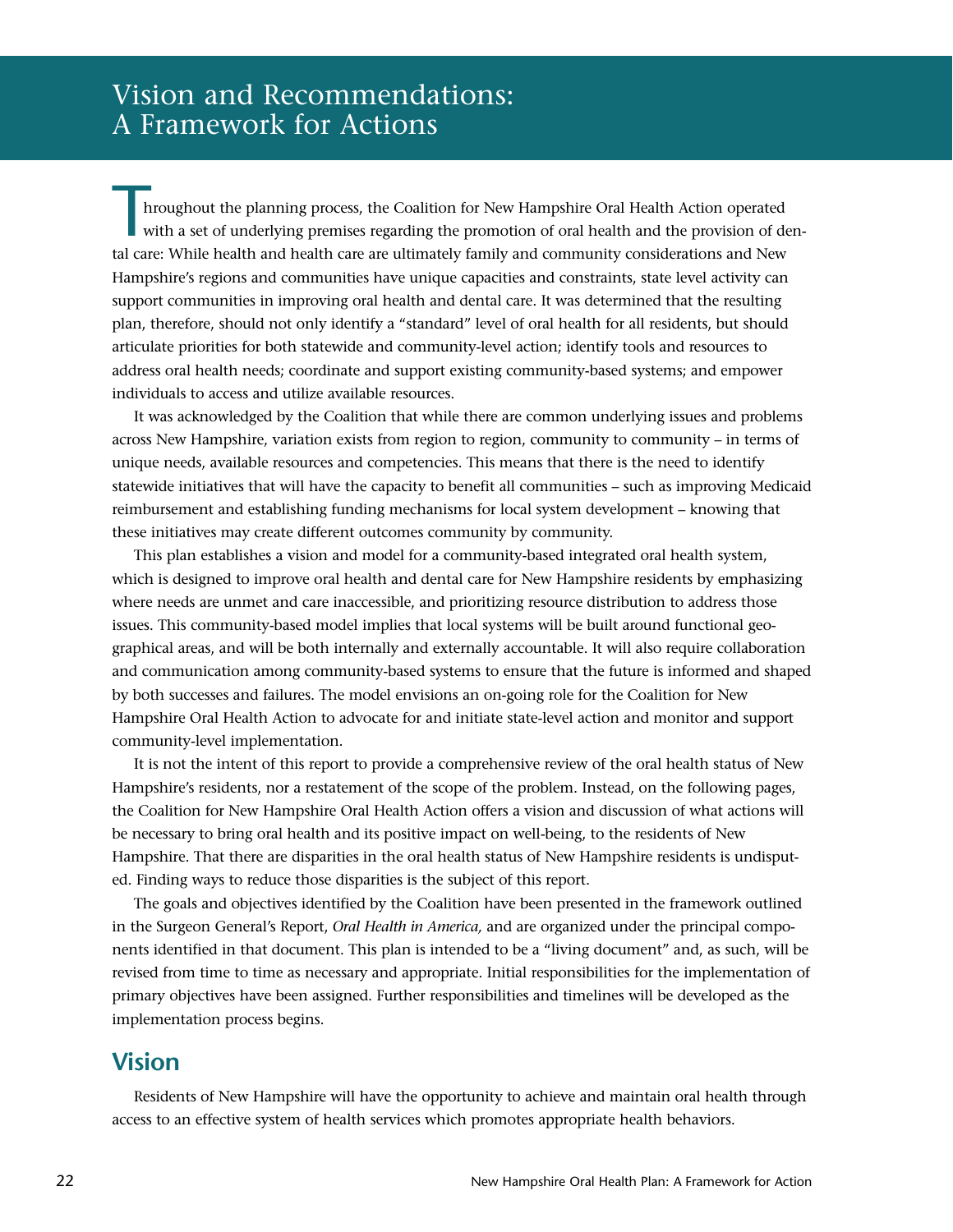These services, which include assessment, prevention, health promotion, education, counseling, and treatment, will be provided through an integrated system of health care that assures accessibility, affordability, high quality, appropriateness to individuals' needs, and responsiveness to individuals' circumstances.

# **Recommendations**

# **Principle**

**I.** Change perceptions regarding oral health and disease so that oral health becomes an accepted component of general health.

# **Goal**

**I.A.** Increase public perception of the importance of good oral health as a component of overall health.

# **Objective**

**I.A.1.** Develop a statewide oral health awareness and education campaign.

# **Strategies**

**I.A.1.a.** Develop a public education campaign.

**I.A.1.b.** Develop a strong advocacy campaign for elected officials, government, private sector leaders and charitable foundations, to create public policy for improving oral health.

# **Objective**

**I.A.2.** Integrate oral health with general medical care.

### **Strategies**

- **I.A.2.a.** Provide educational guidelines for the prevention, identification and treatment of oral diseases to primary medical care providers.
- **I.A.2.b.** Provide oral assessment, health promotion and referrals as necessary to patients in all primary care settings.
- **I.A.2.c.** Support recommendations that by the age of one year, all children receive an oral assessment, and referral to a dentist as necessary.
- **I.A.2.d.** Engage and empower families in establishing basic oral health, from the prenatal period on.
	- **I.A.2.d.(i).** Utilize existing programs such as Home Visiting NH and Parents as Teachers to reinforce principles of good oral health.
- **I.A.2.e.** Include oral health objectives in all published health promotion and prevention protocols and guidelines.

### **Objective**

**I.A.3.** Integrate comprehensive oral health curricula in general health curricula and promote in all New Hampshire schools.

### **Strategies**

**I.A.3.a.** Complete the development of oral health curricula for all grades.

**I.A.3.a.(i).** Maintain and update oral health curricula as necessary.

- **I.A.3.b.** Coordinate efforts among the Department of Education, oral health providers, school administration, school nurses and school health educators to promote appropriate implementation of curricula.
- **I.A.3.c.** Work toward the elimination of unhealthy snacks and drinks from school vending machines.
	- **I.A.3.c.(i).** Promote the use of the Task Force of NH Health Professionals for Healthy School Nutrition Tool Kit.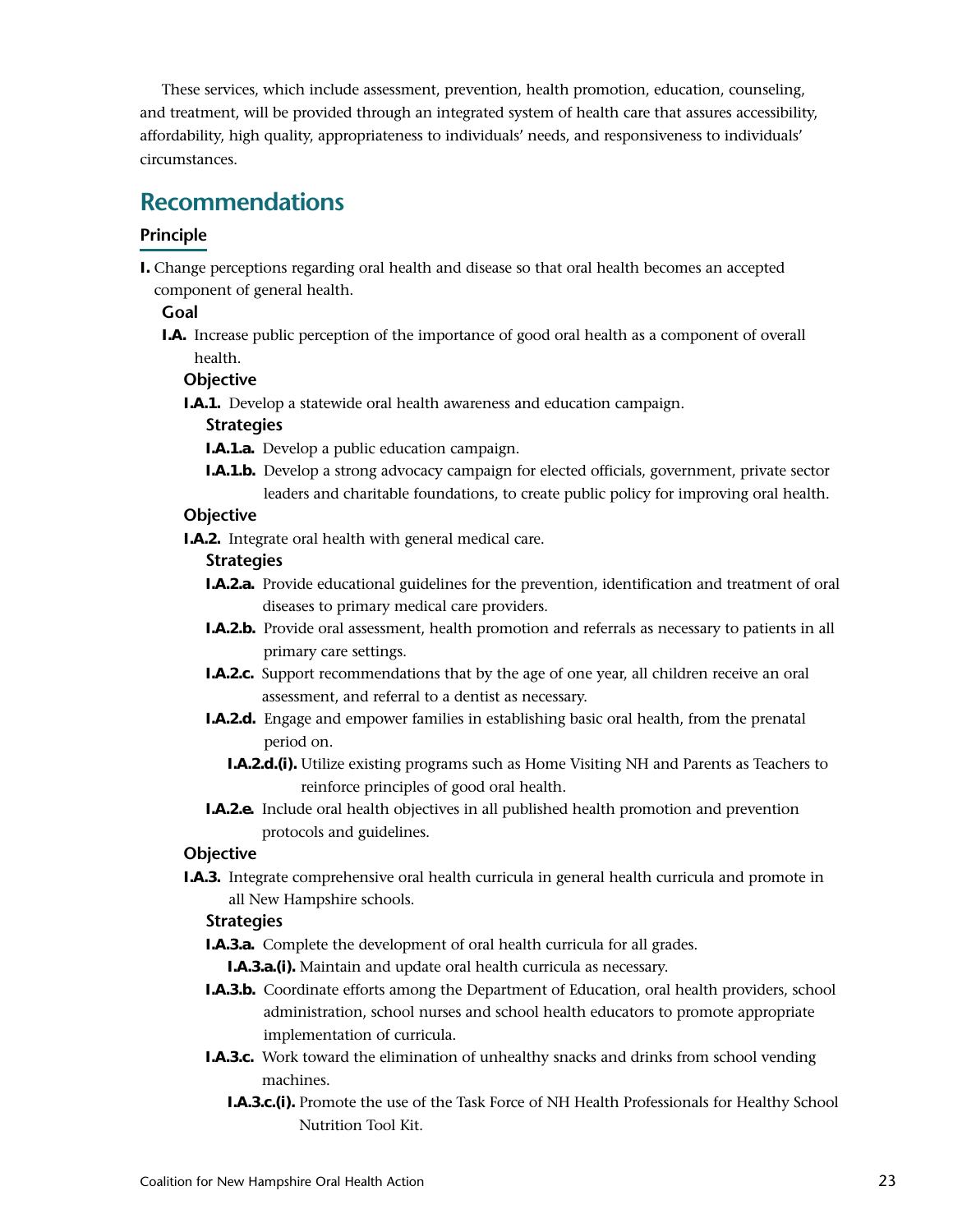### **Principle**

**II.** Apply science effectively to improve oral health.

**Goal**

**II.A.** Assess the oral health status of New Hampshire residents.

#### **Objective**

**II.A.1.** Develop and maintain a comprehensive epidemiological oral health surveillance system to identify, investigate and monitor oral health and oral health services.

#### **Strategies**

- **II.A.1.a.** Identify critical data elements and standards needed for effective planning and program development.
- **II.A.1.b.** Continue school-based oral health surveys every three years to assess trends in the oral health status of children enrolled in New Hampshire schools.
- **II.A.1.c.** Develop data collection and analysis capacities at the local level through training and technical support.

#### **Goal**

**II.B.** Reduce the burden and progression of oral diseases in New Hampshire by integrating best available science and evidence-based treatment into clinical practice and policy.

#### **Objective**

**II.B.1.** Access and disseminate leading edge information on oral health science.

### **Strategy**

#### **Goal**

- **II.C.** Reduce the incidence of dental caries through evidence-based public health interventions. **Objective**
	- **II.C.1.** Maximize the benefits of fluoride in preventing and controlling dental caries.

### **Strategies**

- **II.C.1.a.** Develop a statewide community action campaign to achieve fluoridation of public water supplies.
- **II.C.1.b.** Simplify the process for prescribing and using systemic and topical fluoride by primary care physicians.

**II.C.1.b.(i).** Simplify access to and reporting of well water testing for fluoride.

### **Objective**

**II.C.2.** Implement and maintain the capacity for a statewide school-based sealant program. **Strategies**

**II.C.2.a.** Create the capacity for a universal school-based sealant program.

**II.C.2.a.(i).** Engage hygienists, dental assistants and volunteer dentists to implement school-based sealant program.

### **Goal**

**II.D.** Increase early detection and reduce the incidence of oral and pharyngeal cancers.

### **Objective**

**II.D.1.** Support efforts to reduce tobacco and alcohol use among New Hampshire residents. **Strategies**

**II.D.1.a.** Increase awareness of the link between tobacco and alcohol use and oral and pharyngeal cancers.

**II.B.1.a.** Establish and maintain linkages with selected regional dental schools, research institutes and oral health policy centers.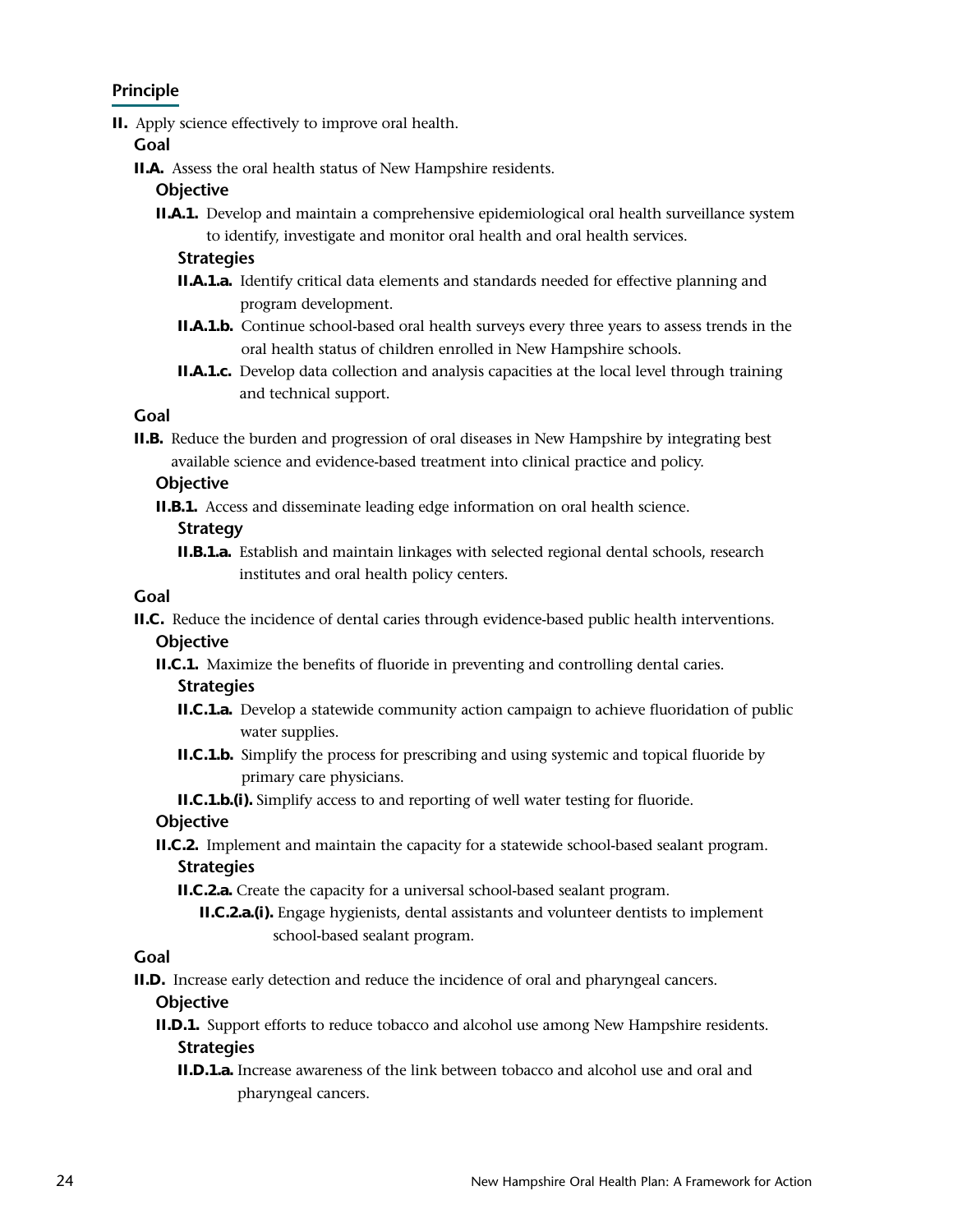- **II.D.1.b.** Coordinate efforts among oral health providers, school administration, school nurses, school health educators, alcohol and tobacco prevention task forces, etc., to implement comprehensive educational programs regarding the dangers of tobacco and alcohol use.
- **II.D.1.c.** Educate primary care providers regarding the importance of early detection and treatment of oral and pharyngeal cancers.
- **II.D.1.d.** Enlist oral health and primary care providers to participate in alcohol and tobacco education and cessation programs.
	- **II.D.1.d.(i).** Provide continuing education to oral health and primary care providers regarding effective approaches to reduce the use of alcohol and tobacco.

### **Goal**

**II.E.** Reduce the incidence of oral and facial injuries.

### **Objective**

**II.E.1.** Recommend the requirement of the use of face-masks and mouthguards in all school and other sports programs.

### **Strategy**

**II.E.1.a.** Coordinate efforts among school personnel, coaches, and recreation programs regarding the importance of injury prevention.

### **Principle**

**III.** Build an effective health infrastructure that meets the oral health needs of all and integrates oral health effectively into overall health.

#### **Goal**

**III.A.** Enhance the existing workforce to meet the diverse oral health needs of all New Hampshire residents.

### **Objective**

**III.A.1.** Maximize the capacity of the oral health workforce to address the needs of the population.

#### **Strategies**

- **III.A.1.a.** Establish a task force comprised of appropriate leaders and policymakers to monitor and address the changing needs of the population.
	- **III.A.1.a.(i).** Conduct periodic evaluations of the workforce model, and refine as necessary to address the evolving needs and demands of the population.
	- **III.A.1.a.(ii).** Develop flexibility in workforce policies to assure that population needs can be met in a timely and effective manner.
- **III.A.1.b.** Develop and promote career counseling at all New Hampshire high schools to encourage students to pursue careers in oral health.
- **III.A.1.c.** Recruit more dentists, especially those who see high risk and vulnerable populations such as the economically disadvantaged, young children, the elderly, the developmentally disabled, and those with HIV/AIDS, to offset a provider shortage in New Hampshire.
	- **III.A.1.c.(i).** Pursue the potential to fund positions for New Hampshire students at New England dental schools.
	- **III.A.1.c.(ii).** Continue to provide loan repayment to dentists willing to serve New Hampshire's indigent and high risk populations.
- **III.A.1.d.** Pursue the use of dental externs and residents by establishing training programs at safety net facilities.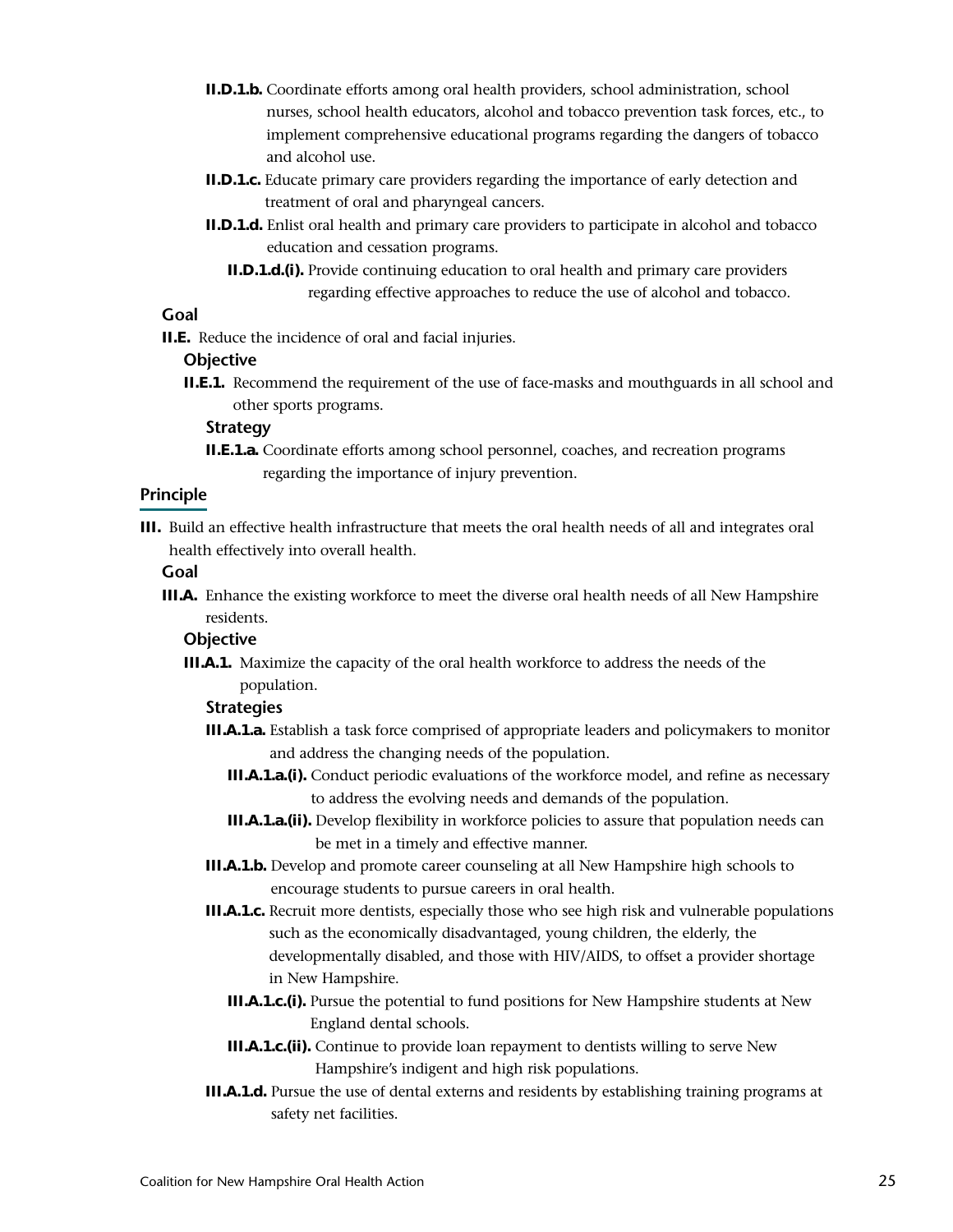- **III.A.1.e.** Expand the number of dental hygienists in New Hampshire working in both public health and private office settings.
	- **III.A.1.e.(i).** Expand the facilities and training program for dental hygienists at the New Hampshire Technical Institute, and maximize their use.
		- **III.A.1.e.(i).(a).** Create a partnership with the New Hampshire Dental Society to fund the training program.
	- **III.A.1.e.(ii).** Recruit more dental hygienists to New Hampshire.

**III.A.1.e.(ii).(a).** Pursue state and private foundation support for recruitment and training of public health hygienists.

- **III.A.1.f.** Pursue the use of new dental and non-dental providers to enhance the oral health workforce.
	- **III.A.1.f.(i).** Create the capacity to use expanded function dental assistants (EFDA) in dental practices and safety net facilities to improve productivity.
	- **III.A.1.f.(ii).** Use primary medical care practitioners to provide oral assessment and preventive services.
		- **III.A.1.f.(ii).(a).** Establish training and protocols for basic oral examination for primary care medical providers.
	- **III.A.1.f.(iii).** Build the capability among prenatal care providers to provide patients with oral assessment, education and appropriate referral for oral health services.

**III.A.1.f.(iv).** Develop a new professional category of Oral Health Educator.

### **Objective**

**III.A.2.** Integrate, improve, expand and sustain the oral health component of the healthcare safety net.

**Strategies**

- **III.A.2.a.** Advocate for funding for those organizations that provide oral health services to high risk and underserved populations from New Hampshire's public and private funders.
- **III.A.2.b.** Pursue federal and private foundation funding to augment state-funded oral health initiatives.
- **III.A.2.c.** Encourage all community health centers to provide oral health services.
- **III.A.2.d.** Encourage private dentists and hygienists to provide services within the safety net.
- **III.A.2.e.** Utilize the state loan repayment program for dentists and hygienists who agree to practice in underserved areas.
- **III.A.2.f.** Encourage New Hampshire hospitals to play a major role in supporting the safety net.
	- **III.A.2.f.(i).** Advocate that all New Hampshire hospitals participate in establishing, financing and maintaining safety net oral health services in their communities.
	- **III.A.2.f.(ii).** Encourage New Hampshire hospitals to prioritize oral health services in the allocation of community benefit dollars.
	- **III.A.2.f.(iii).** Advocate that all New Hampshire hospitals develop and maintain a dental on-call system through their Emergency Departments.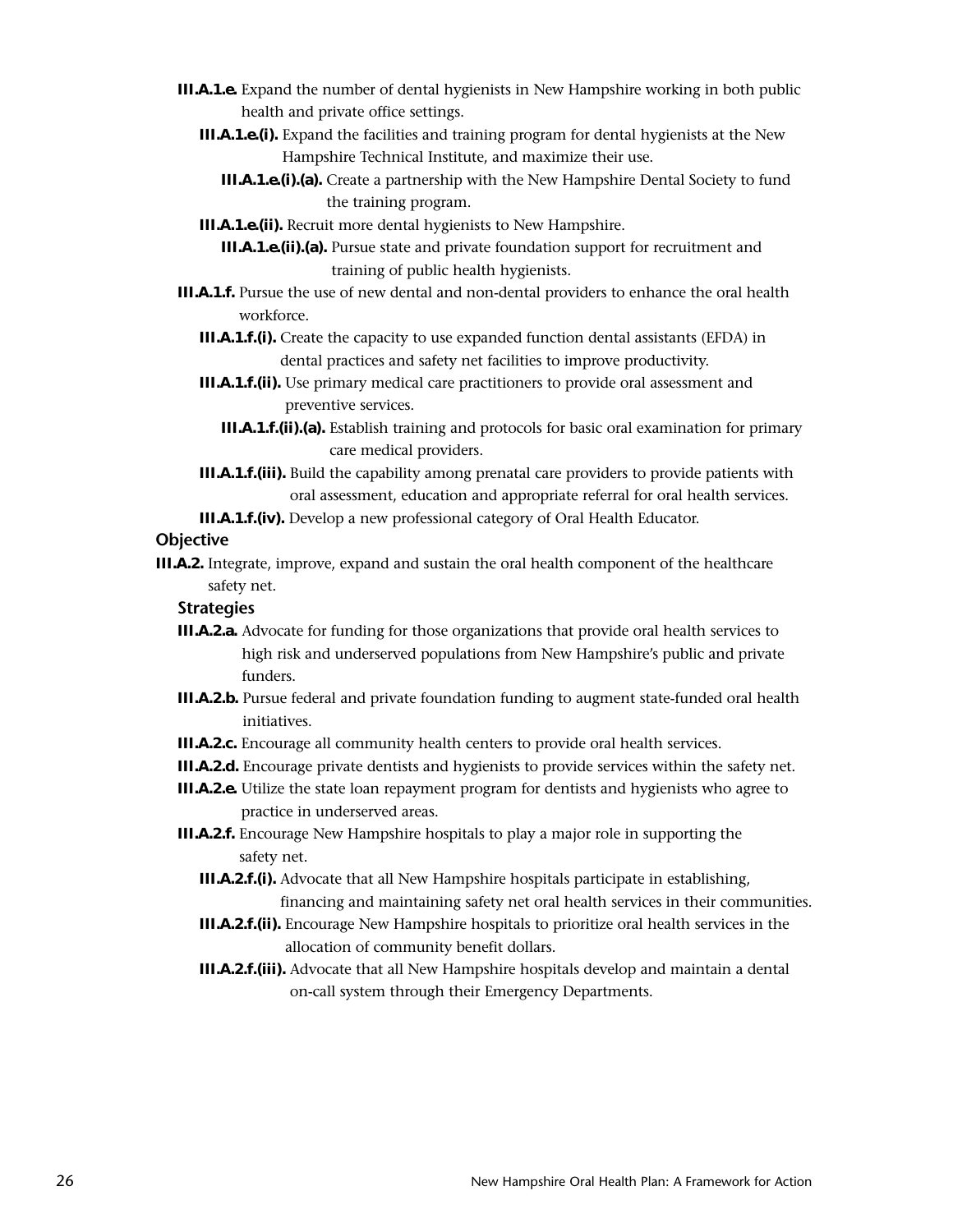#### **Principle**

**IV.** Remove known barriers between people and oral health services.

#### **Goal**

**IV.A.** Eliminate barriers and enhance access to good oral health.

#### **Objective**

**IV.A.1** Create system-level improvements to treat high risk populations such as children, the elderly, uninsured adults, the developmentally disabled, the mentally ill and those with HIV/AIDS.

#### **Strategies**

**IV.A.1.a.** Increase the capacity of the Medicaid program.

**IV.A.1.a.(i).** Reinstitute the managed care option to NH Medicaid.

**IV.A.1.a.(ii).** Streamline procedures for dental provider participation in Medicaid.

**IV.A.1.b.** Pursue an increase in Medicaid reimbursement rates for dental and hygiene services to encourage more provider participation in the Medicaid program.

**IV.A.1.c.** Establish coding for Medicaid reimbursement for primary care providers to deliver oral health procedural services.

#### **Objective**

**IV.A.2.** Enhance the competency of the oral health workforce to treat high risk populations.

#### **Strategies**

- **IV.A.2.a.** Develop dental residency programs within programs that focus on high risk populations.
- **IV.A.2.b.** Develop continuing education programs for the oral health workforce that focus on the unique issues of treating high risk populations.

### **Objective**

**IV.A.3.** Build a care coordination and case management system especially for those at high risk. **Strategies**

- **IV.A.3.a.** Implement a care coordination model that uses education and prevention to improve oral health.
	- **IV.A.3.a.(i).** Provide a link between individuals and all service providers.

**IV.A.3.a.(ii).** Reimburse for care coordination.

**IV.A.3.b.** Provide oral health services at sites used by high risk populations, such as adult/child day care centers.

### **Objective**

**IV.A.4.** Improve access to dental insurance among all sectors of the population.

#### **Strategies**

- **IV.A.4.a.** Encourage New Hampshire employers to offer dental insurance.
	- **IV.A.4.a.(i).** Increase the awareness among New Hampshire business and industry of the importance of good oral health to productivity.
- **IV.A.4.b.** Maintain and increase participation in current programs such as Healthy Kids Gold and Healthy Kids Silver, and reinstate NEDD Kids.
- **IV.A.4.c.** Maintain and expand Medicaid to cover non-emergent oral health services for adults.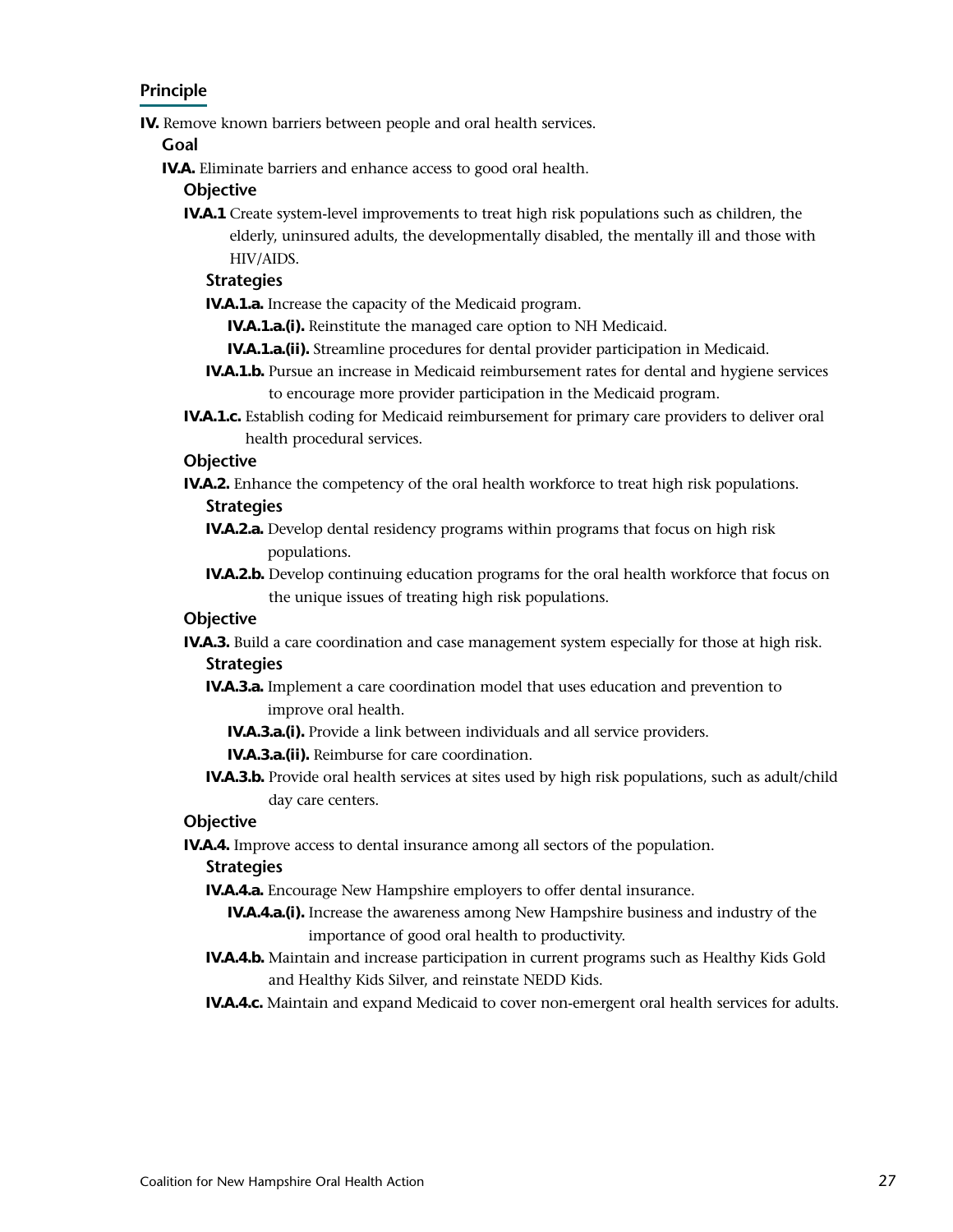### **Principle**

**V.** Use public-private partnerships to improve the oral health of those who still suffer disproportionately from oral diseases.

**Goal**

**V.A.** Further integrate the efforts between the public and private sectors to address the oral health needs of the residents of New Hampshire.

#### **Objective**

**V.A.1.** Create a statewide clearinghouse to serve as a resource for information on existing oral health programs, technical support, funding consultation and successful public health models.

#### **Strategies**

- **V.A.1.a.** Conduct a baseline assessment of all current models of oral health service delivery.
- **V.A.1.b.** Establish best practices for oral health service delivery.
- **V.A.1.c.** Develop a toolbox for building community collaboratives for oral health service delivery.

### **Objective**

**V.A.2.** Promote regional and community-based collaborative efforts among agencies, organizations and individuals to address oral health needs.

#### **Strategies**

**V.A.2.a.** Establish funding priorities that require collaboration and coordination within communities.

**V.A.2.b.** Develop and maintain linkages to local and regional business/industry groups.

### **Objective**

**V.A.3.** Monitor the implementation of the New Hampshire Oral Health Plan.

### **Strategies**

- **V.A.3.a.** Convene and maintain a subgroup of the Coalition to oversee the monitoring of implementation of the New Hampshire Oral Health Plan.
- **V.A.3.b.** Identify funding sources to assure ongoing support for implementation activities.

# **Objective**

**V.A.4.** Review and revise the New Hampshire Oral Health Plan as necessary.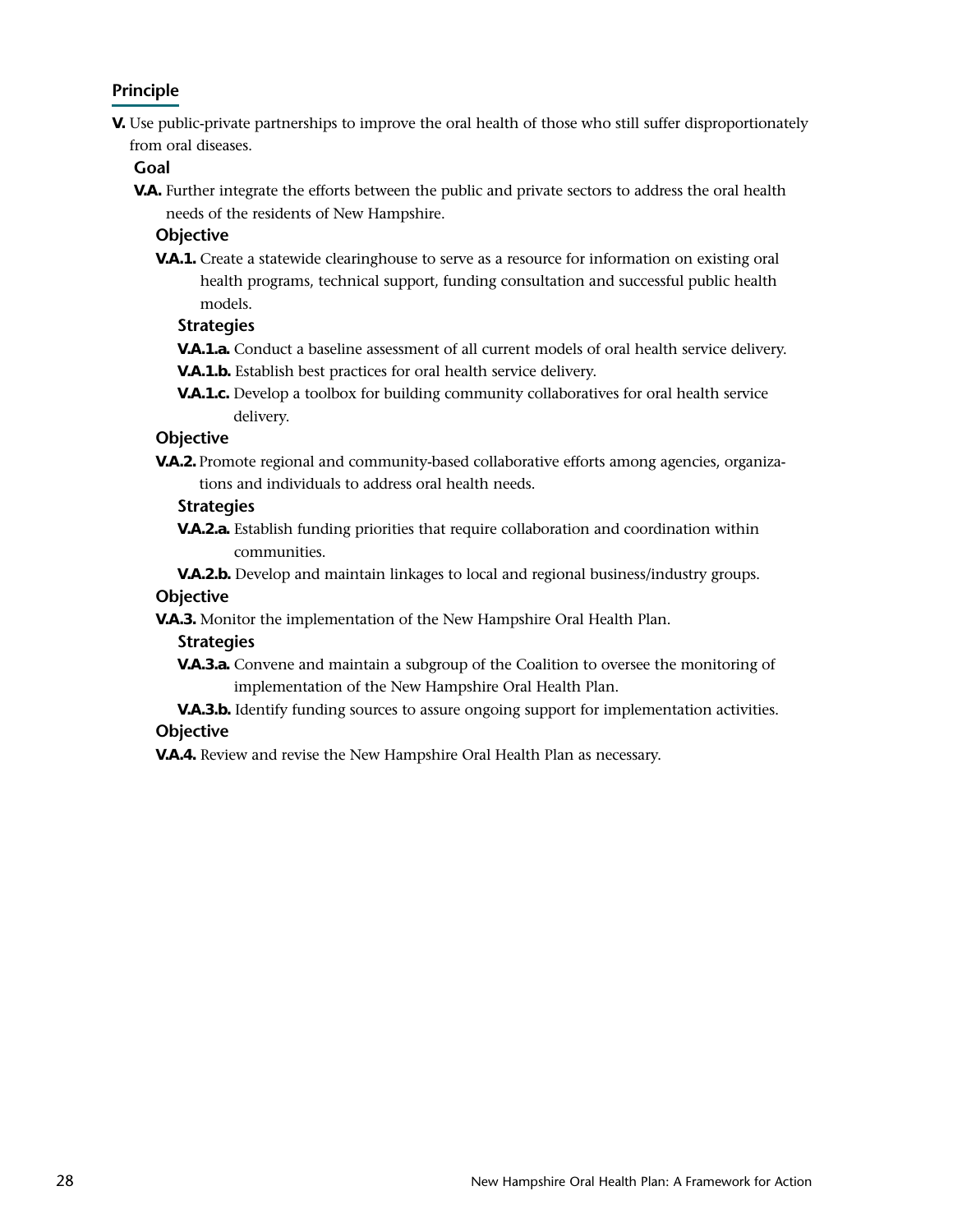# Appendices

# **Appendix 1.**  Commitment to the Implementation of the Oral Health Plan

*The following letter of commitment will be signed by all Coalition members.*

The Coalition for New Hampshire Oral Health Action has worked collaboratively on the development of the New Hampshire Oral Health Plan: A Framework for Action, a plan for improving the oral health of New Hampshire Residents.

Implementation of the plan will require continued management and collaboration among the stakeholders. To ensure that the work of the Coalition moves forward to achieve its goals and objectives, the members hereby affirm that they will agree to use best efforts to:

- 1. Promote and participate in the implementation of the Framework for Action.
- 2. Serve as liaison to inform their organizations and constituencies about Coalition initiatives.
- 3. Agree to report periodically to the Coalition on the progress toward achieving those recommendations in the Plan relevant to their organizations and constituencies.
- 4. To continue as a member of the Coalition.
- 5. To consider an investment in the sustainability of the Coalition and the implementation of the Framework for Action.

| Name:         |  |
|---------------|--|
|               |  |
| Organization: |  |
|               |  |
| Date:         |  |
|               |  |
|               |  |
| Signature:    |  |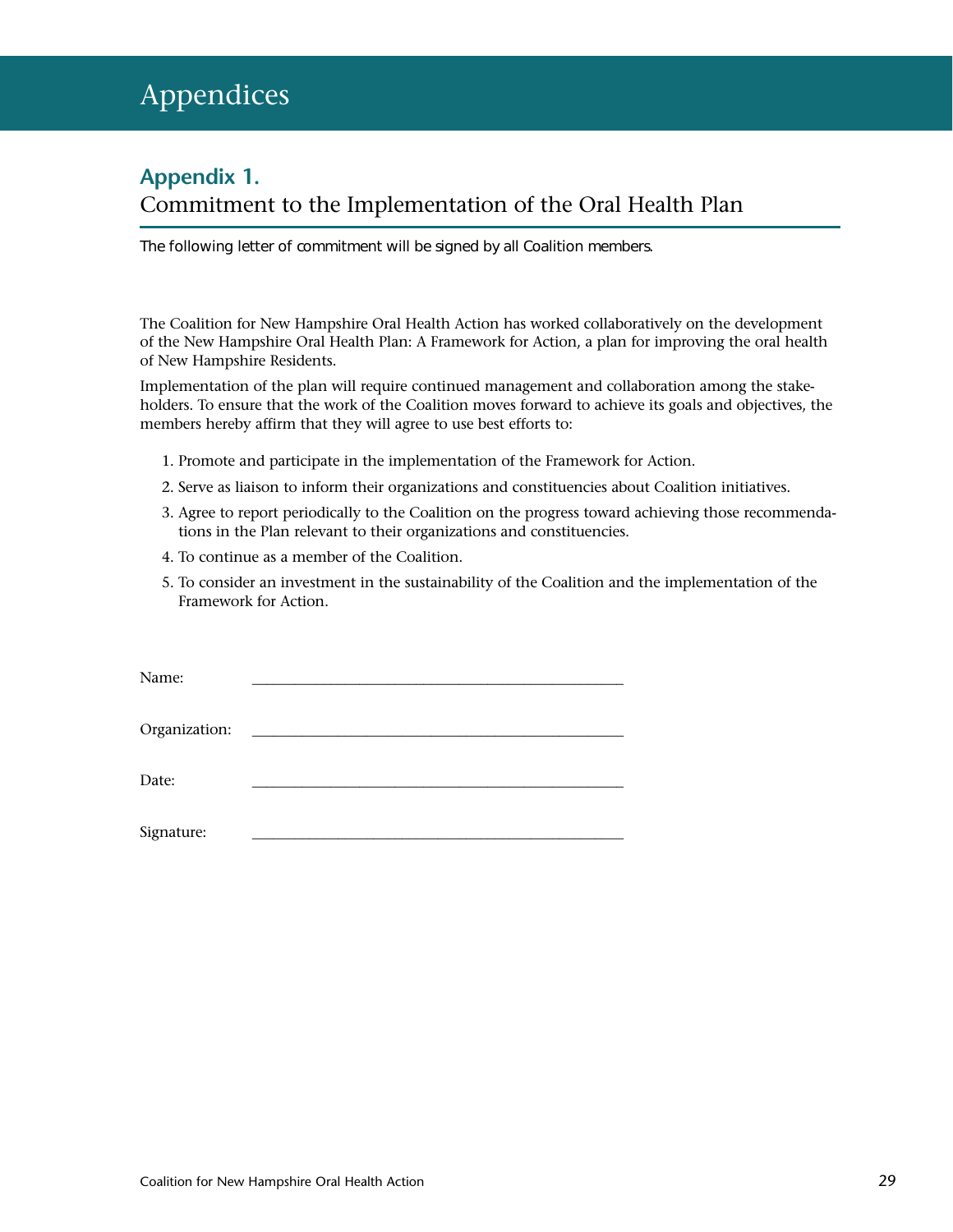# **Appendix 2.**

Executive Summary, Oral Health in America: A Report of the Surgeon General

### **A Framework for Action**

All Americans can benefit from the development of a National Oral Health Plan to improve quality of life and eliminate health disparities by facilitating collaborations among individuals, health care providers, communities, and policymakers at all levels of society and by taking advantage of existing initiatives. Everyone has a role in improving and promoting oral health. Together we can work to broaden public understanding of the importance of oral health and its relevance to general health and well-being, and to ensure that existing and future preventive, diagnostic, and treatment measures for oral diseases and disorders are made available to all Americans. The following are the principal components of the plan:

# **Change perceptions regarding oral health and disease so that oral health becomes an accepted component of general health.**

- Change public perceptions. Many people consider oral signs and symptoms to be less important than indications of general illness. As a result, they may avoid or postpone needed care, thus exacerbating the problem. If we are to increase the nation's capacity to improve oral health and reduce health disparities, we need to enhance the public's understanding of the meaning of oral health and the relationship of the mouth to the rest of the body. These messages should take into account the multiple languages and cultural traditions that characterize America's diversity.
- Change policymakers' perceptions. Informed policymakers at the local, state, and federal levels are critical in ensuring the inclusion of oral health services in health promotion and disease prevention programs, care delivery systems, and reimbursement schedules. Raising awareness of

oral health among legislators and public officials at all levels of government is essential to creating effective public policy to improve America's oral health. Every conceivable avenue should be used to inform policymakers – informally through their organizations and affiliations and formally through their governmental offices – if rational oral health policy is to be formulated and effective programs implemented.

• Change health providers' perceptions. Too little time is devoted to oral health and disease topics in the education of nondental health professionals. Yet all care providers can and should contribute to enhancing oral health. This can be accomplished in several ways, such as including an oral examination as part of a general medical examination, advising patients in matters of diet and tobacco cessation, and referring patients to oral health practitioners for care prior to medical or surgical treatments that can damage oral tissues, such as cancer chemotherapy or radiation to the head and neck. Health care providers should be ready, willing, and able to work in collaboration to provide optimal health care for their patients. Having informed health care professionals will ensure that the public using the health care system will benefit from interdisciplinary services and comprehensive care. To prepare providers for such a role will involve, among other factors, curriculum changes and multidisciplinary training.

# **Accelerate the building of the science and evidence base and apply science effectively to improve oral health.**

Basic behavioral and biomedical research, clinical trials, and population-based research have been at the heart of scientific advances over the past decades. The nation's continued investment in research is critical for the provision of new knowledge about oral and general health and disease for years to come and needs to be accelerated if further improvements are to be made. Equally important is the effective transfer of research findings to the public and health professions.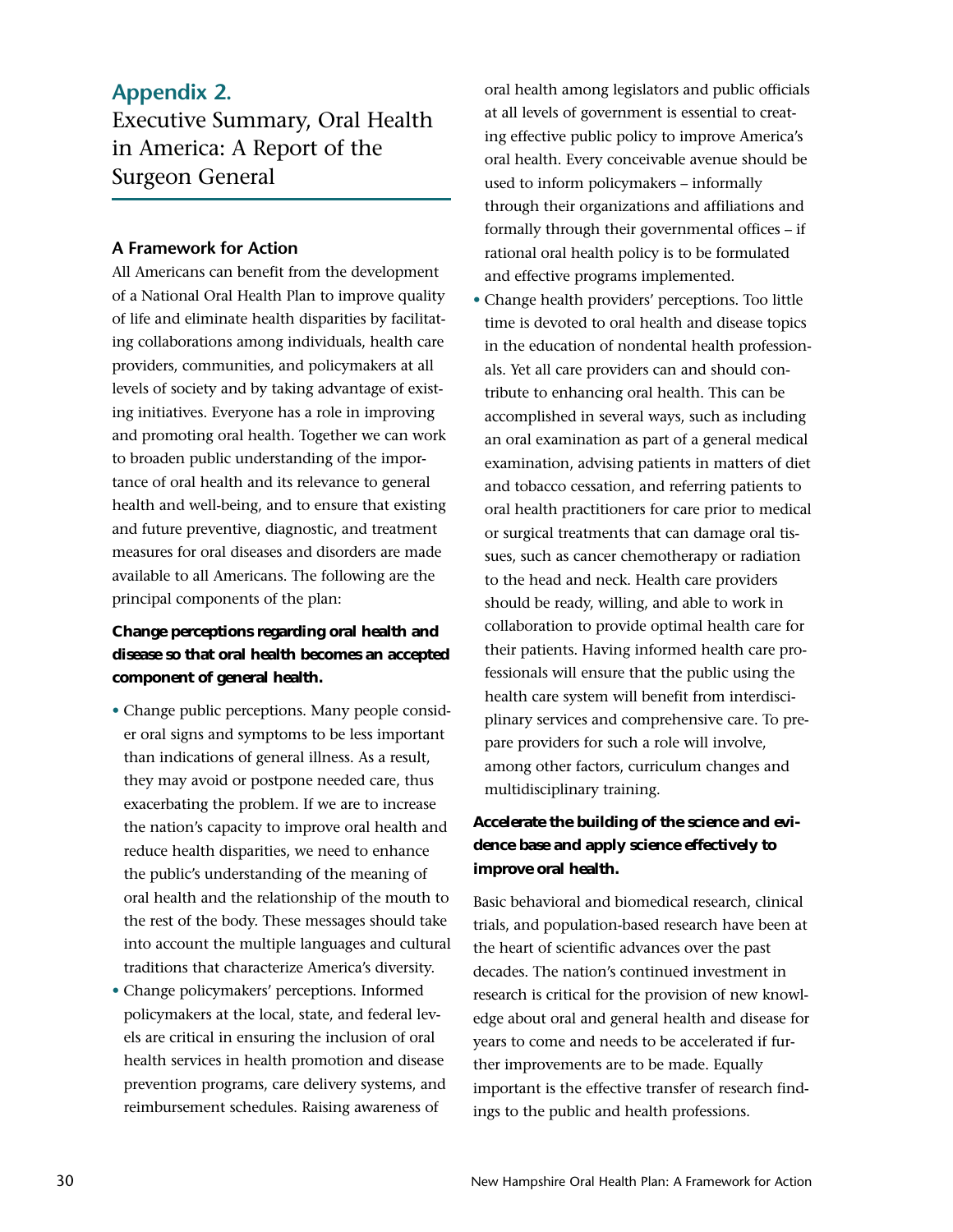However, the next steps are more complicated. The challenge is to understand complex diseases caused by the interaction of multiple genes with environmental and behavioral variables – a description that applies to most oral diseases and disorders – and translate research findings into health care practice and healthy lifestyles.

This report highlights many areas of research opportunities and needs in each chapter. At present, there is an overall need for behavioral and clinical research, clinical trials, health services research, and community-based demonstration research. Also, development of risk assessment procedures for individuals and communities and of diagnostic markers to indicate whether an individual is more or less susceptible to a given disease can provide the basis for formulating risk profiles and tailoring treatment and program options accordingly.

Vital to progress in this area is a better understanding of the etiology and distribution of disease. But as this report makes clear, epidemiologic and surveillance databases for oral health and disease, health services, utilization of care, and expenditures are limited or lacking at the national, state, and local levels. Such data are essential in conducting health services research, generating research hypotheses, planning and evaluating programs, and identifying emerging public health problems. Future data collection must address differences among the subpopulations making up racial and ethnic groups. More attention must also be paid to demographic variables such as age, sex, sexual orientation, and socioeconomic factors in determining health status. Clearly, the more detailed information that is available, the better can program planners establish priorities and targeted interventions.

Progress in elucidating the relationships between chronic oral inflammatory infections, such as periodontitis, and diabetes and glycemic control as well as other systemic conditions will require a similar intensified commitment to research. Rapid progress can also occur with efforts in the area of the natural repair and regeneration of oral tissues and organs. Improvements in oral health depend on multidisciplinary and interdisciplinary approaches to biomedical and behavioral research, including partnerships among researchers in the life and physical sciences, and on the ability of practitioners and the public to apply research findings effectively.

# **Build an effective health infrastructure that meets the oral health needs of all Americans and integrates oral health effectively into overall health.**

The public health capacity for addressing oral health is dilute and not integrated with other public health programs. Although the *Healthy People 2010* objectives provide a blueprint for outcome measures, a national public health plan for oral health does not exist. Furthermore, local, state, and federal resources are limited in the personnel, equipment, and facilities available to support oral health programs. There is also a lack of available trained public health practitioners knowledgeable about oral health. As a result, existing disease prevention programs are not being implemented in many communities, creating gaps in prevention and care that affect the nation's neediest populations. Indeed, cutbacks in many state budgets have reduced staffing of state and territorial dental programs and curtailed oral health promotion and disease prevention efforts. An enhanced public health infrastructure would facilitate the development of strengthened partnerships with private practitioners, other public programs, and voluntary groups.

There is a lack of racial and ethnic diversity in the oral health workforce. Efforts to recruit members of minority groups to positions in health education, research, and practice in numbers that at least match their representation in the general population not only would enrich the talent pool, but also might result in a more equitable geographic distribution of care providers. The effect of that change could well enhance access and utilization of oral health care by racial and ethnic minorities.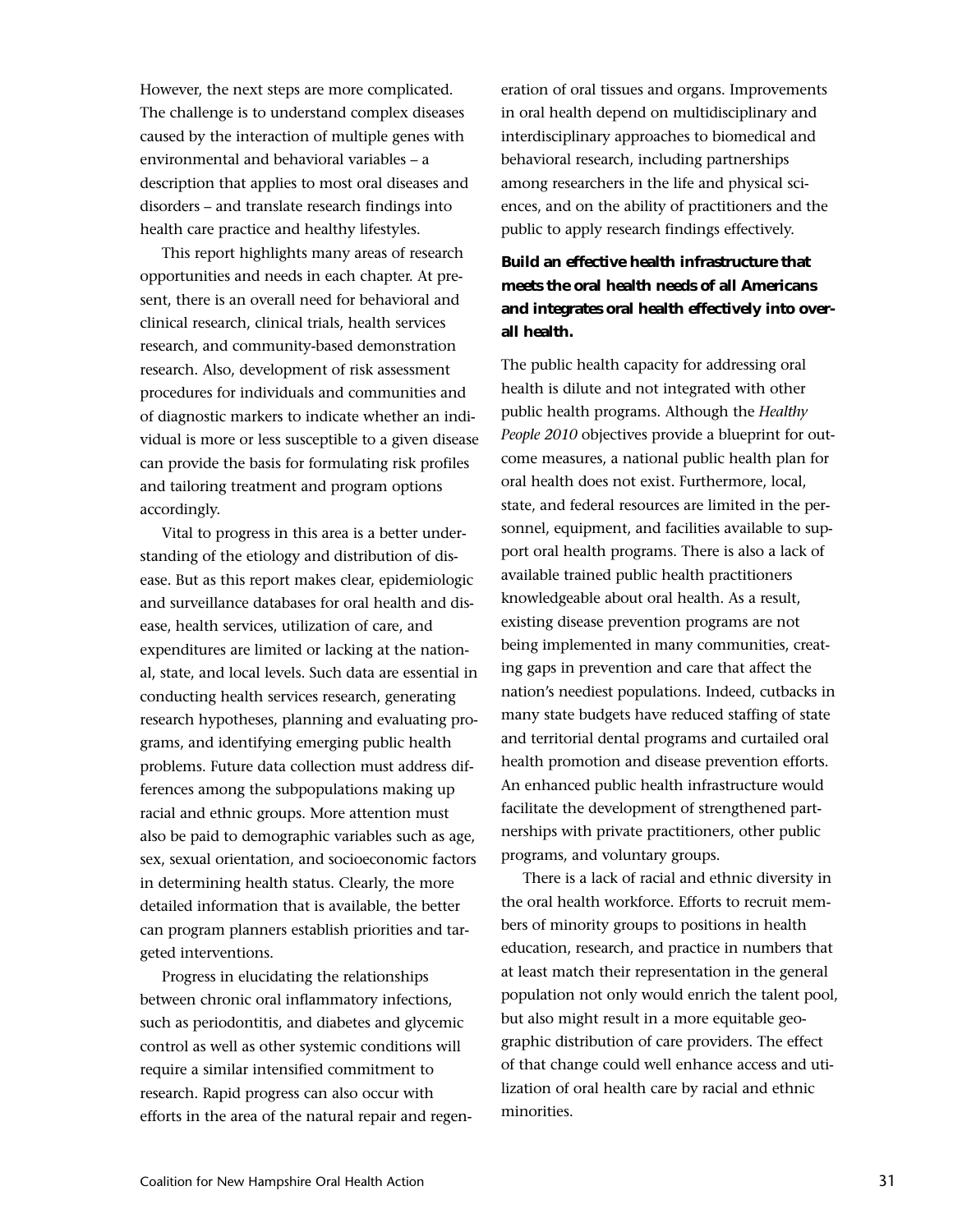A closer look at trends in the workforce discloses a worrisome shortfall in the numbers of men and women choosing careers in oral health education and research. Government and private sector leaders are aware of the problem and are discussing ways to increase and diversify the talent pool, including easing the financial burden of professional education, but additional incentives may be necessary.

### **Remove known barriers between people and oral health services.**

This report presents data on access, utilization, financing, and reimbursement of oral health care; provides additional data on the extent of the barriers; and points to the need for public-private partnerships in seeking solutions. The data indicate that lack of dental insurance, private or public, is one of several impediments to obtaining oral health care and accounts in part for the generally poorer oral health of those who live at or near the poverty line, lack health insurance, or lose their insurance upon retirement. The level of reimbursement for services also has been reported to be a problem and a disincentive to the participation of providers in certain public programs. Professional organizations and government agencies are cognizant of these problems and are exploring solutions that merit evaluation. Particular concern has been expressed about the nation's children, and initiatives such as the State Children's Health Insurance Program, while not mandating coverage for oral health services, are a positive step. In addition, individuals whose health is physically, mentally, and emotionally compromised need comprehensive integrated care.

# **Use public-private partnerships to improve the oral health of those who still suffer disproportionately from oral diseases.**

The collective and complementary talents of public health agencies, private industry, social services organizations, educators, health care providers, researchers, the media, community

leaders, voluntary health organizations and consumer groups, and concerned citizens are vital if America is not just to reduce, but to eliminate, health disparities. This report highlights variations in oral and general health within and across all population groups. Increased public-private partnerships are needed to educate the public, to educate health professionals, to conduct research, and to provide health care services and programs. These partnerships can build and strengthen cross-disciplinary, culturally competent, community-based, and community-wide efforts and demonstration programs to expand initiatives for health promotion and disease prevention. Examples of such efforts include programs to prevent tobacco use, promote better dietary choices, and encourage the use of protective gear to prevent sports injuries. In this way, partnerships uniting sports organizations, schools, churches, and other community groups and leaders, working in concert with the health community, can contribute to improved oral and general health.

### **Conclusion**

The past half century has seen the meaning of oral health evolve from a narrow focus on teeth and gingiva to the recognition that the mouth is the center of vital tissues and functions that are critical to total health and well-being across the life span. The mouth as a mirror of health or disease, as a sentinel or early warning system, as an accessible model for the study of other tissues and organs, and as a potential source of pathology affecting other systems and organs has been described in earlier chapters and provides the impetus for extensive future research. Past discoveries have enabled Americans today to enjoy far better oral health than their forebears a century ago. But the evidence that not all Americans have achieved the same level of oral health and wellbeing stands as a major challenge, one that demands the best efforts of public and private agencies and individuals.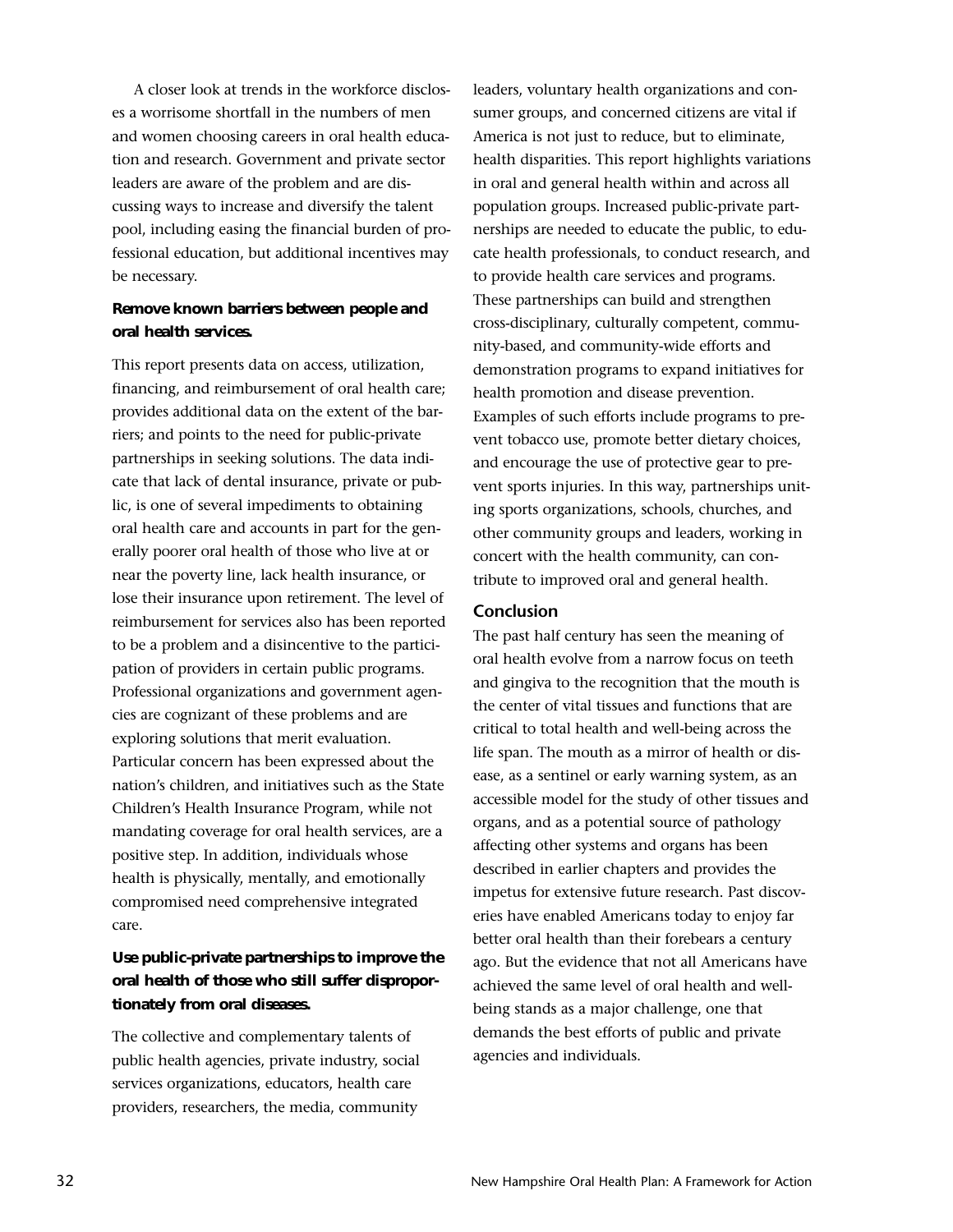# **Appendix 3.**

Dental and Medical Primary Care Workforce and Education Data

Prepared by David M. Krol, M.D.

# **Contents DENTISTS**

Table 1. Number of Dentists 1998-2008 (projected) Table 2. Ratio of Dentists per 100,000 Population 1998 Table 3. Percent Change in Ratio of Dentists per 100,000 Population 1991-1998 Table 4. Percentage of Female Dentists 1998 Table 5: Dental Schools and Advanced Dental Education **DENTAL HYGIENISTS** Table 6. Number of Hygienists 1998 - 2008 (projected) Table 7. Ratio of Hygienists per 100,000 Population 1998 Table 8. Percent Change in Ratio of Hygienist Graduates to 100,000 Population 1985-86 to 1995-96 Table 9. Dental Hygienists: Permitted Functions and Supervision Levels by State, 2001 Table 10. Ratio of Hygienists to Dentists 1998 Table 11. Entry Level Hygienist Programs 2002

#### **DENTAL ASSISTANTS**

Table 12. Number of Dental Assistants 1998 and 2008 (projected)

Table 13. Ratio of Dental Assistants per 100,000 Population 1998

Table 14. Ratio of Dental Assistants to Dentists 1998

Table 15. Dental Assistant Programs 2001

#### **MEDICAL PERSONNEL**

Table 16. Medical Personnel

#### **DENTISTS**

**Table 1:** Number of Dentists 1998-2008 (projected) Reflecting national trends, the number of dentists serving New England's population is reasonably stable. Recent years have seen significant increases (~25% from 1998-2001), perhaps reflecting Boston dental school graduates' movement outward from the more dentist-congested population rings surrounding the core metropolitan area and growth of New Hampshire's southern population. Federal health professional workforce projections out to 2008 suggest a decline in absolute numbers of New Hampshire dentists of ~8% between 2001 and 2008, even as the state's population is anticipated to increase.

#### **Number of Dentists 1998 - 2008 (projected)**

|                      | 1998  | 2000  | 2001  | 2008  |
|----------------------|-------|-------|-------|-------|
| Connecticut          | 3,400 | 2,981 | 2,669 | 3,750 |
| Maine                | 600   | 584   | 608   | 700   |
| Massachusetts        | 4,250 | NA    | 4.500 | 4,850 |
| <b>New Hampshire</b> | 700   | 825   | 868   | 800   |
| Rhode Island         | 750   | NA    | 719   | 800   |
| Vermont              | 300   | 350   | 347   | 300   |

**Source:** State occupational projections: 1998-2008;

http://dws.state.ut.us/occ/projections.asp Accessed March 5, 2002.

#### **Table 2:** Ratio of Dentists per 100,000 population 1998

New England enjoys a dentist-to-population ratio that is nearly 9% higher than the US average but shows wide variation between states — from Maine with the fewest to Connecticut with the most. New Hampshire's dentist-to-population ratio ranks third lowest for New England. It's dentist availability is 6.4% higher than the US average but 5% lower than the NE average. These findings are not adjusted for age which may be a significant factor, given the overall "graying" of US dentists and the migration of younger professionals to western states where population growth is most dramatic.

#### **Ratio of Dentists per 100,000 Population 1998**

|                      | Dentists/1000<br>population 1998 | Rank<br>Order |  |
|----------------------|----------------------------------|---------------|--|
| Connecticut          | 65.9                             | 1             |  |
| Maine                | 43.9                             | 6             |  |
| Massachusetts        | 61.6                             | 2             |  |
| <b>New Hampshire</b> | 51.5                             | 4             |  |
| Rhode Island         | 50.1                             | 5             |  |
| Vermont              | 52.7                             | 3             |  |
| <b>United States</b> | 48.4                             |               |  |

**Source:** State Health Workforce Profiles, National Center for Health Workforce Information and Analysis, 1998; http://bhpr.hrsa.gov/healthworkforce/profiles/default.htm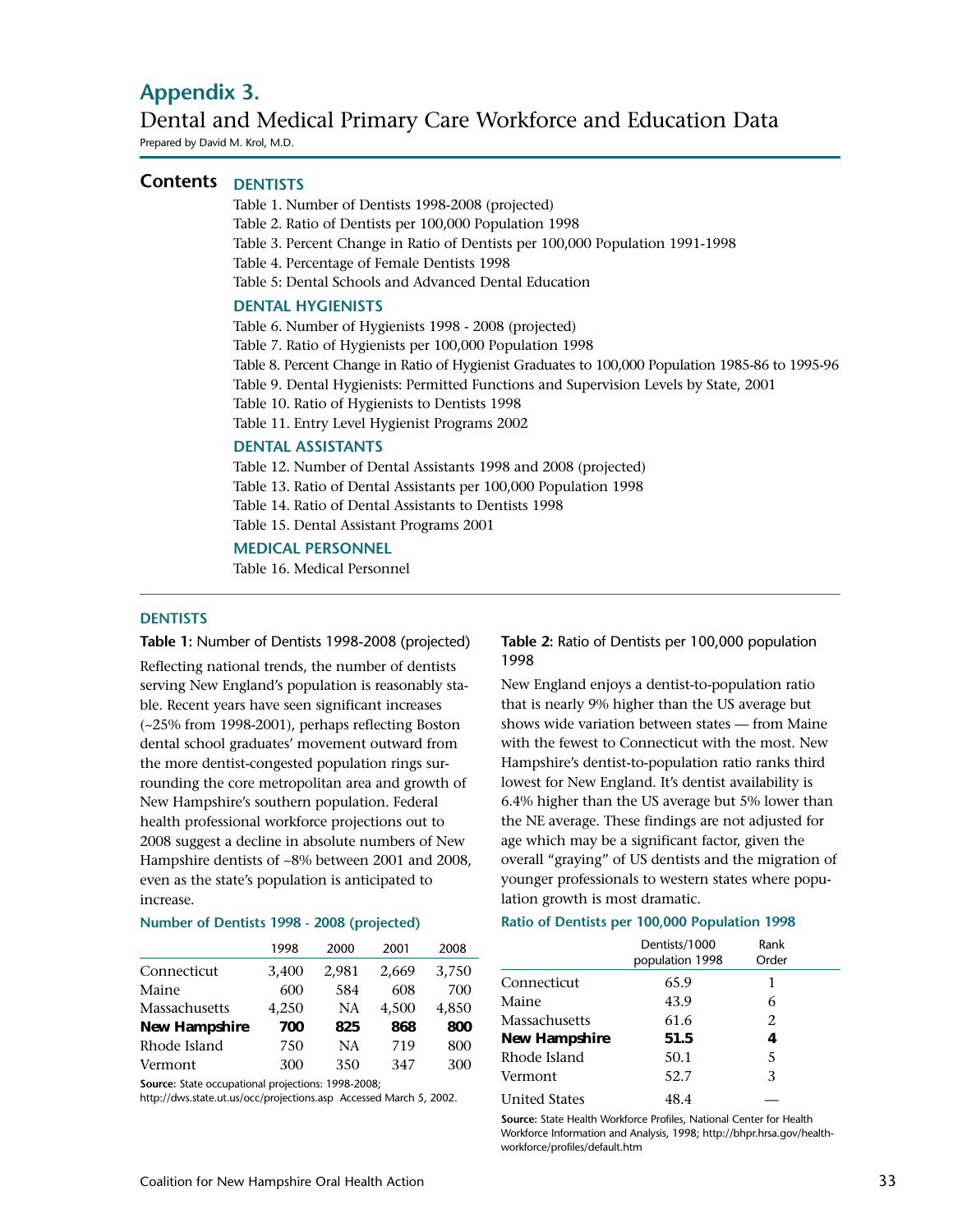**Table 3:** Percent Change in Dentist Population per 100,000 population 1991-1998

Between 1991 and 1998 New Hampshire experienced a 9% decrease in the number of dentists for every 100,000 people compared to a national decline of 12% and New England average decline of 7%. At 9%, New Hampshire lost relatively more dentist workforce for its population than did Rhode Island, Maine, and Vermont.

#### **Change in Dentists per 100,00 Population: 1991-1998**

|                      | Percent change<br>1991-1998 | Rank<br>Order |  |
|----------------------|-----------------------------|---------------|--|
| Connecticut          | $-11\%$                     | 1             |  |
| Maine                | $-3\%$                      | 5             |  |
| Massachusetts        | $-11\%$                     | 2             |  |
| <b>New Hampshire</b> | $-9%$                       | 3             |  |
| Rhode Island         | $-6\%$                      | 4             |  |
| Vermont              | $-2\%$                      | 6             |  |
| <b>United States</b> | $-12%$                      |               |  |

**Source:** State Health Workforce Profiles, National Center for Health Workforce Information and Analysis, 1998; http://bhpr.hrsa.gov/healthworkforce/profiles/default.htm Accessed February 20, 2002.

#### **Table 4:** Percentage of Female Dentists 1998

In 1998 10.8% of the dentists in New Hampshire were women. This figure is less than the national average of 12.6%, but average for New England.

Over recent years, the percentage of new dentists who are women has steadily increased, raising questions regarding future dental workforce productivity as women elect to balance family and profession. Initial evidence about women's career patterns suggests that over a lifetime, female dentists are as productive as male dentists, but that their peak productivity tends to occur later in their practice careers.

Some suggest that women dentists may be more attuned to addressing the needs of the underserved – although there is no empirical evidence to support that belief at this time.

#### **Percentage of Female Dentists 1998**

|                      | Percentage of<br>female dentists 1998 | Rank<br>Order |  |
|----------------------|---------------------------------------|---------------|--|
| Connecticut          | 10.8%                                 | 4             |  |
| Maine                | 8.9%                                  | 6             |  |
| Massachusetts        | 14.4%                                 | 1             |  |
| <b>New Hampshire</b> | 10.8%                                 | 3             |  |
| Rhode Island         | 11.3%                                 | 2             |  |
| Vermont              | 10.0%                                 | 5             |  |
| <b>United States</b> | 12.6%                                 |               |  |

**Source:** State Health Workforce Profiles, National Center for Health Workforce Information and Analysis, 1998; http://bhpr.hrsa.gov/healthworkforce/profiles/default.htm Accessed February 20, 2002.

#### **Table 5:** Dental Schools and Advanced Dental Education

Of New England's four dental schools, three are located in Boston (Boston University, Tufts University, Harvard University) and one is in Connecticut (University of Connecticut). Boston schools are private, while the University of Connecticut is publicly supported.

Dentistry does not require advanced training beyond dental school, although some elect advanced training in either general dentistry or one of the eight recognized dental sub specialties. Advanced dental education programs included in this table are General Practice Residencies (one- or two-year programs, typically in hospitals, that further the training of general dentists); Advanced Education Programs in General Dentistry (like General Practice Residencies, except typically based in dental schools); and Pediatric Dentistry training programs that prepare dentists as specialists in the care of children. Pediatric dentistry residencies are affiliated with each of the four dental schools identified here, and a new pediatric dentistry residency has been started (in 2002) at Yale University.

#### **Dental Schools and Advanced Dental Education**

|                      | Number of Dental Schools and<br><b>Advanced Training Programs</b> | Rank<br>Order |
|----------------------|-------------------------------------------------------------------|---------------|
| Connecticut          | 9                                                                 | 2             |
| Maine                | $\theta$                                                          | 4             |
| Massachusetts        | 14                                                                | 1             |
| <b>New Hampshire</b> | 1                                                                 | 3             |
| Rhode Island         | 1                                                                 | 3             |
| Vermont              |                                                                   | 3             |

**Source:** Directory of ADEA Institutional Members and Association Officers 2001-2002. American Dental Education Association.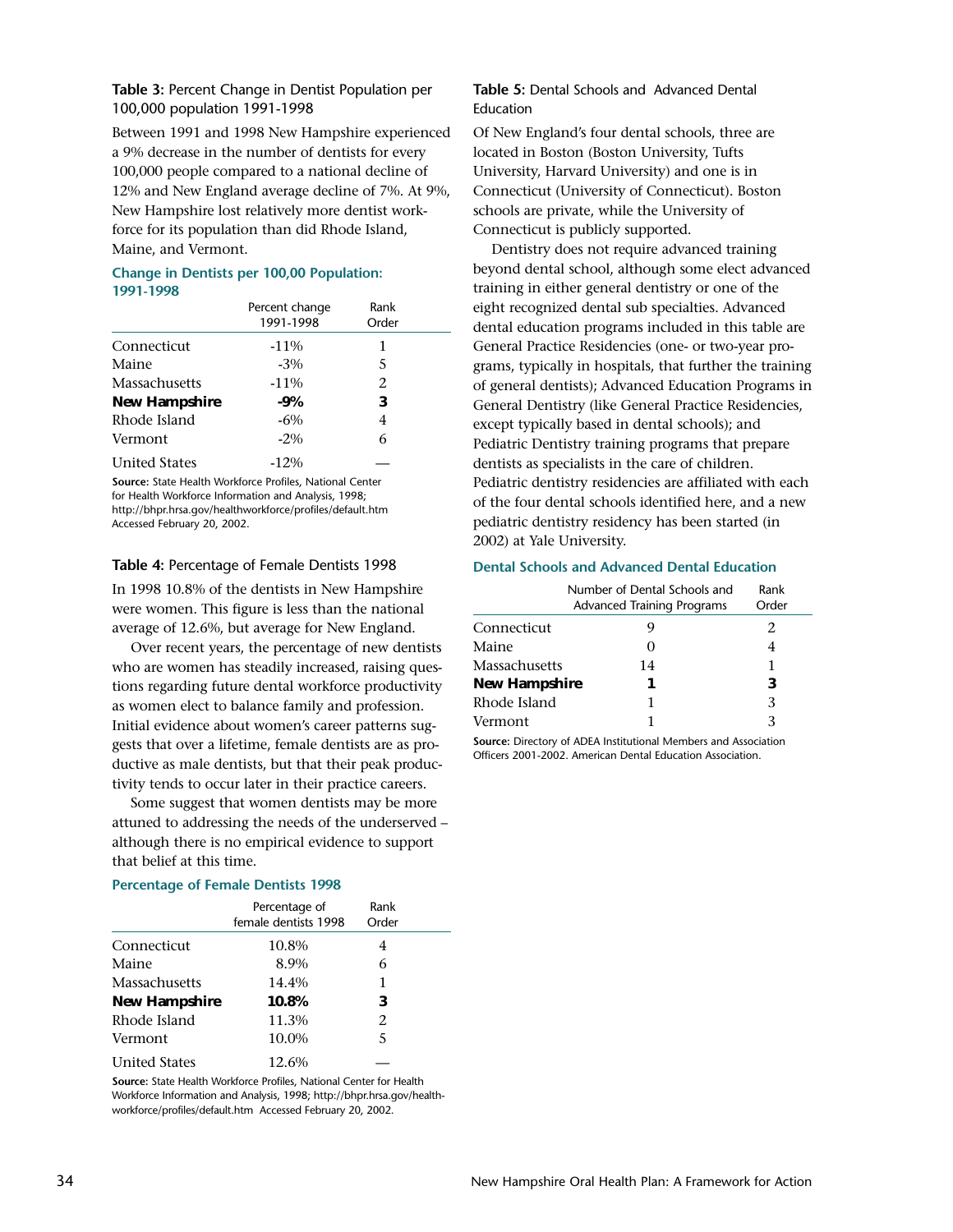#### **DENTAL HYGIENISTS**

**Table 6:** Number of Hygienists 1998 -2008 (projected)

Federal dental workforce data suggests a reasonably steady supply of Registered Dental Hygienists between 1998 and 2001 with an anticipated major increase of 50.7% between 2001 and 2008.

Registered Dental Hygienists are licensed dental professionals who provide an array of preventive services including health education, prophylaxis, and fluoride treatments as well as additional preventive treatments as authorized by individual state statutes and regulations. Depending upon the state, hygienists may function under the "direct" or "indirect" supervision of a dentist or may function independently of dentists in specific sites or in all sites.

Services provided by hygienists represent one important component of comprehensive dental care. Unlike nurse practitioners in medicine, who provide a comprehensive range of services to their level of expertise, dental hygienists' purview is specifically related to preventive (rather than corrective) care.

#### **Number of Hygienists 1998 - 2008 (projected)**

|                      | 1998  | 2000  | 2001  | 2008  |
|----------------------|-------|-------|-------|-------|
| Connecticut          | 2,700 | 3,060 | 2,700 | 3,400 |
| Maine                | 700   | 715   | 912   | 950   |
| Massachusetts        | 4,750 | 5,596 | 6,600 | 7,050 |
| <b>New Hampshire</b> | 1,000 | 900   | 995   | 1,500 |
| Rhode Island         | 750   | NA    | 795   | 900   |
| Vermont              | 550   | 450   | 450   | 750   |

**Sources:** Synopses of state dental public health programs, Centers for Disease Control, 2000;

http://www2.cdc.gov/nccdphp/doh/synopses/index.asp Accessed February 20, 2002

State occupational projections: 1998-2008;

http://almis.dws.state.ut.us/occ/projections.asp Accessed March 5, 2002.

#### **Table 7:** Ratio of Hygienists per 100,000 Population 1998

All New England states enjoy a hygienist-to-population ratio higher than the United States, with nearly 50% more hygienists to population than the United States average. New Hampshire ranks second only to Vermont among New England States and has a hygienist-to-population ratio that is 62% higher than the United States mean. These findings suggest a potentially greater availability of preventive services in New Hampshire than in most other states.

#### **Ratio of Hygienists per 100,000 Population 1998**

|                      | Dental Hygienists/1000<br>Population 1998 | Rank<br>Order |  |
|----------------------|-------------------------------------------|---------------|--|
| Connecticut          | 81.9                                      | 3             |  |
| Maine                | 56.1                                      | 6             |  |
| Massachusetts        | 77.3                                      | 5             |  |
| <b>New Hampshire</b> | 84.3                                      | 2             |  |
| Rhode Island         | 78.0                                      | 4             |  |
| Vermont              | 89.7                                      | 1             |  |
| <b>United States</b> | 52.1                                      |               |  |

**Source:** State Health Workforce Profiles, National Center for Health Workforce Information and Analysis, 1998; http://bhpr.hrsa.gov/healthworkforce/profiles/default.htm Accessed

February 20, 2002

#### **Table 8:** Percent Change in Ratio of Hygienist Graduates 1985-86 to 1995-96

This table anticipates future hygienist availability in New Hampshire and New England. Additional information is needed for the period after 1996 for workforce projection and planning purposes, especially to reconcile these numbers with federal estimates of the hygienist workforce in 2008.

#### **Percent Change in Ratio of Hygienist Graduates per 100,000 population 1985-86 to 1995-96**

|                      | Percent change in hygienist         |               |  |
|----------------------|-------------------------------------|---------------|--|
|                      | graduates per 100,000<br>Population | Rank<br>Order |  |
| Connecticut          | $-8\%$                              | 4             |  |
| Maine                | $-36\%$                             | 1             |  |
| Massachusetts        | $-8\%$                              | 5             |  |
| <b>New Hampshire</b> | $-17\%$                             | 3             |  |
| Rhode Island         | 150%                                | 6             |  |
| Vermont              | $-28%$                              | 2             |  |
| <b>United States</b> | $9\%$                               |               |  |

**Source:** State Health Workforce Profiles, National Center for Health Workforce Information and Analysis, 1998;

http://bhpr.hrsa.gov/healthworkforce/profiles/default.htm Accessed February 20, 2002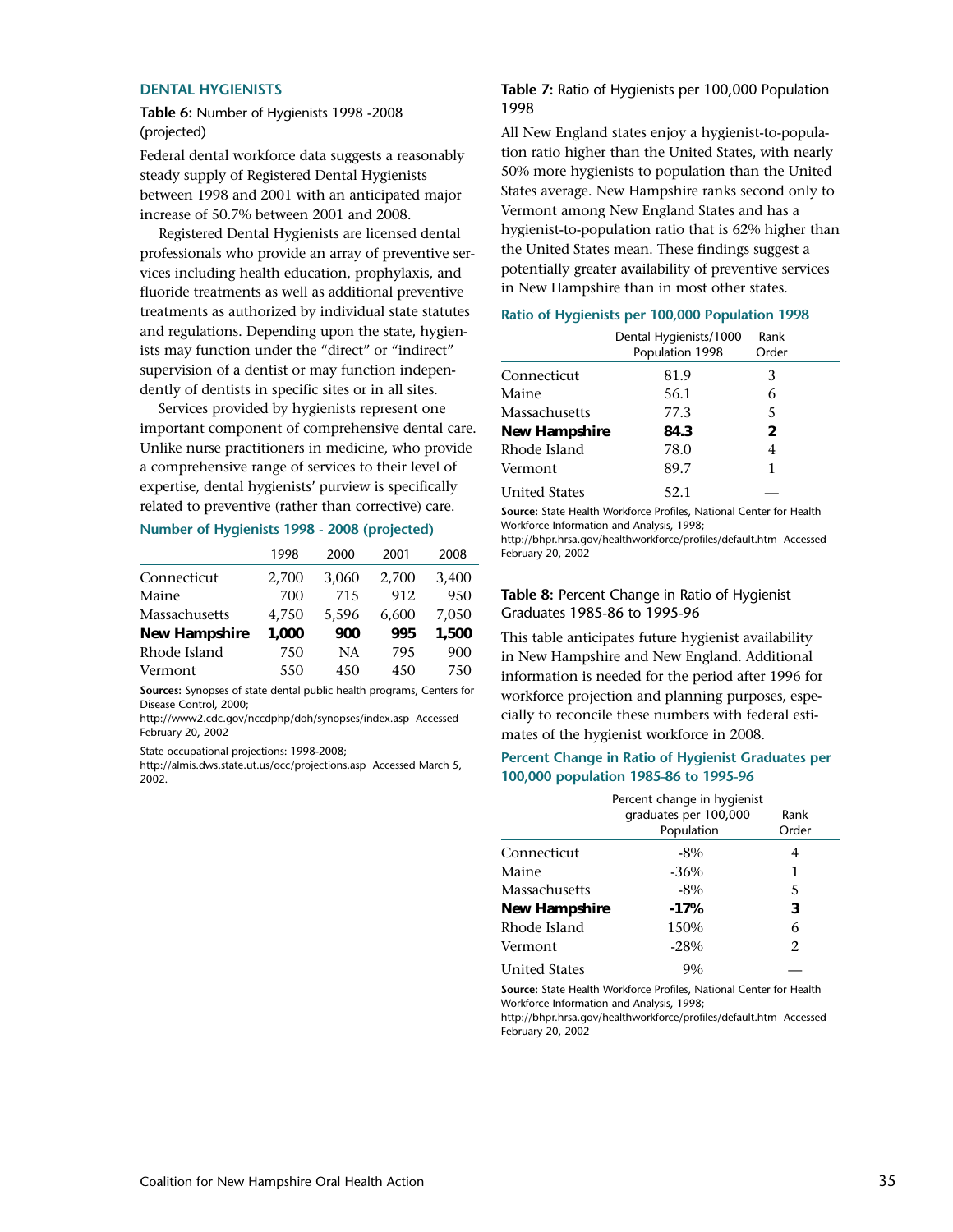# **Table 9: Dental Hygienists: Permitted Functions and Supervision Levels by State, 2001**

| <b>KEY</b>                        | D | Physical presence of dentist is required                                                                                                                                                         |  |  |  |
|-----------------------------------|---|--------------------------------------------------------------------------------------------------------------------------------------------------------------------------------------------------|--|--|--|
|                                   | N | Physical presence of dentist is not required                                                                                                                                                     |  |  |  |
| U<br>or special education by RDH. |   | Physical presence not required. No prior authorization by dentist required but there may be<br>requirement for type of cooperative arrangement with a dentist(s). Some states require experience |  |  |  |
|                                   |   | Where two letters are present in a box the first indicates the supervision level in the private<br>dental office and the second in a "safety-net" site.                                          |  |  |  |
|                                   |   | Service is not a permitted function of RDH                                                                                                                                                       |  |  |  |

|                      | Prophytaxis                             | X-Rays                                   | Local<br>Anesthesia                  | Topical<br>Anesthesia                  | Fluoride                                             | Pit/fissue Sealants                     |
|----------------------|-----------------------------------------|------------------------------------------|--------------------------------------|----------------------------------------|------------------------------------------------------|-----------------------------------------|
| Connecticut          | N/U                                     | N/U                                      |                                      | N/U                                    | N/U                                                  | N/U                                     |
| Maine                | N                                       | N                                        | $\mathbf{P}$                         | N                                      | N                                                    | N                                       |
| Massachusetts        | N                                       | N                                        |                                      | N                                      | N                                                    | N                                       |
| <b>New Hampshire</b> | N                                       | N                                        |                                      | N                                      | N                                                    | N                                       |
| Rhode Island         | N                                       | $\mathbf N$                              |                                      | N                                      | N                                                    | N                                       |
| Vermont              | $\overline{N}$                          | $\mathbf N$                              | $\mathbf{P}$                         | N                                      | N                                                    | $\mathbf N$                             |
|                      | Root<br>Planing                         | Soft Tissue<br>Cuettage                  | Administer<br>N2O                    | <b>Study Cast</b><br>Impressions       | <b>Place Perio</b><br>Dressings                      | Remove Perio<br><b>Dressings</b>        |
| Connecticut          | N/U                                     |                                          |                                      | N/U                                    | N/U                                                  | N/U                                     |
| Maine                | N                                       | N                                        |                                      | N                                      | P                                                    | N                                       |
| Massachusetts        | N                                       | N                                        |                                      | N                                      | N                                                    | N                                       |
| <b>New Hampshire</b> | $\mathbf N$                             |                                          |                                      | N                                      |                                                      | N                                       |
| Rhode Island         | $\mathbf N$                             |                                          |                                      | $\mathbf{P}$                           | $\mathbf{P}$                                         | $\overline{P}$                          |
| Vermont              | N                                       |                                          |                                      | N                                      | N                                                    | N                                       |
|                      | Place<br><b>Sutures</b>                 | Remove<br><b>Sutures</b>                 | Apply Cavity-<br>liners and<br>bases | Place Temporary<br><b>Restorations</b> | Remove<br>Temporary<br><b>Restorations</b>           | Place<br>Amalgam<br><b>Restorations</b> |
| Connecticut          |                                         | N/U                                      |                                      |                                        |                                                      |                                         |
| Maine                |                                         | $\mathbf N$                              |                                      | N                                      |                                                      |                                         |
| Massachusetts        |                                         | N                                        |                                      | N                                      | P                                                    | $\mathbf{P}$                            |
| <b>New Hampshire</b> |                                         | N                                        |                                      |                                        |                                                      |                                         |
| Rhode Island         |                                         | $\mathbf{P}$                             | $\mathbf{P}$                         | $\mathbf{P}$                           | P                                                    |                                         |
| Vermont              |                                         | N                                        |                                      | N                                      | N                                                    |                                         |
|                      | Carve<br>Amalgam<br><b>Restorations</b> | Finish<br>Amalgam<br><b>Restorations</b> | Polish<br>Amalgam<br>Restorations    |                                        | Place and Finish-Composite Resin<br>Silicate Restore |                                         |
| Connecticut          |                                         |                                          | N/U                                  |                                        |                                                      |                                         |
| Maine                |                                         |                                          | N                                    |                                        |                                                      |                                         |
| Massachusetts        |                                         |                                          | N                                    |                                        |                                                      |                                         |
| <b>New Hampshire</b> |                                         |                                          | N                                    |                                        |                                                      |                                         |
| Rhode Island         |                                         |                                          | ${\bf P}$                            |                                        |                                                      |                                         |
| Vermont              |                                         | N                                        | N                                    |                                        |                                                      |                                         |

**Source:** American Dental Hygienist Association. ADHA practice act overview chart of permitted functions and supervision levels by state. 2002.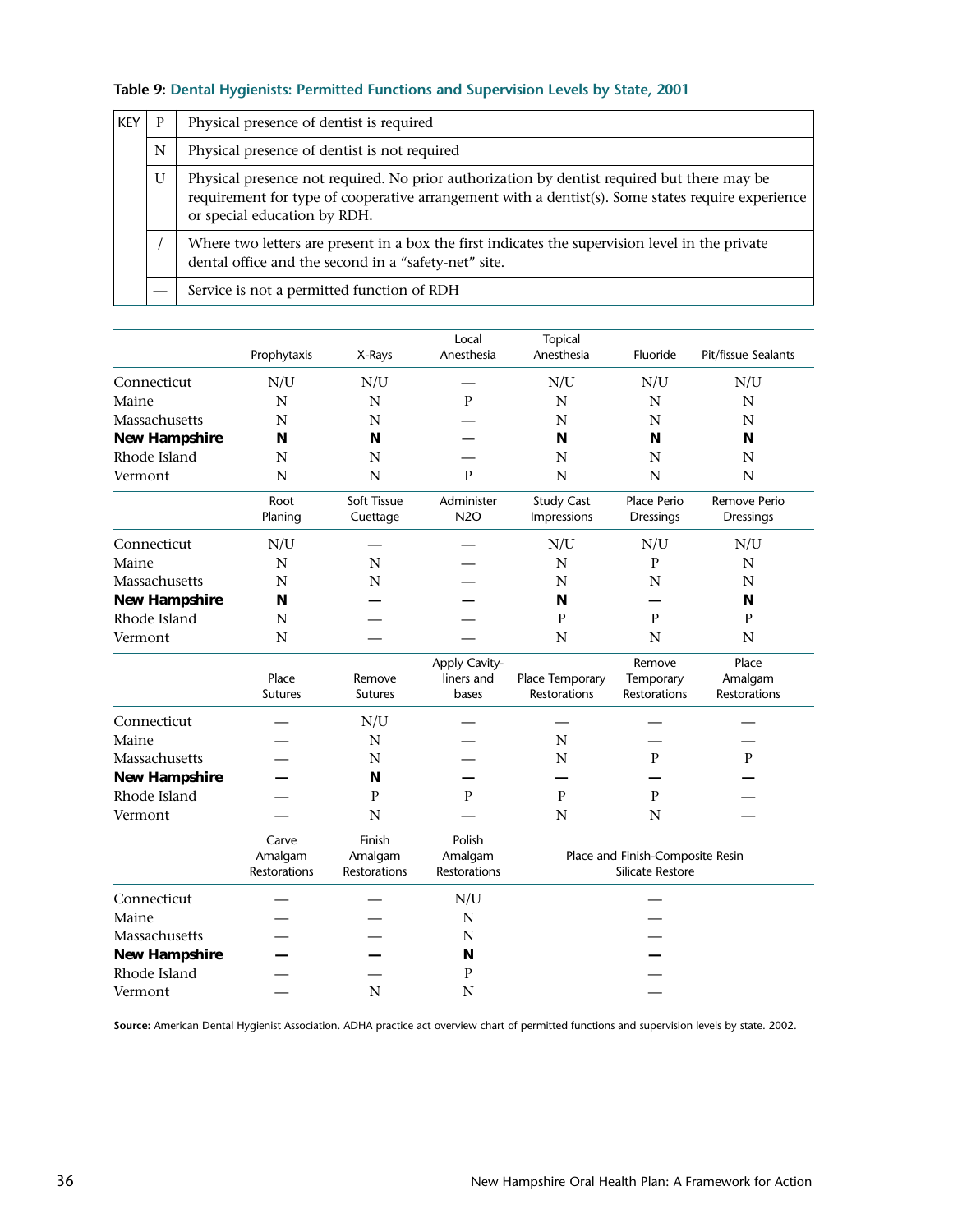#### **Table 10:** Ratio of Hygienists to Dentists 1998

Because dental hygienists provide one significant set of services and because of state legal requirements, they are typically collocated with dentists. The hygienist to dentist ratio suggests the preventive services capacity of dental offices.

#### **Ratio of Hygienists to Dentists 1998**

|                      | Dental Hygienists/<br>Dentist Ratio 1998 | Rank<br>Order |  |
|----------------------|------------------------------------------|---------------|--|
| Connecticut          | 1.2                                      | 6             |  |
| Maine                | 1.3                                      | 5             |  |
| Massachusetts        | 1.3                                      | 4             |  |
| <b>New Hampshire</b> | 1.6                                      | 3             |  |
| Rhode Island         | 1.6                                      | 2             |  |
| Vermont              | 1.7                                      | 1             |  |
| <b>United States</b> | 11                                       |               |  |

**Source:** State Health Workforce Profiles, National Center for Health Workforce Information and Analysis, 1998; http://bhpr.hrsa.gov/healthworkforce/profiles/default.htm Accessed February 20, 2002

# **Table 11:** Entry Level Hygienist Programs 2002

Dental Hygiene programs vary by type and size. Some are "entry level" associates degree or bachelor degree programs, some are bachelor degree completion programs, and a few provide a "masters" level education. The "masters" level programs are typically for those seeking careers in teaching or administration. This table shows the number of "entry level" programs (Associate and Bachelor Degree programs) available in New England.

#### **Entry Level Hygienist Programs 2002**

|                      | Number of entry level dental<br>hygiene programs 2002 | Rank<br>Order |
|----------------------|-------------------------------------------------------|---------------|
| Connecticut          | 3                                                     | 2             |
| Maine                |                                                       | 3             |
| Massachusetts        |                                                       |               |
| <b>New Hampshire</b> |                                                       | 4             |
| Rhode Island         |                                                       |               |
| Vermont              |                                                       |               |

**Source:** Degree Completion Dental Hygiene Programs, American Dental Hygienists Association, 2002; http://www.adha.org/careerinfo/degree.htm Accessed March 5, 2002.

#### **DENTAL ASSISTANTS**

**Table 12:** Number of Dental Assistants 1998 & 2008 (projected)

Dental assistants refer to "chairside" auxiliaries who provide direct procedural assistance to dentists through "four handed dentistry." Their training may be through a short-term community college or proprietary course or "on-the-job."

Various states have developed either legislative or regulatory criteria to expand dental assistant functions as "EFDAs," (Expanded Function Dental Assistants). These additional authorizations may be modest (typically exposure of dental radiographs/xrays) or extensive (including placement of fillings into teeth prepared by the dentist.)

Typically, a dentist works with one chairside assistant when serving a patient and may engage multiple chairside assistants in order to facilitate efficiency within and between operatories.

#### **Number of Dental Assistants 1998 and 2008 (projected)**

|       | 2008        |
|-------|-------------|
| 1998  | (projected) |
| 2,900 | 3,650       |
| 1,100 | 1,550       |
| 5,300 | 8,000       |
| 900   | 1.400       |
| 700   | 850         |
| 550   | 800         |
|       |             |

**Source:** State occupational projections: 1998-2008; http://slmis.dws.state.ut.us/occ/projections.asp

#### **Table 13:** Ratio of Dental Assistants per 100,000 Population 1998

#### **Ratio of Dental Assistants per 100,000 Population 1998**

|                      | <b>Dental Assistants</b><br>per 100,000<br>population 1998 | Rank<br>Order |  |
|----------------------|------------------------------------------------------------|---------------|--|
| Connecticut          | 88.3                                                       | 2             |  |
| Maine                | 87.4                                                       | 3             |  |
| Massachusetts        | 87.1                                                       | 4             |  |
| <b>New Hampshire</b> | 77.6                                                       | 5             |  |
| Rhode Island         | 72.9                                                       | 6             |  |
| Vermont              | 96.5                                                       | 1             |  |
| <b>United States</b> | 85.6                                                       |               |  |

**Source:** State Health Workforce Profiles, National Center for Health Workforce Information and Analysis, 1998; http://bhpr.hrsa.gov/healthworkforce/profiles/default.htm Accessed February 20, 2002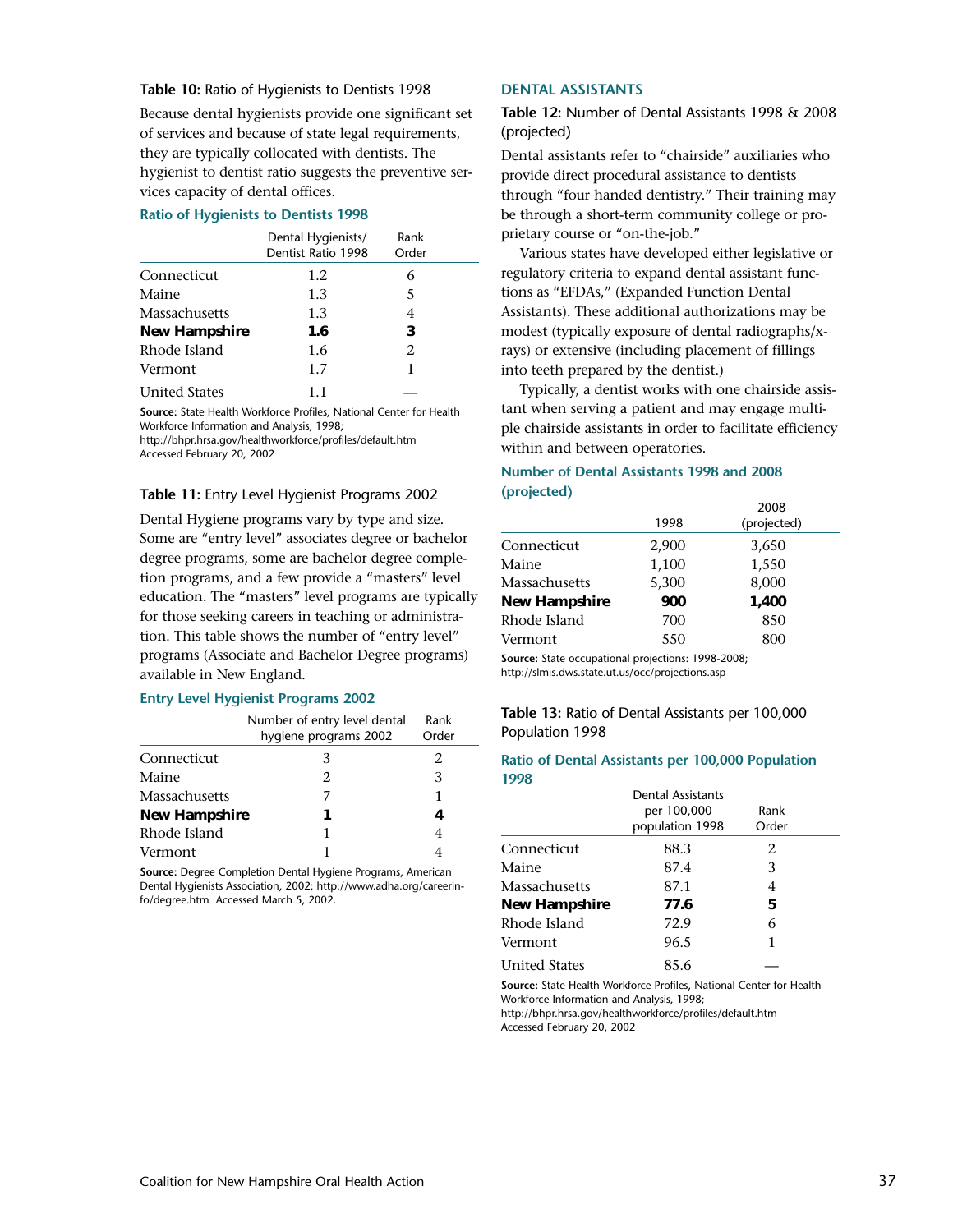**Table 14:** Ratio of Dental Assistants to Dentists 1998

Although the absolute differences between states are small, the impact of additional assistants on practice productivity can be significant, and New England generally falls below the national mean in dentist-toassistant ratio. This may reflect the fact that many states outside of New England typically allow dental assistants to perform some functions of a dental hygienist (partial prophylaxis), whereas New England dentists employ more hygienists than do their colleagues in other parts of the country.

#### **Ratio of Dental Assistants to Dentists 1998**

|                      | Dental<br>Assistants/<br>Dentists 1998 | Rank<br>Order               |  |
|----------------------|----------------------------------------|-----------------------------|--|
| Connecticut          | 1.3                                    | 6                           |  |
| Maine                | 2.0                                    | 1                           |  |
| Massachusetts        | 1.4                                    | 5                           |  |
| <b>New Hampshire</b> | 1.5                                    | 3                           |  |
| Rhode Island         | 1.5                                    | 4                           |  |
| Vermont              | 1.8                                    | $\mathcal{D}_{\mathcal{L}}$ |  |
| <b>United States</b> | 1.8                                    |                             |  |

**Source:** State Health Workforce Profiles, National Center for Health Workforce Information and Analysis, 1998; http://bhpr.hrsa.gov/healthworkforce/profiles/default.htm Accessed February 20, 2002

#### **MEDICAL PERSONNEL**

#### **Table 16:** Medical Personnel

**Table 15:** Dental Assistant Programs 2001

Not all dental assistants are trained in formal programs. However, formal programs tend to ensure comprehensive training and relieve the dentist of responsibilities for instructing new staff. EFDA authorizations typically require formal training.

#### **Dental Assistant Programs 2001**

|                      | Number of dental<br>assistant education<br>programs, 2001 | Rank<br>Order |  |
|----------------------|-----------------------------------------------------------|---------------|--|
| Connecticut          | 6                                                         | 2             |  |
| Maine                | 1                                                         | 3             |  |
| Massachusetts        |                                                           |               |  |
| <b>New Hampshire</b> |                                                           | 3             |  |
| Rhode Island         |                                                           | 3             |  |
| Vermont              |                                                           | 3             |  |

**Source:** Dental Assisting, Dental hygiene and Dental Laboratory Technology Education Programs, American Dental Association, 2001 http://www.ada.org/prof/ed/programs/dahlt/index.html Accessed March 5, 2002.

Primary medical care providers can be engaged in oral health promotion and disease prevention - particularly for pediatric populations- since dental caries (tooth decay) is initiated in the early toddler years when young children are frequently seen by medical personnel. Availability of primary care medical personnel for children is shown in the following chart.

#### **Medical Personnel**

|                      | Number of general<br>pediatricians in direct<br>patient care 1998 | Number of FP/GP<br>in direct patient<br>care 1998 | Number of child health/<br>pediatric nurse practitioners<br>active licences 2000 | Rank<br>Order |
|----------------------|-------------------------------------------------------------------|---------------------------------------------------|----------------------------------------------------------------------------------|---------------|
| Connecticut          | 688                                                               | 514                                               | NA                                                                               | 2             |
| Maine                | 147                                                               | 402                                               | 70                                                                               | 3             |
| Massachusetts        | 1,366                                                             | 977                                               | NA                                                                               |               |
| <b>New Hampshire</b> | 174                                                               | 340                                               | 78                                                                               | 4             |
| Rhode Island         | 199                                                               | 166                                               | NA                                                                               |               |
| Vermont              | 108                                                               | 218                                               | 33                                                                               | 6             |

**Sources:** Cull, W.L.. Physician Workforce Ratios for Child Health, 1998. American Academy of Pediatrics, June, 2000. http://www.aap.org/research/complete.pdf Accessed February 20, 2002.

Crawford, L.; Marks, C.; Gawel, S.H.; White, E.; Obichere, L. 2000 Licensure and Examination Statistics. National Council of State Boards of Nursing Inc. http://www.ncsbn.org/public/regulation/re/2000lic\_exam\_statistics\_report\_on-line.pdf Accessed February 20, 2002.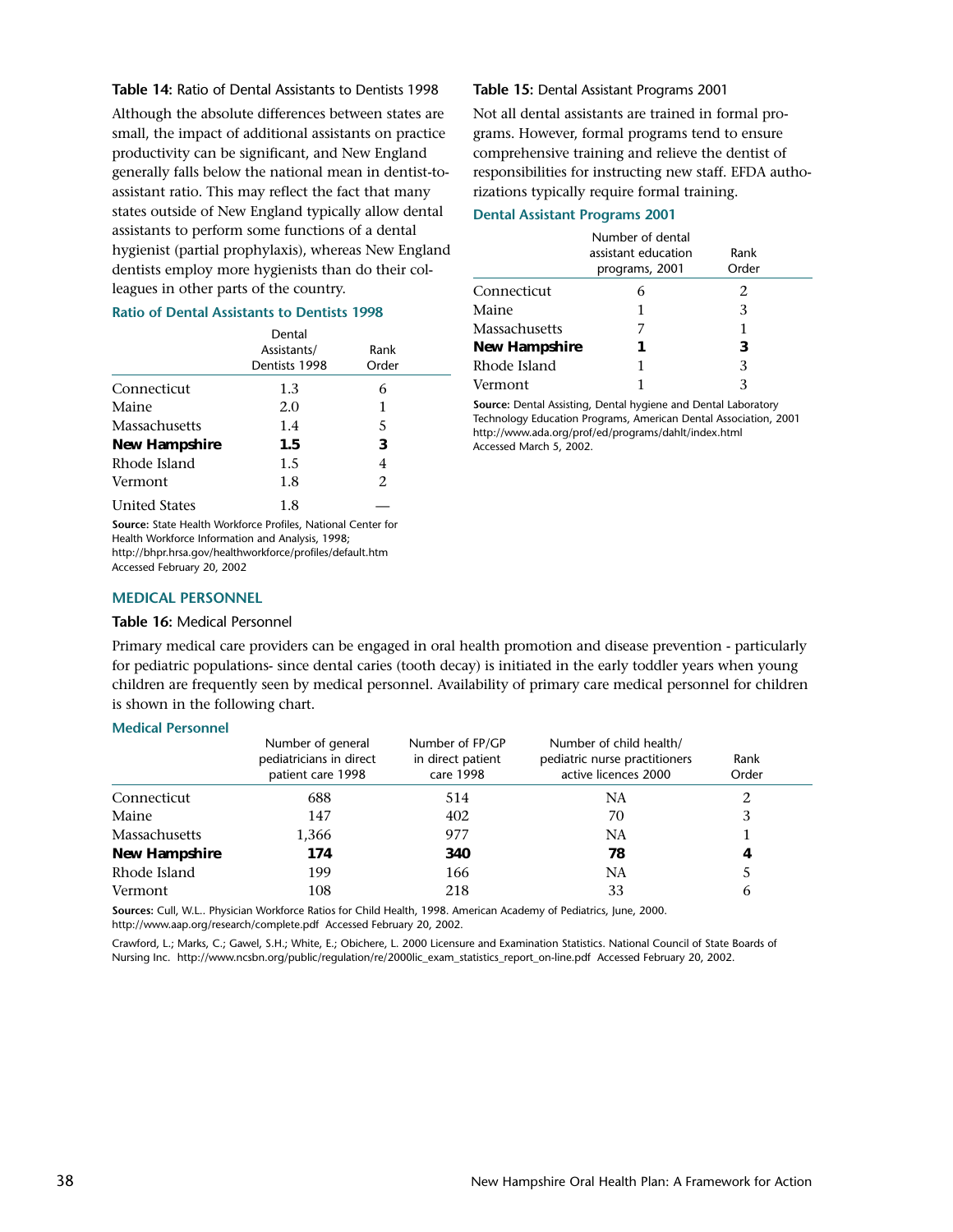# **Appendix 4.**  Utilization and Insurance

**Contents** Table 1: Percent of Children (under age 19) with a Preventive Dental Visit – Estimations for 2000-2001

- Table 2: Average Number of Dental Visits for Children (under age 19) Estimations for 2000-2001
- Table 3: Dental Insurance Coverage for Children (under age 19) by Source of Coverage Estimations for 2000-2001
- Table 4: Aggregate Annual Dental Expenditures for Children (under age 19) Estimations for 2000-2001

# **Table 1: Percent of Children (under age 19) with a Preventive Dental Visit – Estimations for 2000-2001**

All population numbers in thousands.

|                      |                                    |               | With a<br><b>Preventive Visit</b> |        | With NO<br><b>Preventive Visit</b> |  |
|----------------------|------------------------------------|---------------|-----------------------------------|--------|------------------------------------|--|
|                      | Total Number of<br>Children $<$ 19 | <b>Number</b> | Percent<br>of Total               | Number | Percent<br>of Total                |  |
| Connecticut          | 922                                | 433           | 47.0%                             | 489    | 53.0%                              |  |
| Maine                | 320                                | 145           | 45.5%                             | 174    | 54.5%                              |  |
| Massachusetts        | 1,646                              | 712           | 43.3%                             | 933    | 56.7%                              |  |
| <b>New Hampshire</b> | 357                                | 168           | 47.0%                             | 189    | 53.0%                              |  |
| Rhode Island         | 242                                | 106           | 43.8%                             | 136    | 56.2%                              |  |
| Vermont              | 174                                | 78            | 44.6%                             | 96     | 55.4%                              |  |
| New England          | 3,660                              | 1,642         | 44.9%                             | 2,018  | 55.1%                              |  |
| <b>United States</b> | 76,476                             | 31,351        | 41.0%                             | 45,125 | 59.0%                              |  |

**Source:** National Medical Expenditure Panel Survey Data, adjusted to the states' demography as reported on CPS for 2000-2001.

#### **Table 2: Average Number of Dental Visits for Children (under age 19) – Estimations for 2000-2001**

|                      |                                           |        | Number Visiting a<br>Dentist During the Year |                        | Number of Dental Visits<br>During the Year |  |
|----------------------|-------------------------------------------|--------|----------------------------------------------|------------------------|--------------------------------------------|--|
|                      | <b>Total Number</b><br>of Children $<$ 19 | Number | Percent<br>with a Visit                      | Total<br><b>Visits</b> | Average Visits by<br>by those with a Visit |  |
| Connecticut          | 922                                       | 468    | 50.8%                                        | 1,351                  | 2.88                                       |  |
| Maine                | 320                                       | 164    | 51.2%                                        | 460                    | 2.81                                       |  |
| Massachusetts        | 1,646                                     | 765    | 46.5%                                        | 2,155                  | 2.82                                       |  |
| <b>New Hampshire</b> | 357                                       | 184    | 51.4%                                        | 524                    | 2.85                                       |  |
| Rhode Island         | 242                                       | 115    | 47.7%                                        | 333                    | 2.89                                       |  |
| Vermont              | 174                                       | 91     | 52.1%                                        | 259                    | 2.86                                       |  |
| New England          | 3,660                                     | 1,787  | 48.8%                                        | 5,083                  | 2.84                                       |  |
| <b>United States</b> | 76,476                                    | 34,395 | 45.0%                                        | 93,191                 | 2.71                                       |  |

Populations and aggregate dental visits in thousands.

**Source:** National Medical Expenditure Panel Survey Data, adjusted to the states' demography as reported on CPS for 2000-2001.

Table 5: Number and percent of children under 19 at or below 200% of poverty by health insurance coverage and state: 2000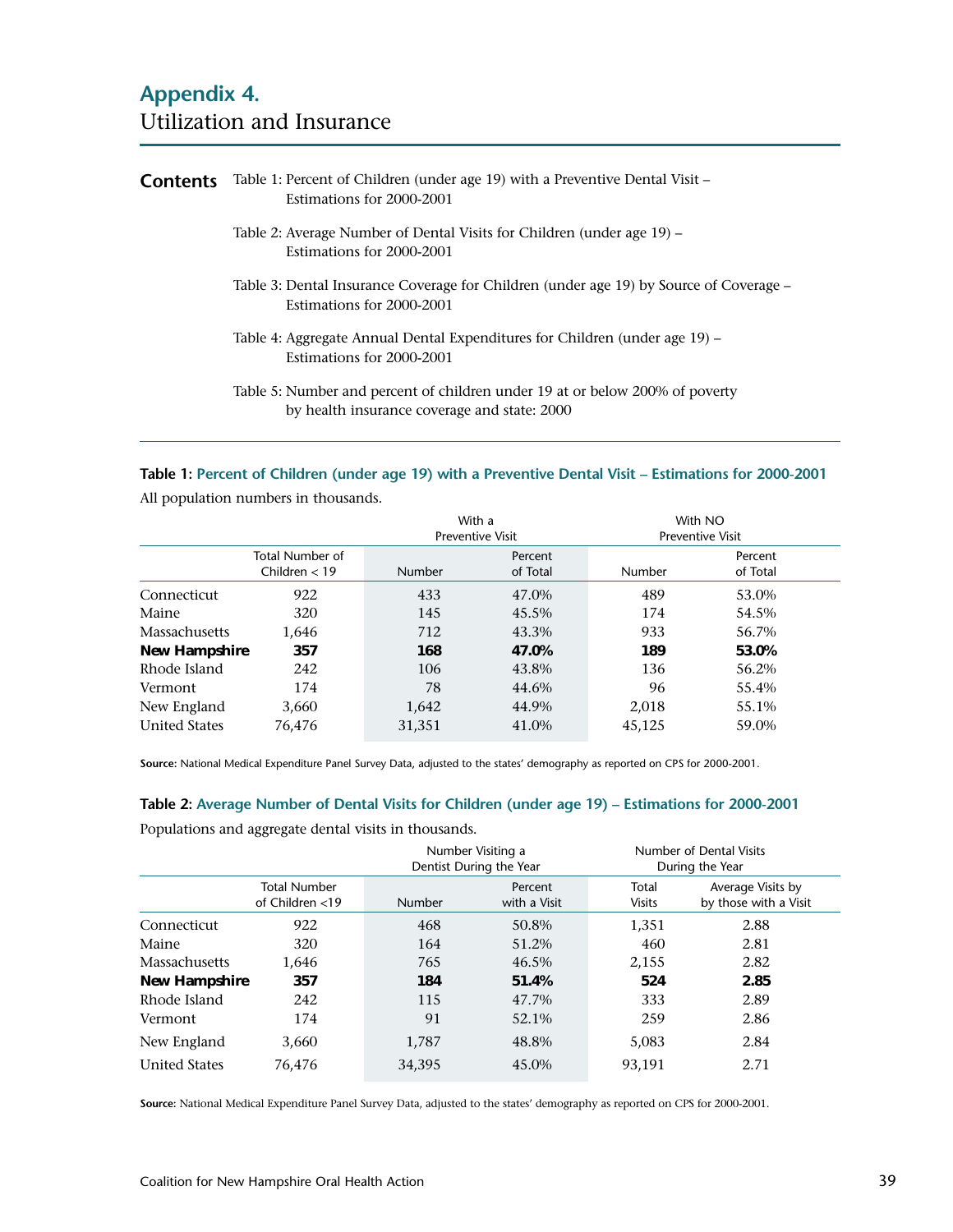|                                                                                                                                                                                          |                     |                                                                                                                              | $\vec{0}$           |              | No Dental Coverage               |                                    | With Dental          | Coverage            |                                | No Dental     |                      |                      | With Dental                       |
|------------------------------------------------------------------------------------------------------------------------------------------------------------------------------------------|---------------------|------------------------------------------------------------------------------------------------------------------------------|---------------------|--------------|----------------------------------|------------------------------------|----------------------|---------------------|--------------------------------|---------------|----------------------|----------------------|-----------------------------------|
|                                                                                                                                                                                          |                     | Number of Children <                                                                                                         |                     |              |                                  |                                    |                      |                     |                                |               |                      |                      |                                   |
|                                                                                                                                                                                          | population<br>Total | Dental Insurance<br>Number Without                                                                                           | of Total<br>Percent |              | No Health<br>Insurance           | Insurance<br>Private               | Insurance<br>Private | Insurance<br>Public | No Health<br>Insurance         |               | Insurance<br>Private | Insurance<br>Private | Insurance<br>Public               |
| Connecticut                                                                                                                                                                              | 276                 | 304                                                                                                                          | 33.0%               |              | $\mathcal{S}$                    | 239                                | 500                  | $118\,$             |                                | 7.0%          | 26.0%                | 54.2%                | $12.8\%$                          |
| <b>Maine</b>                                                                                                                                                                             | 320                 | 104                                                                                                                          | 32.4%               |              | 52                               | $\delta$                           | 139                  | $\overline{7}$      |                                | 7.9%          | 24.6%                | 43.6%                | 24.0%                             |
| Massachusetts                                                                                                                                                                            | 1,646               | 809                                                                                                                          | 30.9%               |              | 156                              | 352                                | <b>199</b>           | $477$               | 9.5%                           |               | 21.4%                | 40.1%                | 29.0%                             |
| New Hampshire                                                                                                                                                                            | 357                 | 115                                                                                                                          | $32.1\%$            |              | 72                               | $\overline{\mathbf{16}}$           | 176                  | 2 <sub>0</sub>      |                                | $6.6\%$       | 25.5%                | $49.1\%$             | $18.8\%$                          |
| Rhode Island                                                                                                                                                                             | 242                 | 75                                                                                                                           | $31.2\%$            |              | 14                               | 82                                 | 122                  | $45\,$              |                                | 5.7%          | 25.5%                | 50.4%                | $18.4\%$                          |
| Vermont                                                                                                                                                                                  | 174                 | 49                                                                                                                           | 28.3%               |              | 16                               | 33                                 | 56                   | 69                  | 9.1%                           |               | 19.2%                | 32.1%                | 39.6%                             |
| New England                                                                                                                                                                              | 3,660               | 1,155                                                                                                                        | $31.6\%$            |              | 599                              | 958                                | 1,653                | 852                 | 8.2%                           |               | 23.4%                | 45.2%                | 23.3%                             |
| <b>United States</b>                                                                                                                                                                     | 76,476              | 25,404                                                                                                                       | 33.2%               |              | 10,499                           | 14,905                             |                      |                     |                                |               |                      |                      |                                   |
|                                                                                                                                                                                          |                     | Source: National Medical Expenditure Panel Survey Data, adjusted to the states' dernography as reported on CPS for 2000-2001 |                     |              |                                  |                                    | 33,734               | 17,338              | 13.7%                          |               | 19.5%                | 44.1%                | Average Expenditure<br>22.7%      |
| All population numbers in thousands. Aggregate exependiture numbers in millions<br>Table 4: Aggregate Annual Dental Expenditures for Children (under age 19) - Estimations for 2000-2001 | Number Of           | Population<br>Number with                                                                                                    |                     | Total        | Aggregate Expenditures by Source |                                    | Out-of-              |                     | Distribution of Expenditures   | Out-of-       |                      |                      | for Those with a Visit<br>Out-of- |
|                                                                                                                                                                                          | Children            | a Visit                                                                                                                      |                     | Expenditures | Private                          | Insurance<br>Public                | Pocket               |                     | Private<br>Insurance<br>Public | Pocket        |                      | Total                | Pocket                            |
|                                                                                                                                                                                          |                     |                                                                                                                              |                     |              |                                  |                                    |                      |                     |                                |               |                      |                      |                                   |
|                                                                                                                                                                                          | 226                 | 468                                                                                                                          |                     | 812\$        | 001\$                            | $\frac{4}{4}$                      | \$114                |                     | 46%<br>2%                      | 52%           |                      | \$466                | \$243                             |
|                                                                                                                                                                                          | 320                 | 164                                                                                                                          |                     | 95\$         | 07\$                             | $\mathbf{A}$                       |                      | \$32                | 36%<br>7%                      | 57%           |                      | \$342                | \$194                             |
|                                                                                                                                                                                          | 1,646               | 765                                                                                                                          |                     | \$325        | \$136                            | 6I\$                               | 171                  |                     | 42%<br>$4\%$<br>969            | $54\%$<br>52% |                      | \$425                | \$223                             |
|                                                                                                                                                                                          | 357                 | 184                                                                                                                          |                     | 574          | £31                              | $\mathbf{\hat{S}}$                 |                      | 015                 | $42\%$                         |               |                      | 8403                 | 6178                              |
|                                                                                                                                                                                          | $174\,$<br>242      | 11S<br>$\overline{5}$                                                                                                        |                     | 82\$<br>\$53 | $01\frac{1}{2}$<br>\$23          | $\mathfrak{L}3$<br>$\mathfrak{F}2$ |                      | \$16<br>82\$        | 35%<br>44%<br>$11\%$<br>3%     | 52%<br>55%    |                      | \$314<br>\$457       | \$239<br>2172                     |
| New England<br>New Hampshire<br>Massachusetts<br><b>Maine</b><br>Vermont<br>Rhode Island<br>Connecticut                                                                                  | 3,660               | 1,787                                                                                                                        |                     | \$752        | \$321                            | \$35                               | 00+\$                |                     | 42%<br>5%                      | 53%           |                      | 2422                 | \$224                             |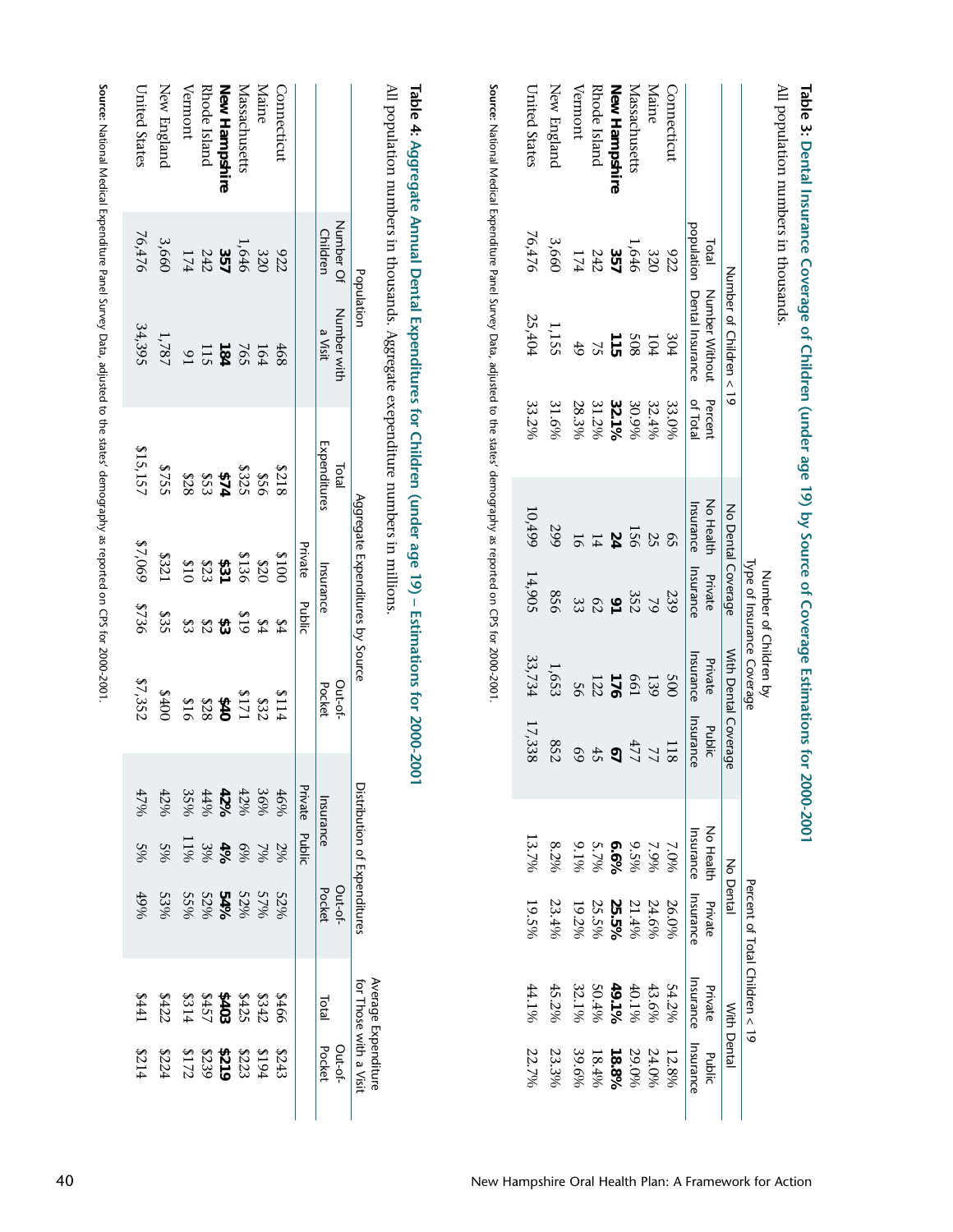#### **Table 5: Number and percent of children (under 19) at or below 200% of poverty – by health insurance coverage and state**

All population numbers in thousands. SCHIP allocation formula. Based on a November 2001 weighting correction.

|                      |                       |        |         | Total children at or below 200% of poverty |                           |       |                       |
|----------------------|-----------------------|--------|---------|--------------------------------------------|---------------------------|-------|-----------------------|
|                      |                       |        |         |                                            | <b>Insurance Coverage</b> |       | No Insurance Coverage |
|                      | Total children $<$ 19 | Total  | Percent | Total                                      | Percent                   | Total | Percent               |
| Connecticut          | 905                   | 181    | 20.0%   | 162                                        | 17.9%                     | 19    | 2.1%                  |
| Maine                | 301                   | 92     | 30.6%   | 75                                         | 25.0%                     | 17    | 5.6%                  |
| <b>Massachusetts</b> | 1,663                 | 606    | 36.5%   | 537                                        | 32.3%                     | 70    | 4.2%                  |
| <b>New Hampshire</b> | 335                   | 79     | 23.6%   | 66                                         | 19.9%                     | 13    | $3.7\%$               |
| Rhode Island         | 211                   | 59     | 28.0%   | 54                                         | 25.6%                     | 5     | 2.4%                  |
| Vermont              | 184                   | 77     | 41.7%   | 65                                         | 35.6%                     | 11    | 6.2%                  |
| <b>United States</b> | 75,994                | 28,135 | 37.0%   | 22,574                                     | 29.7%                     | 5,562 | 7.3%                  |

**Source:** Current Population Survey. Annual Demographic Survey, March Supplement, Accessed February 8, 2002 at http://ferret.bls.census.gov/macro/032001/health/toc.htm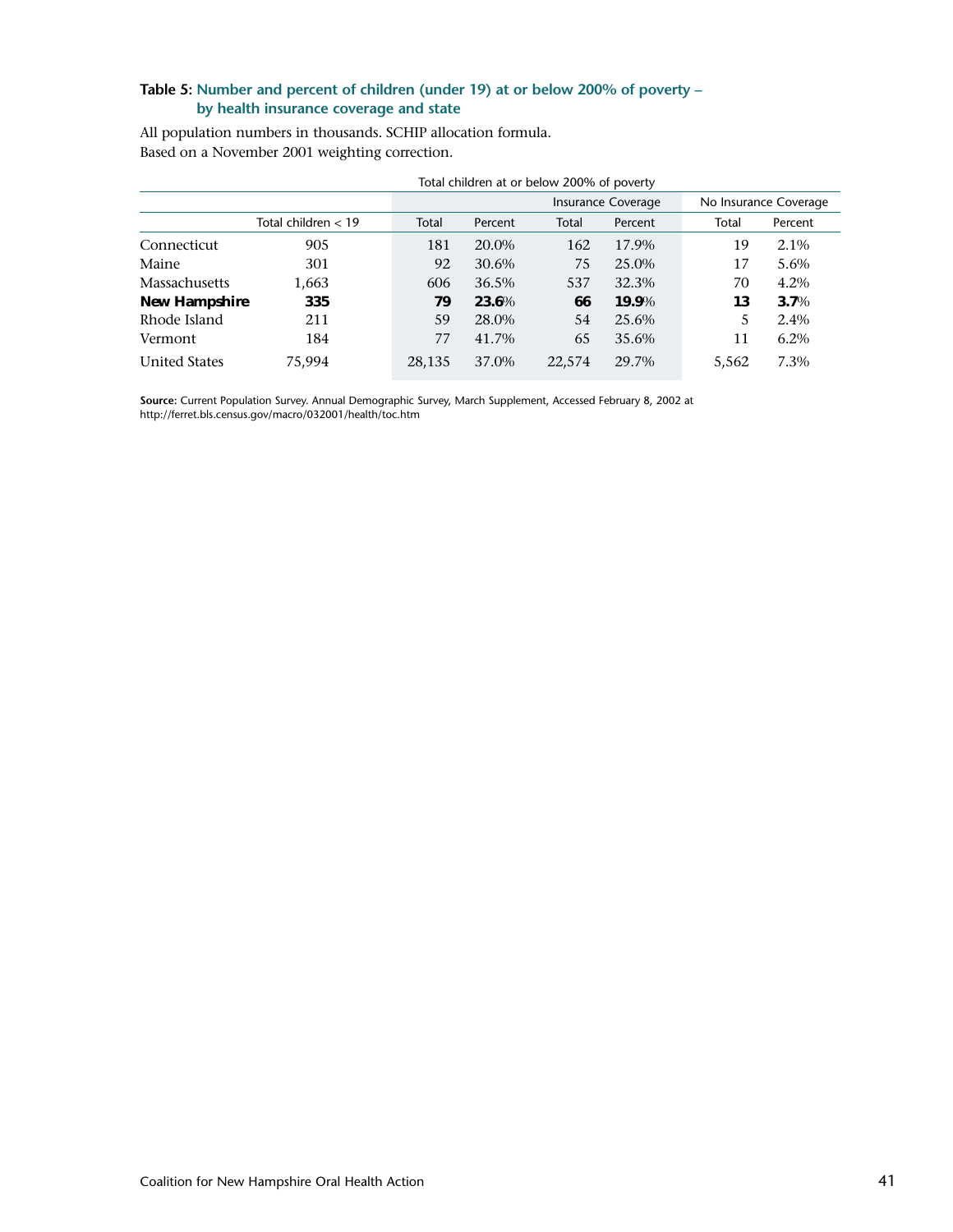# **Appendix 5.**  Medicaid and SCHIP

Prepared by David M. Krol, M.D.

#### **Contents 1. ENROLLMENT & ELIGIBILITY**

Table 1a. Number of Medicaid-eligible and CHIP-enrolled Children Table 1b. Eligibility

#### **2. DENTIST PARTICIPATION**

Table 2. Dentist Participation

- Table 3. Dental Participation by Reimbursement
- Table 4 Medicaid Payment Rates as a Percentage of Average Regional Dental Fees for Selected Procedures, 1999

#### **3. EXPENDITURES**

- Table 5. Medicaid Total Expenditures
- Table 6. Medicaid Dental Expenditures
- Table 7. New Hampshire Dental Medicaid Expenses.
- Table 8. Medicaid Utilization by Age 1998

Table 9. Actuarial Estimates of SCHIP Monthly Costs per Child Based on Market Rates

#### **ENROLLMENT & ELIGIBILITY**

#### **Table 1a: Number of Medicaid-eligible and CHIP-enrolled children**

|                      | Medicaid<br>Eligible Children 2000 | Rank<br>Order | <b>CHIP</b><br>Enrollment 2000 | Rank<br>Order |
|----------------------|------------------------------------|---------------|--------------------------------|---------------|
| Connecticut          | 217,468                            |               | 10,572                         | 3             |
| Maine                | 78,283                             | 3             | 60,854                         |               |
| Massachusetts        | 435,059                            |               | 9,519                          | 4             |
| <b>New Hampshire</b> | 60,794                             | 5             | 3,897                          | 5             |
| Rhode Island         | 65,622                             | 4             | 10,619                         | 2             |
| Vermont              | 60,629                             | 6             | 2,485                          | 6             |

**Source:** The Kaiser Commission on Medicaid and the Uninsured. CHIP program enrollment: December, 2000. http://www.kff.org/content/2001/4005/4005.pdf Accessed February 20, 2002.

#### **Table 1b: Eligibility**

|                   | <b>CHIP</b>         |       | Medicaid            |       | <b>CHIP</b>       |       |                        |       |              |       |
|-------------------|---------------------|-------|---------------------|-------|-------------------|-------|------------------------|-------|--------------|-------|
|                   | Federal             |       | Federal             |       | upper             |       | <b>CHIP</b>            |       | <b>CHIP</b>  |       |
|                   | Matching            |       | Matching            |       | income            |       | Eligibility            |       | Eligibility  |       |
|                   | Rate                | Rank  | Rate                | Rank  | limit (%FPL)      | Rank  | level $(0-1)$          | Rank  | level (1-19) | Rank  |
|                   | FY2002 <sup>1</sup> | Order | FY2002 <sup>2</sup> | Order | 2001 <sup>3</sup> | Order | Dec. 2000 <sup>4</sup> | Order | Dec. $20005$ | Order |
| Connecticut       | 65%                 | 4     | 50%                 | 4     | 300%              |       | 185%                   | 5     | 185%         | 3     |
| Maine             | 77%                 |       | 50%                 | 4     | 200%              | 3     | 250%                   | 2     | 150%         | 4     |
| Massachusetts     | 65%                 | 4     | 67%                 |       | 200%              | 3     | 225%                   | 3     | 150%         | 4     |
| New Hampshire 65% |                     | 4     | 50%                 | 4     | 300%              |       | 200%                   | 4     | 185%         | 3     |
| Rhode Island      | 67%                 | 3     | 52%                 | 3     | 250%              | 2     | 300%                   |       | 250%         |       |
| Vermont           | 74%                 | 2     | 63%                 | 2     | 300%              |       | 200%                   | 4     | 225%         | 2     |
|                   |                     |       |                     |       |                   |       |                        |       |              |       |

**Source:** 1. Federal Register, November 17, 2000 (Vol. 65, No. 223), pp. 69560-69561.

2. Ibid.

3. Center for Medicare and Medicaid Services. The State Children's Health Insurance Program Annual Enrollment Report fiscal year 2001: October 1, 2000 - September 30, 2001. http://www.hcfa.gov/init/schip01.pdf Accessed February 20, 2002.

4 The Kaiser Commission on Medicaid and the Uninsured. CHIP program enrollment: December, 2000.

http://www.kff.org/content/2001/4005/4005.pdf Accessed February 20, 2002.

5.: Ibid.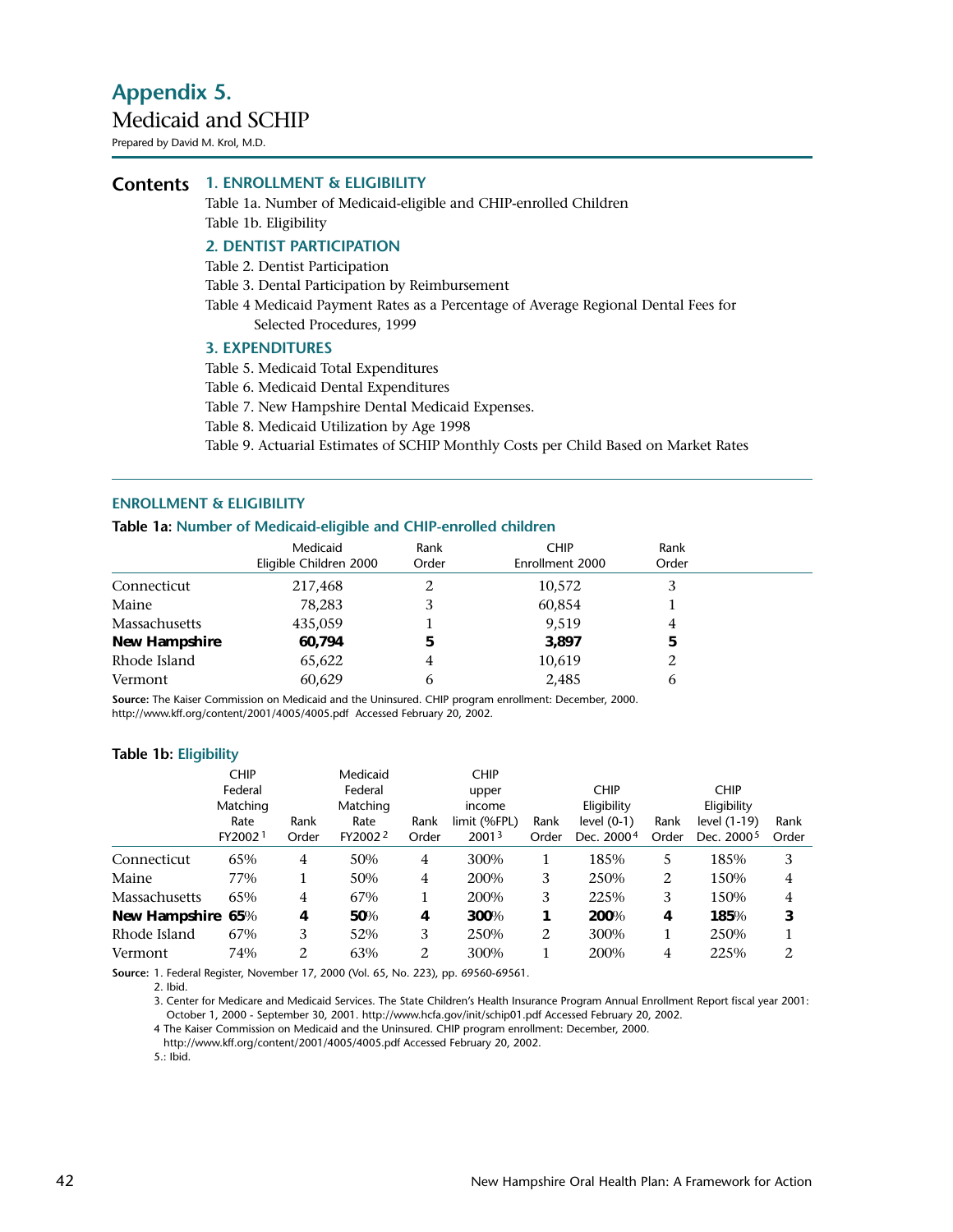#### **DENTIST PARTICIPATION**

#### **Table 2:** Dentist Participation

While these data suggest high levels of participation in Medicaid, the percentage accepting new patients and the percentage actively treating significant numbers of patients is considerably lower.

#### **Dentist Participation**

|                      | Percent of dentists<br>enrolled in CHIP 2001 | Rank<br>Order | Percent of dentists participating<br>in the Medicaid dental program 2001 | Rank<br>Order |
|----------------------|----------------------------------------------|---------------|--------------------------------------------------------------------------|---------------|
| Connecticut          | 86%                                          |               | 88%                                                                      |               |
| Maine                | 49%                                          | 4             | 20%                                                                      | 6             |
| Massachusetts        | NR                                           |               | 49%                                                                      | 3             |
| <b>New Hampshire</b> | 76%                                          | 3             | 35%                                                                      |               |
| Rhode Island         | NR                                           |               | 46%                                                                      | 4             |
| Vermont              | 84%                                          |               | 84%                                                                      |               |

**Source:** Synopses of state dental public health programs, Center for Disease Control. http://www2.cdc.gov/nccdphp/doh/synopses/index.asp 2000 (unless otherwise noted) Accessed February 20, 2002.

#### **Table 3: Dental Participation by Reimbursement**

|                      | Percentage of active<br>dentists enrolled in<br>Medicaid 1998 | Rank<br>Order | Percentage of active<br>dentists receiving payment<br>from Medicaid 1998 | Rank<br>Order | Percentage of active<br>dentists receiving more<br>than \$10,000 from<br>Medicaid 1998 | Rank<br>Order |  |
|----------------------|---------------------------------------------------------------|---------------|--------------------------------------------------------------------------|---------------|----------------------------------------------------------------------------------------|---------------|--|
| Connecticut          | 32%                                                           |               | 21\%                                                                     |               | $4\%$                                                                                  | 5             |  |
| Maine                | 96%                                                           |               | 25%                                                                      | 4             | 15%                                                                                    | 3             |  |
| Massachusetts        | 61%                                                           | 4             | 56%                                                                      | 2             | 16%                                                                                    | 2             |  |
| <b>New Hampshire</b> | 81%                                                           | 3             | 55%                                                                      | 3             | 15%                                                                                    | 4             |  |
| Vermont              | 88%                                                           | 2             | 88%                                                                      |               | 39%                                                                                    |               |  |
| Rhode Island         |                                                               |               |                                                                          |               |                                                                                        |               |  |

**Source:** Data collected by the National Conference of State Legislatures, Forum for State Health Policy Leadership; 1999. In States approaches to increasing Medicaid beneficiaries access to dental services, Epstein, CA November 2000.

#### **Table 4: Medicaid Payment Rates as a Percentage of Average Regional Dental Fees for Selected Procedures, 1999**

| Region<br>and state  | Periodic oral<br>examination | Dental<br>cleaning<br>child | Metal filling,<br>2 surfaces | Root canal,<br>treatment | Extraction,<br>single tooth | Of 15 Procedures<br>number for which<br>Medicaid exceeded<br>$2/3$ of average<br>regional fees | Range of<br>Medicaid rates<br>as % of<br>average<br>regional fees |
|----------------------|------------------------------|-----------------------------|------------------------------|--------------------------|-----------------------------|------------------------------------------------------------------------------------------------|-------------------------------------------------------------------|
| Connecticut          | 67%                          | 52%                         | 48%                          | 46%                      | 46%                         |                                                                                                | 45-67%                                                            |
| Maine                | 52%                          | 72%                         | 56%                          | 49%                      | 63%                         | 2                                                                                              | 50-75%                                                            |
| Massachusetts        | 36%                          | 46%                         | 47%                          | 30%                      | 52%                         | $\Omega$                                                                                       | 30-64%                                                            |
| <b>New Hampshire</b> | 73%                          | 68%                         | 61%                          | 44%                      | 46%                         | 2                                                                                              | 43-73%                                                            |
| Rhode Island         | 40%                          | 53%                         | 43%                          | 58%                      | 45%                         | 1                                                                                              | 40-77%                                                            |
| Vermont              | 68%                          | 63%                         | 68%                          | 65%                      | 75%                         | 5                                                                                              | 53-85%                                                            |

**Source:** General Accounting Office. Factors contributing to low use of dental services by low-income populations. GAO/HEHS-00-149. September, 2000.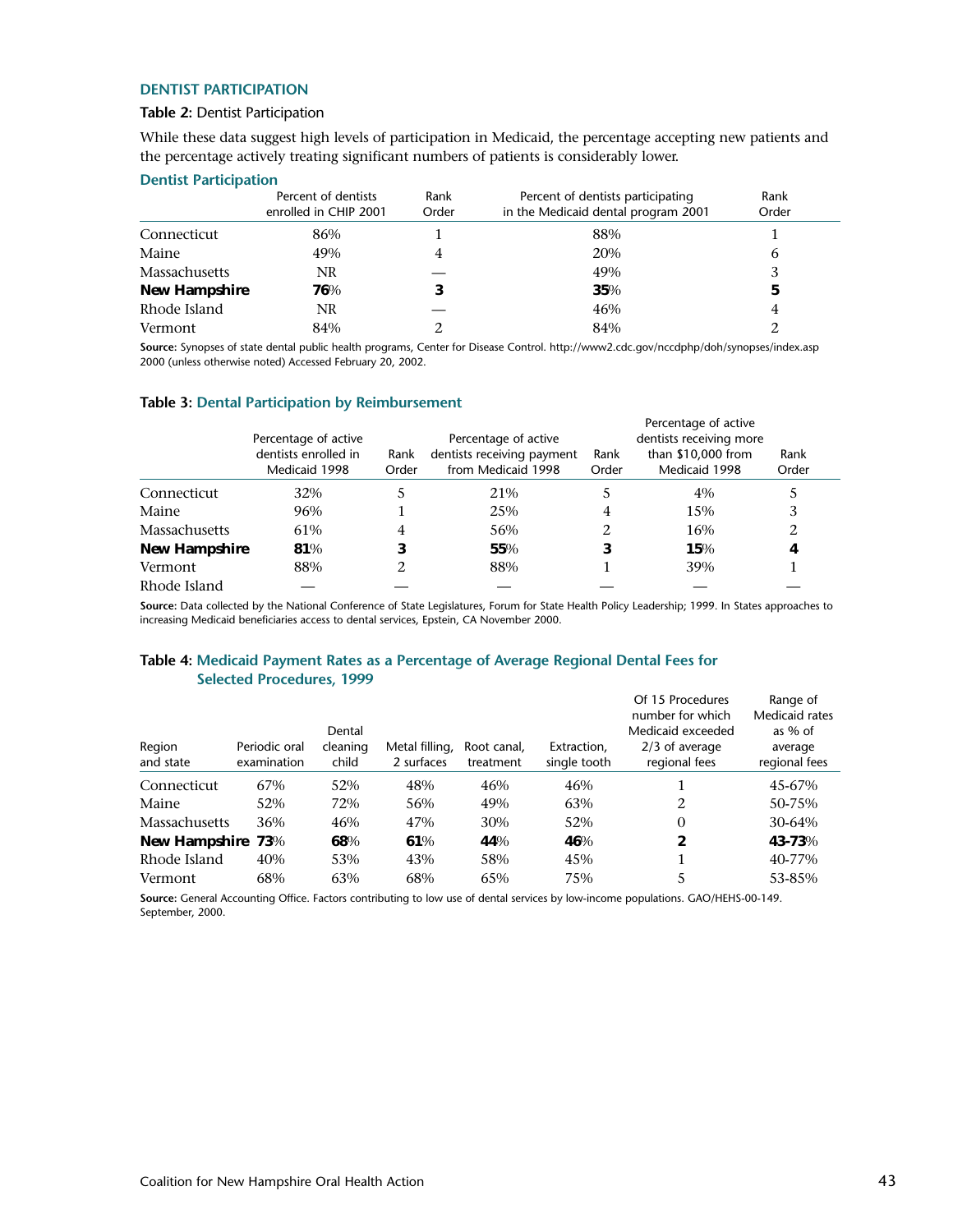#### **EXPENDITURES**

#### **Table 5: Medicaid Total Expenditures**

|                      | <b>MEDICAID</b><br><b>Total Expenditures</b><br>FY1998 | Rank<br>Order |
|----------------------|--------------------------------------------------------|---------------|
| Connecticut          | \$2,420,791,474                                        | 2             |
| Maine                | \$747,027,618                                          | 4             |
| Massachusetts        | \$4,609,360,933                                        | 1             |
| <b>New Hampshire</b> | \$606.004.232                                          | 5             |
| Rhode Island         | \$919,353,410                                          | 3             |
| Vermont              | \$351,341,290                                          | 6             |

**Source:** Health Care Financing Administration. HCFA-2082 Reports for Federal Fiscal year 1998, HCFA, CMSO, HCFA, 2082 REPORT, January 27, 2000. http://www.hcfa.gov/medicaid/msis/2082%D98.htm Accessed February 20, 2002.

#### **Table 6: Medicaid Dental Expenditures**

|                      | <b>MEDICAID</b>               |               |  |
|----------------------|-------------------------------|---------------|--|
|                      | Dental Expenditures<br>FY1998 | Rank<br>Order |  |
| Connecticut          | \$7,461,733                   | 4             |  |
| Maine                | \$4,500,980                   | 6             |  |
| Massachusetts        | \$53,661,108                  | 1             |  |
| <b>New Hampshire</b> | \$4.589.120                   | 5             |  |
| Rhode Island         | \$9,372,139                   | 2             |  |
| Vermont              | \$7,965,583                   | 3             |  |

Source: Health Care Financing Administration. HCFA-2082 Reports for Federal Fiscal Year 1998, HCFA, CMSO, HCFA-2082 REPORT, January 27, 2000. http://www.hcfa.gov/medicaid/msis/2082%D98.htm Accessed February 20, 2002.

#### **Table 7: New Hampshire Dental Medicaid Expenditures**

#### **Average Dental Payment per User and Percent of Enrollees Using Each Service**

|      |                 | New Hampshire  |                 | New England    | <b>United States</b> |                |  |
|------|-----------------|----------------|-----------------|----------------|----------------------|----------------|--|
|      | Children $<$ 21 | Adults         | Children $<$ 21 | <b>Adults</b>  | Children $<$ 21      | Adults         |  |
|      | Per-user % Use  | Per-user % Use | Per-user % Use  | Per-user % Use | Per-user % Use       | Per-user % Use |  |
| 1995 | 46.0%<br>\$187  | \$159<br>9.0%  | \$173 43.0%     | \$193 31.0%    | \$151 22.0%          | \$177 14.0%    |  |
| 1996 | 44.7%<br>\$195  | \$153<br>8.5%  | \$159 37.7%     | \$184 28.8%    | \$161 21.0%          | \$186 12.8%    |  |
| 1997 | 36.8%<br>\$197  | \$173<br>7.2%  | $$164$ 27.3%    | \$186 24.6%    | \$166 17.5%          | \$191<br>11.0% |  |
| 1998 | \$185 37.3%     | \$246 12.7%    | \$170 23.1%     | \$209 17.6%    | \$172 13.7%          | \$204<br>7.7%  |  |

**Source:** AAP Medicaid State Reports based on State submissions of form 2082 to HCFA/CMS.

#### **Table 8: Medicaid Utilization by Age 1998**

|                 | Rank<br>Order | Medicaid<br>recipients<br>under age<br>year,<br><b>FY 1998</b> | Rank<br>Order | Medicaid<br>recipients<br>ages 1-5<br>years,<br>FY1998 | Rank<br>Order | Medicaid<br>recipients<br>ages 6-14<br>years,<br>FY1998 | Rank<br>Order | Medicaid<br>recipients<br>ages 15-20<br>years,<br>FY1998 | Rank<br>Order | Medicaid<br>recipients<br>over age<br>20 years<br>FY 1998 | Order | Total<br>Medicaid<br>Rank Recipients<br><b>FY1998</b> |
|-----------------|---------------|----------------------------------------------------------------|---------------|--------------------------------------------------------|---------------|---------------------------------------------------------|---------------|----------------------------------------------------------|---------------|-----------------------------------------------------------|-------|-------------------------------------------------------|
| Connecticut     | 2             | 11,337                                                         | 2             | 61,527                                                 | 2             | 91,304                                                  | 2             | 38,712                                                   | 2             | 178,328                                                   | 2     | 381,208                                               |
| Maine           | 4             | 4,257                                                          | 4             | 22,420                                                 | 3             | 36,703                                                  | 3             | 18,827                                                   | 3             | 86,525                                                    | 3     | 170,456                                               |
| Massachusetts   |               | 36,321                                                         | 1             | 126,727                                                |               | 178,469                                                 |               | 79,006                                                   |               | 487,715                                                   |       | 908,238                                               |
| New Hampshire 6 |               | 2,499                                                          | $\mathbf 5$   | 16,657                                                 | 6             | 24.433                                                  | 6             | 9,903                                                    | 6             | 39.975                                                    | 6     | 93,970                                                |
| Rhode Island    | 3             | 4,288                                                          | 3             | 25,004                                                 | 4             | 34,289                                                  | 4             | 13,617                                                   | 4             | 73,234                                                    | 4     | 153,130                                               |
| Vermont         | 5             | 2,410                                                          | 6             | 15,757                                                 | 5             | 26,550                                                  | 5             | 12,569                                                   | 5             | 65,047                                                    | 5     | 123,992                                               |

**Source:** Health Care Financing Administration. HCFA-2082 Reports for Federal Fiscal Year 1998, HCFA, CMSO, HCFA, 2082 REPORT, January 27, 2000. http://www.hcfa.gov/medicaid/msis/2082%2D98.htm Accessed February 20, 2002.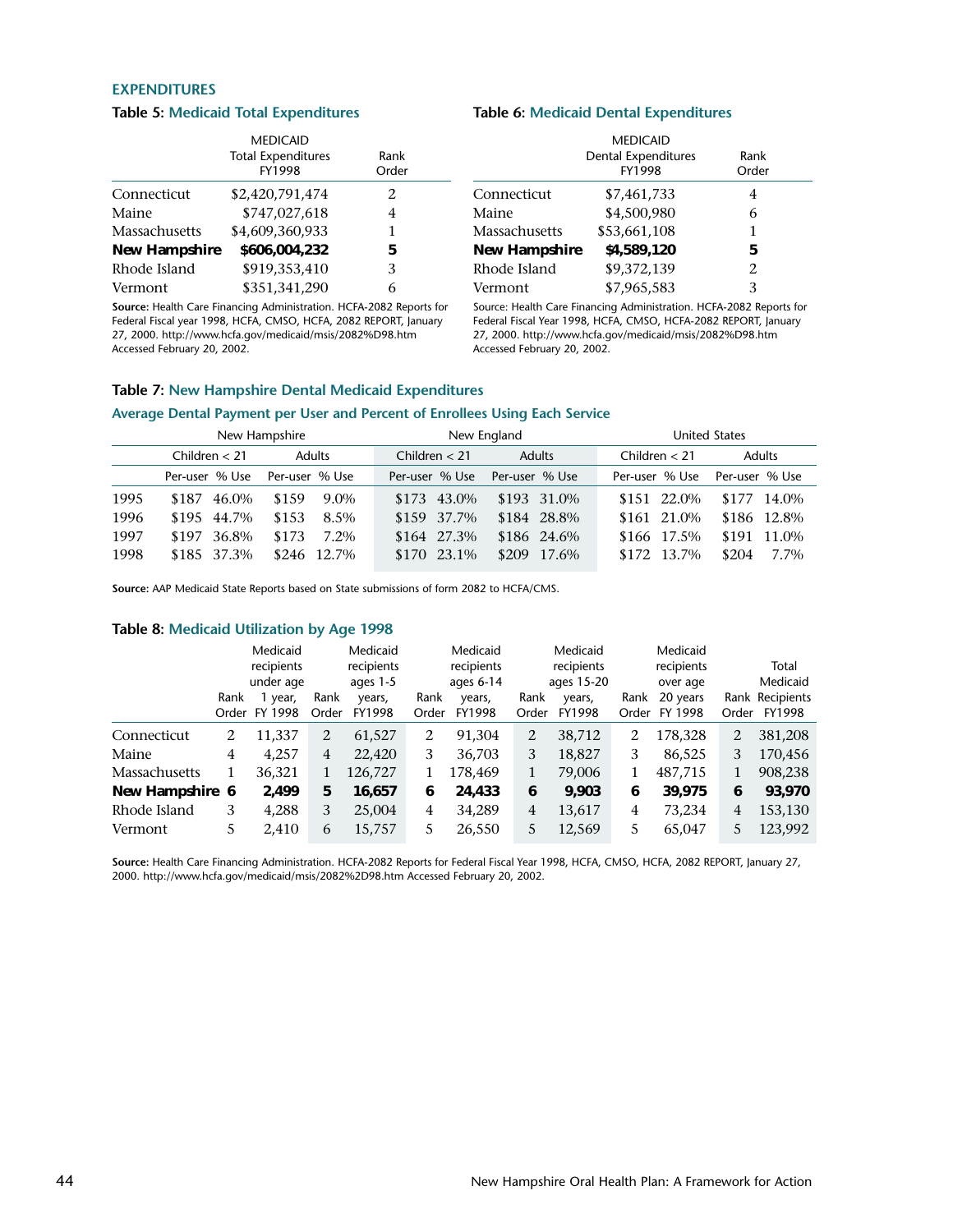|                      |          | Comprehensive Benefits Package Including Dental |          |                | <b>Dental Benefits</b> |            |       |                     |
|----------------------|----------|-------------------------------------------------|----------|----------------|------------------------|------------|-------|---------------------|
|                      | Urban    | Rank Order                                      | Rural    | Rank Order     | Dental                 | Rank Order |       | % Dental Rank Order |
| Connecticut          | \$119.36 |                                                 | \$113.36 |                | \$25.62                |            | 21.5% | 2                   |
| Maine                | \$105.96 | 5                                               | \$94.05  | 5              | \$19.80                | 5          | 18.7% | 6                   |
| Massachusetts        | \$110.98 | 3                                               | \$94.02  | 6              | \$25.62                | 2          | 23.1% |                     |
| <b>New Hampshire</b> | \$109.95 | $\boldsymbol{4}$                                | \$99.76  | 3              | <b>S22.13</b>          | 4          | 20.1% | 4                   |
| Rhode Island         | \$111.95 | 2                                               | \$105.93 | 2              | \$23.30                | 3          | 20.8% | 3                   |
| Vermont              | \$102.27 | 6                                               | \$95.63  | $\overline{4}$ | \$19.80                | 6          | 19.4% |                     |
| <b>United States</b> | \$101.47 |                                                 |          |                | \$21.35                |            | 21.0% |                     |

# **Table 9: Actuarial Estimates of SCHIP Monthly Costs per Child Based on Market Rates**

**Source:** American Academy of Pediatrics (paper): AAP summary of 1998 Total Projected Health Care Cost State & National Average Population: 0 - 21 Year Olds.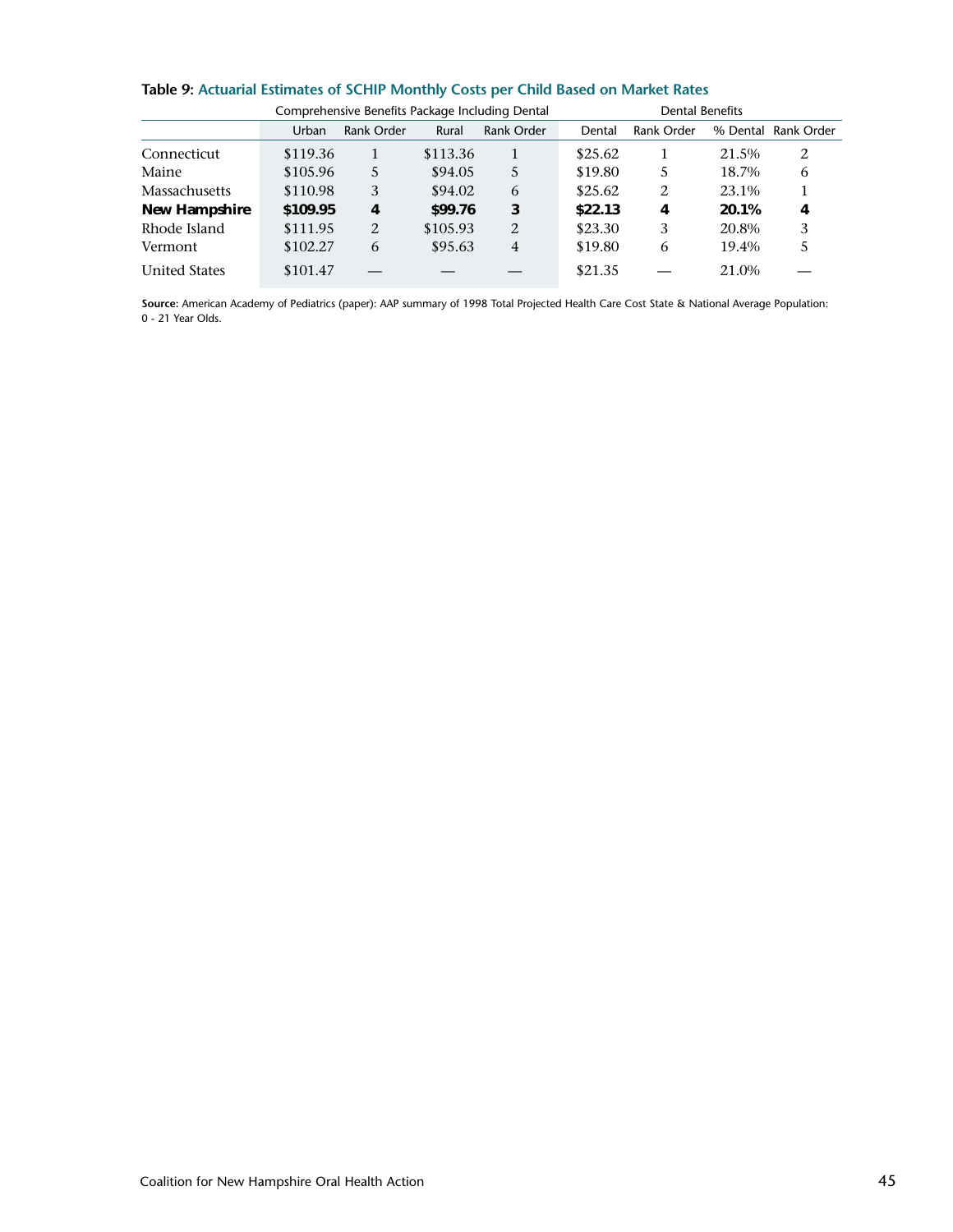# **Appendix 6.**  New Hampshire Demographics

Prepared by David M. Krol, M.D.

# **Contents** Table 1: Child Population by Race Table 2: Child Population by Age Table 3: Percentage of Children in Poverty

# **Table 1: Child Population by Race**

|                      |        | <b>Black</b> | White         |       | <b>Hispanic</b> |       | Other  |         | Total     |
|----------------------|--------|--------------|---------------|-------|-----------------|-------|--------|---------|-----------|
| Connecticut          | 93.061 | 11.3%        | 585.559       | 71.4% | 115.659         | 14.1% | 26.247 | $3.2\%$ | 820,526   |
| Maine                | 2.450  | $0.8\%$      | 284.824 96.2% |       | 3.590           | 1.2%  | 5.364  | 1.8%    | 296,228   |
| Massachusetts        | 97.671 | $6.7\%$      | 1,128,792     | 77.4% | 157.726         | 10.8% | 75.053 | 5.1%    | 1,459,242 |
| <b>New Hampshire</b> | 2.477  | $0.8\%$      | 289.164 94.9% |       | 7.787           | 2.6%  | 5.288  | 1.7%    | 304.716   |
| Rhode Island         | 13.585 | 5.9%         | 180.075       | 78.4% | 35.002          | 15.2% | 1.011  | $0.4\%$ | 229,673   |
| Vermont              | 1.020  | $0.7\%$      | 139.667       | 96.4% | 1.836           | 1.3%  | 2.383  | 1.6%    | 144,906   |

Sources: QT-P1. Age groups and sex: 2000. Census 2000 Summary File 1 (SF1) 100 percent data. United States Census Bureau. http://factfinder.census.gov/servlet/QTTable? ts=32352659041 Accessed February 20, 2002.

2001 Kids Count Databook Online. Annie E. Casey Foundation, http://www.aecf.org/kidscount/kc2001/ Accessed February 20, 2002.

#### **Table 2: Child Population by Age**

|                      | Under 5       |               | $5$ to 9 | 10 to 14      | 15 to 18      | Total     |
|----------------------|---------------|---------------|----------|---------------|---------------|-----------|
| Connecticut          | 223,344 26.5% | 244,144 29.0% |          | 241,587 28.7% | 132,613 15.8% | 841,688   |
| Maine                | 70,726 23.5%  | 83,022 27.6%  |          | 92,252 30.6%  | 55,238 18.3%  | 301,238   |
| Massachusetts        | 397.268 26.5% | 430,861 28.7% |          | 431.247 28.7% | 240,688 16.0% | 1,500,064 |
| <b>New Hampshire</b> | 75.685 24.4%  | 88,537 28.6%  |          | 93,255 30.1%  | 52,085 16.8%  | 309,562   |
| Rhode Island         | 63,896 25.8%  | 71,905 29.0%  |          | 71,370 28.8%  | 40,651 16.4%  | 247,822   |
| Vermont              | 33,989 23.0%  | 41,101 27.9%  |          | 45,397 30.8%  | 27,036 18.3%  | 147,523   |

Sources: QT-P1. Age groups and sex: 2000. Census 2000 Summary File 1 (SF1) 100 percent data. United States Census Bureau. http://factfinder.census.gov/servlet/QTTable? ts=32352659041 Accessed February 20, 2002.

2001 Kids Count Databook Online. Annie E. Casey Foundation, http://www.aecf.org/kidscount/kc2001/ Accessed February 20, 2002.

#### **Table 3: Percentage of Children in Poverty**

|                      | Poverty rate for children 18<br>and under 1999-2000 (%) | Rank<br>Order |  |
|----------------------|---------------------------------------------------------|---------------|--|
| Connecticut          | 11                                                      | 6             |  |
| Maine                | 16                                                      | 3             |  |
| Massachusetts        | 23                                                      |               |  |
| <b>New Hampshire</b> | 12                                                      | 5             |  |
| Rhode Island         | 16                                                      | 4             |  |
| Vermont              | 21                                                      | 2             |  |
| US.                  | 21                                                      |               |  |

Sources: QT-P1. Age groups and sex: 2000. Census 2000 Summary File 1 (SF1) 100 percent data. United States Census Bureau. http://factfinder.census.gov/servlet/QTTable? ts=32352659041 Accessed February 20, 2002.

2001 Kids Count Databook Online. Annie E. Casey Foundation, http://www.aecf.org/kidscount/kc2001/ Accessed February 20, 2002.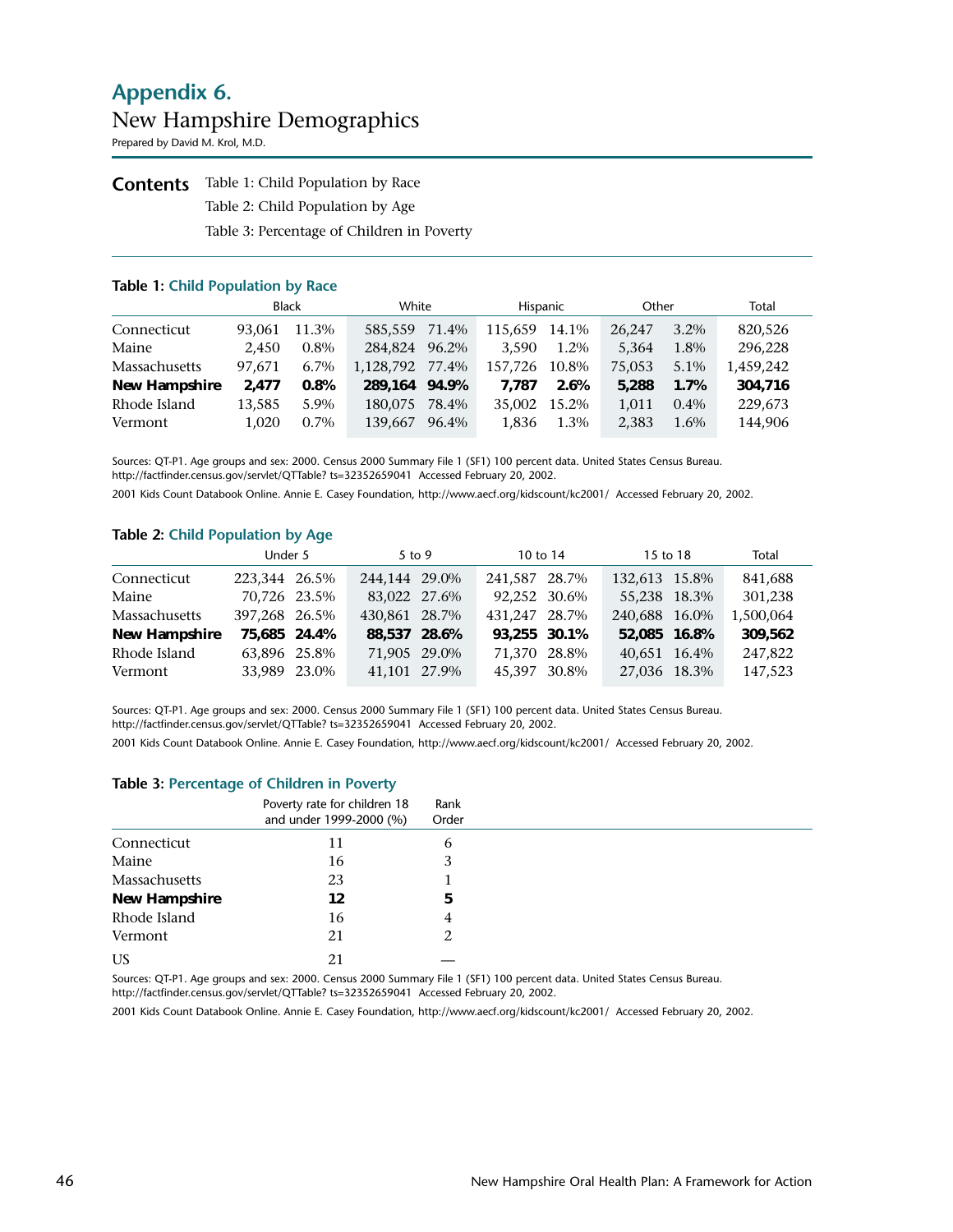# **Appendix 7.**  Distribution of New Hampshire Oral Health Resources

| <b>Contents</b> | MAP 1: New Hampshire Health Service Areas                                          |
|-----------------|------------------------------------------------------------------------------------|
|                 | MAP 2: Flouridated Public Water Supplies in New Hampshire                          |
|                 | MAP 3: Population Density per Square Mile –<br>Health Service Areas                |
|                 | MAP 4: Dentists per 1,000 Population in<br>Health Service Area                     |
|                 | MAP 5: Location of Community Health Centers                                        |
|                 | MAP 6: New Hampshire Dental Health Provider<br>Shortage Areas (DHPSA) Designations |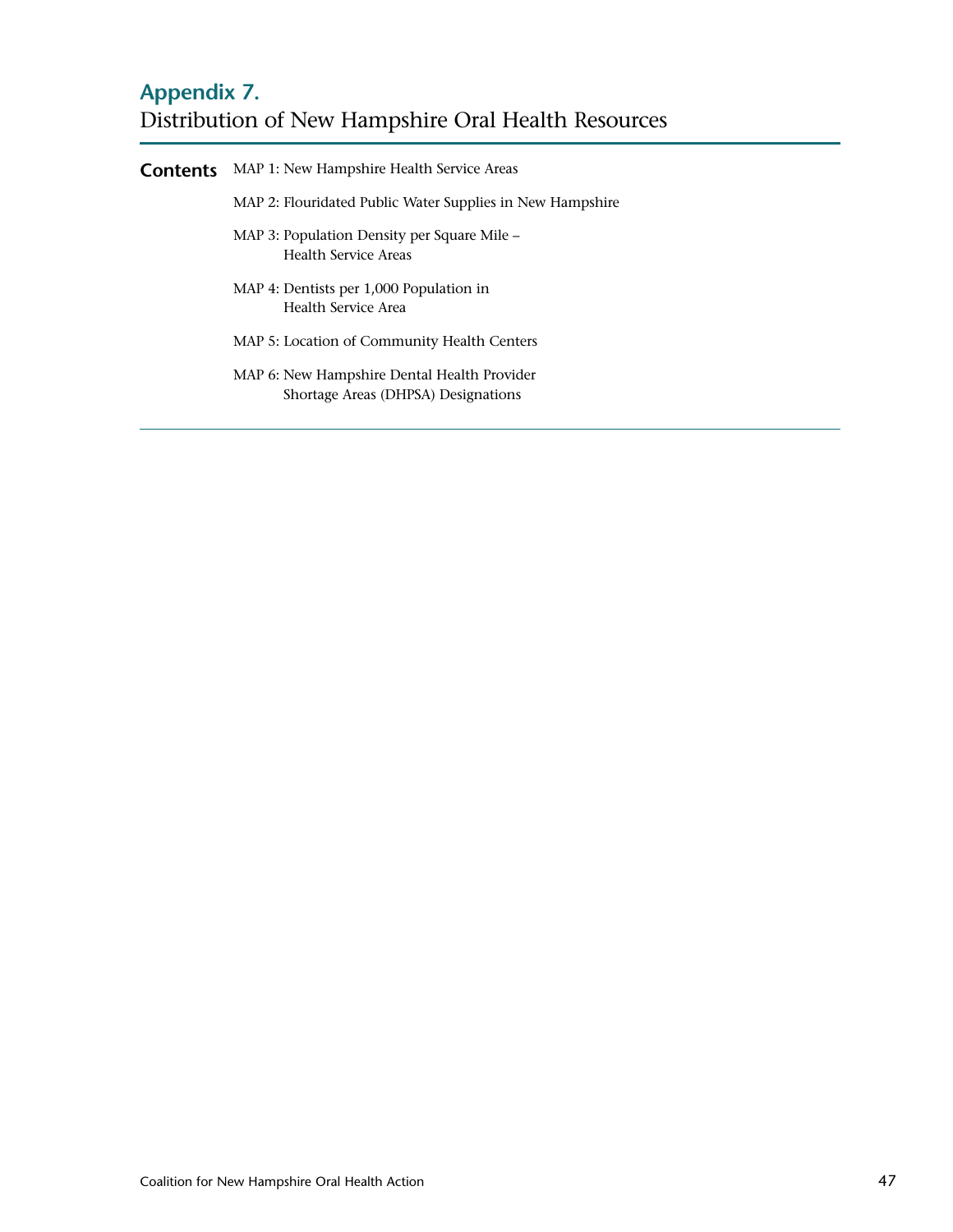#### **Map 1: New Hampshire Health Service Areas**

**Source:** New Hampshire Department of Health and Human Services, Office of Community and Public Health, Bureau of Health Statistics and Data Management, Janet Horne. August 30, 2002.

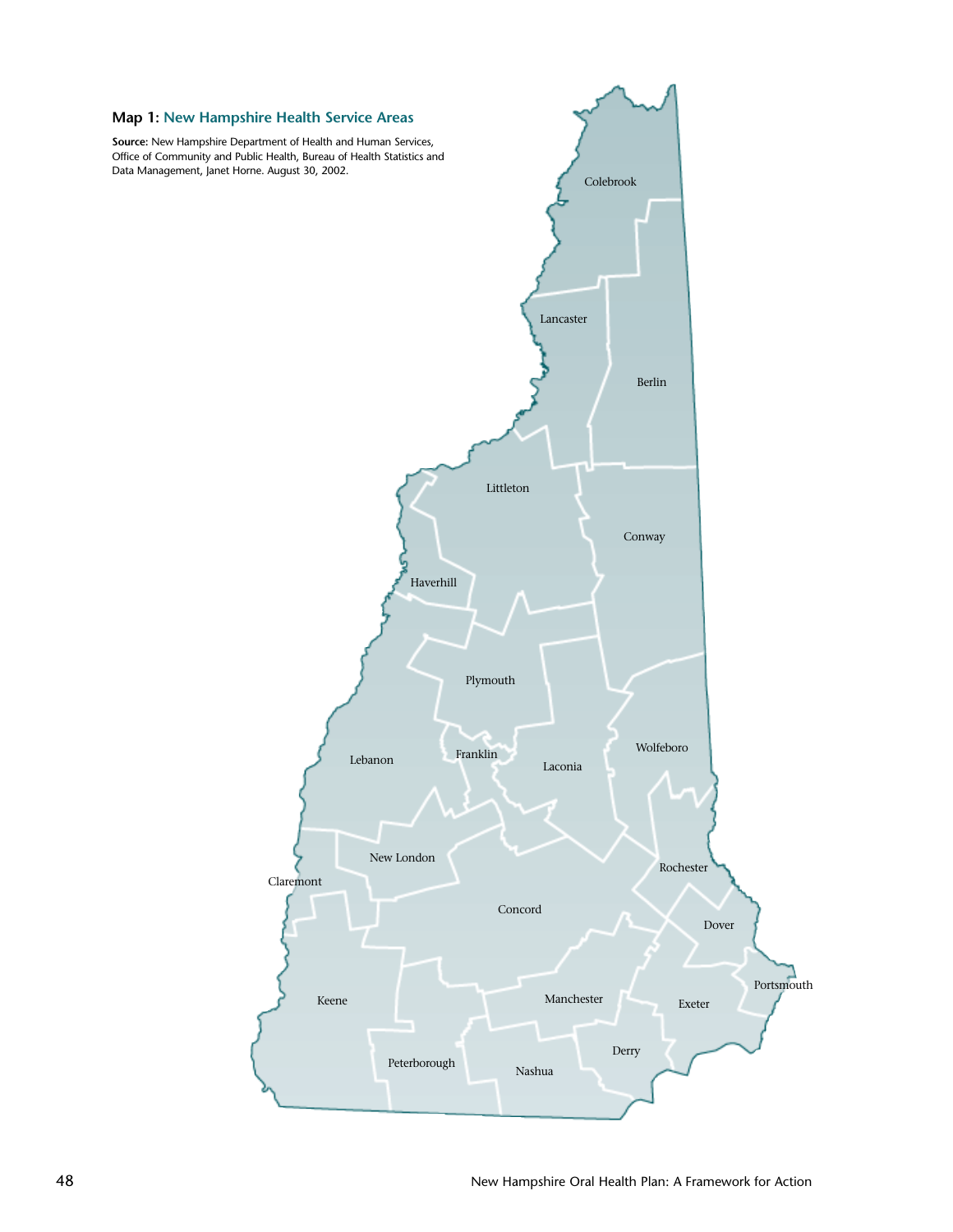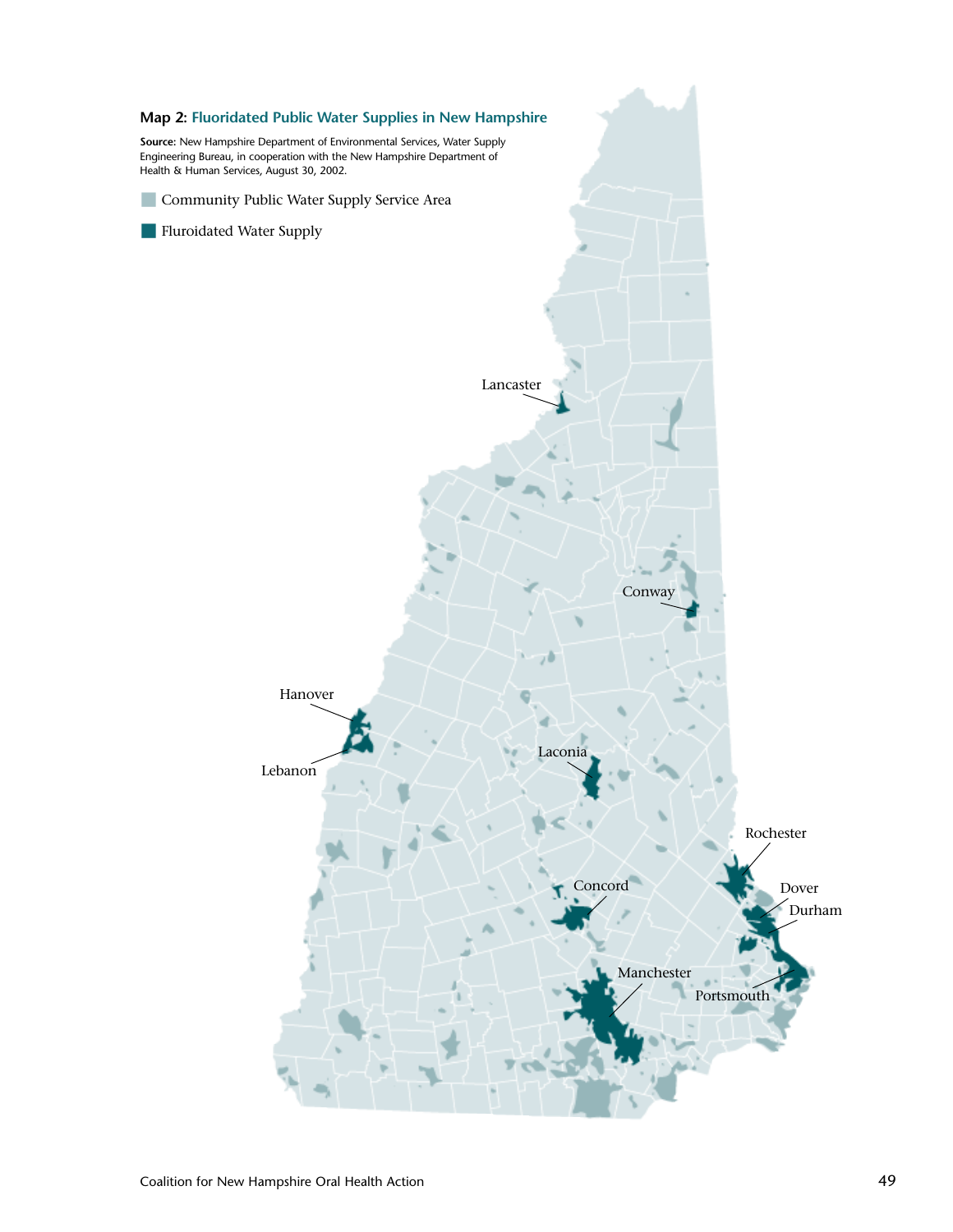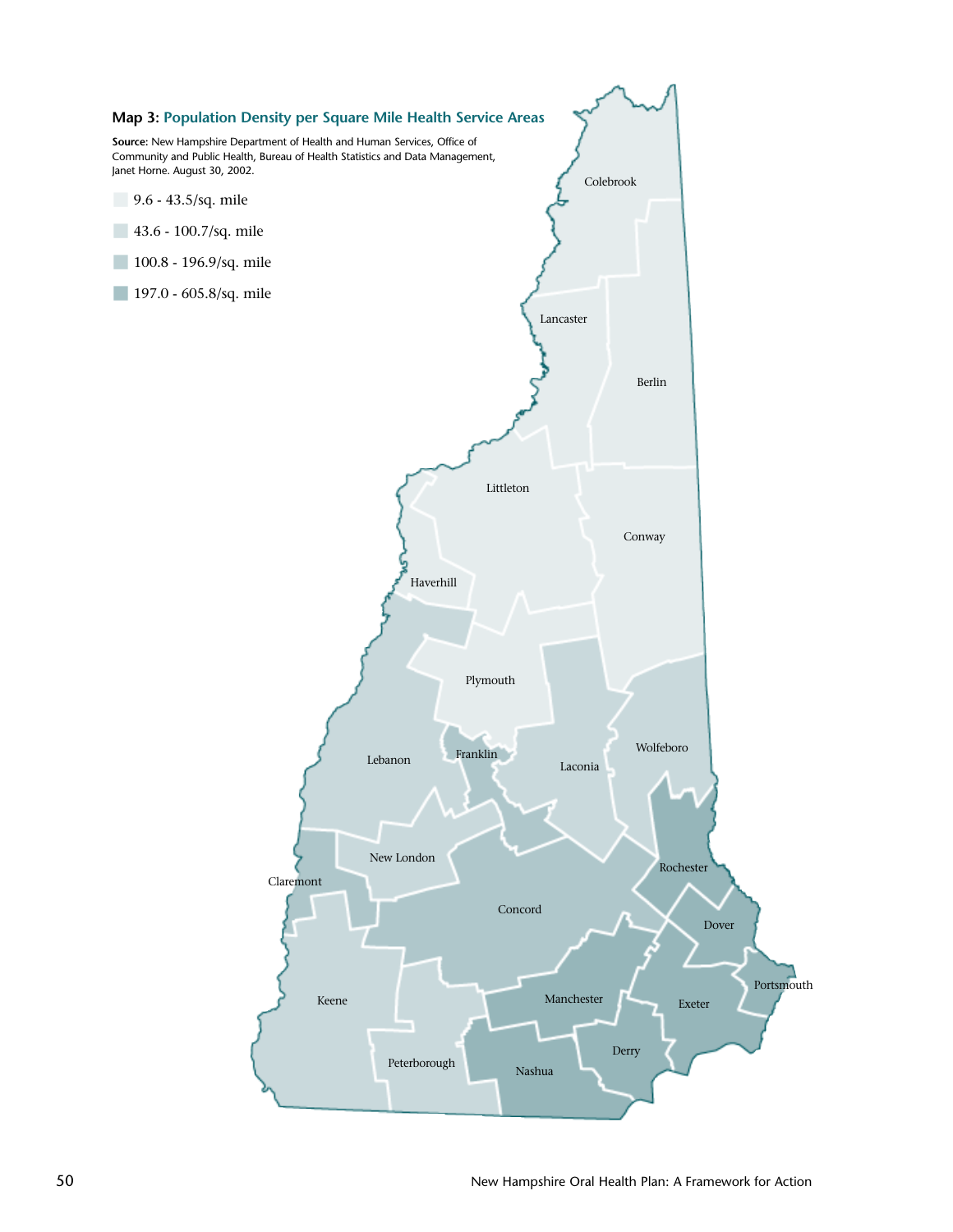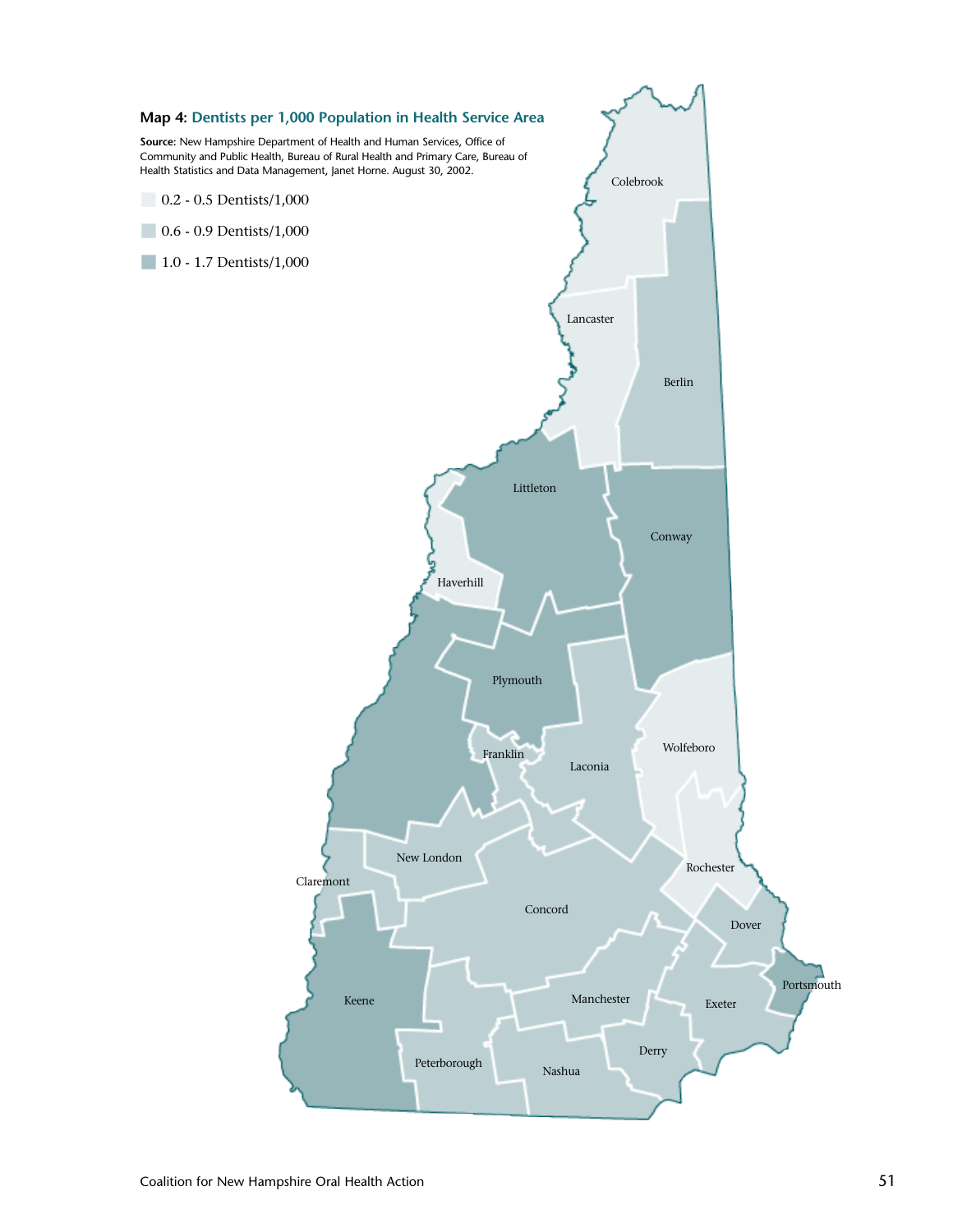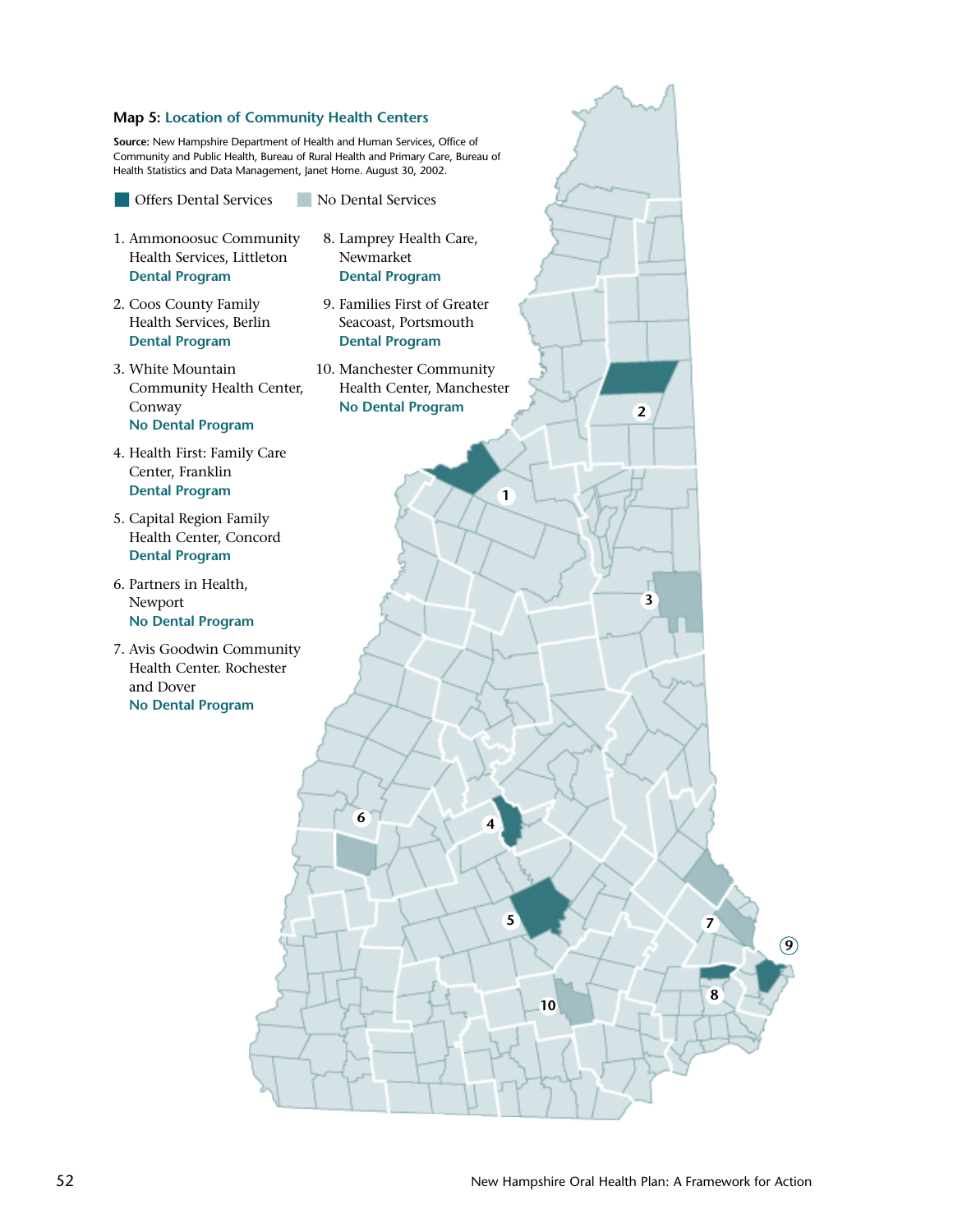